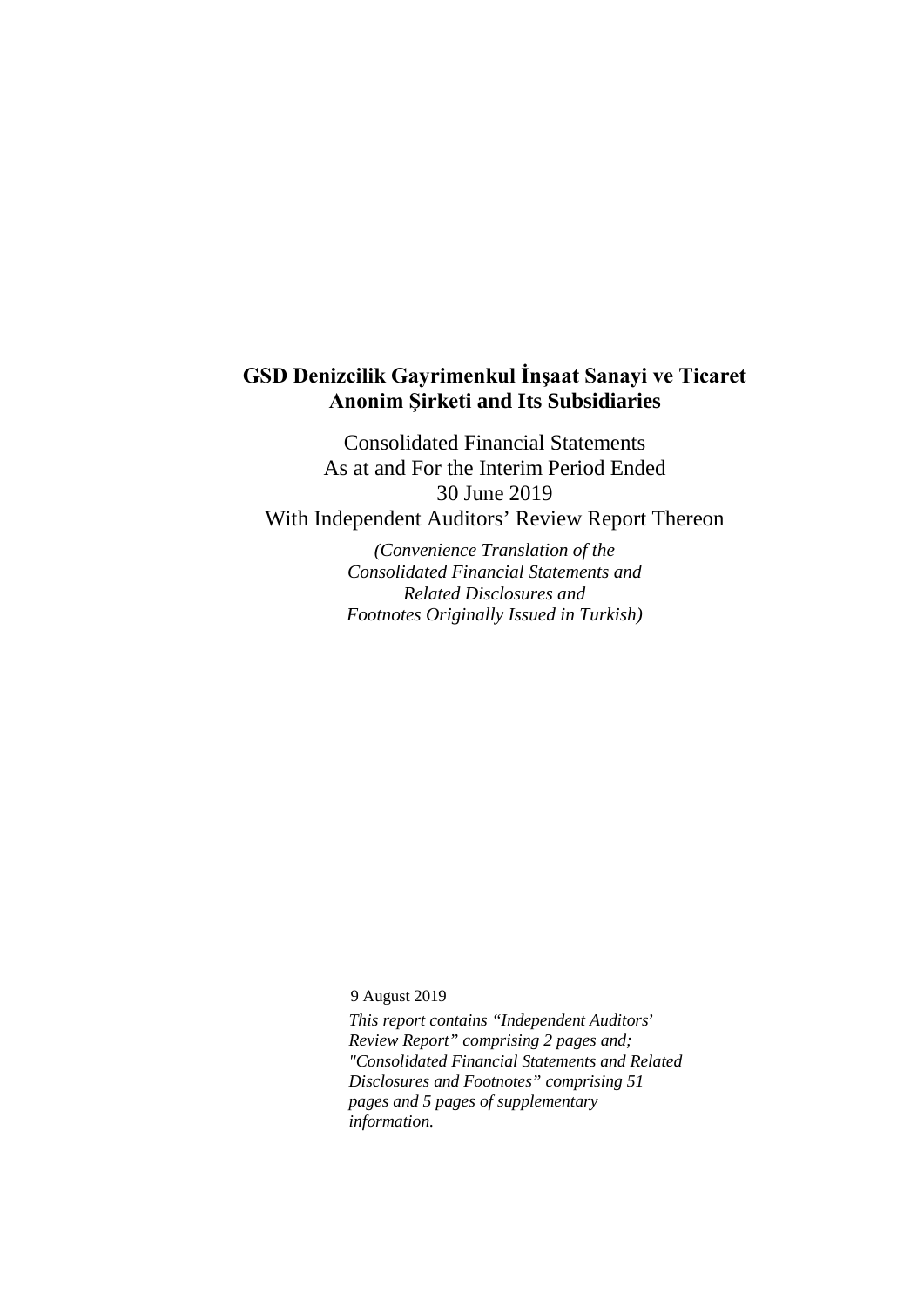# **Index**

|                                                                             | <b>Page</b>    |
|-----------------------------------------------------------------------------|----------------|
| Independent auditors' review report                                         |                |
| Consolidated statement of financial position (balance sheet)                | $1-2$          |
| Consolidated statement of profit or loss                                    | 3              |
| Consolidated statement of profit or loss and other comprehensive income     | $\overline{4}$ |
| Consolidated statement of changes in equity                                 | 5              |
| Consolidated statement of cash flows                                        | 6              |
| Notes to the consolidated financial statements                              | $7 - 51$       |
| Appendix: Supplementary Information - Convenience Translation to US Dollars | 52-56          |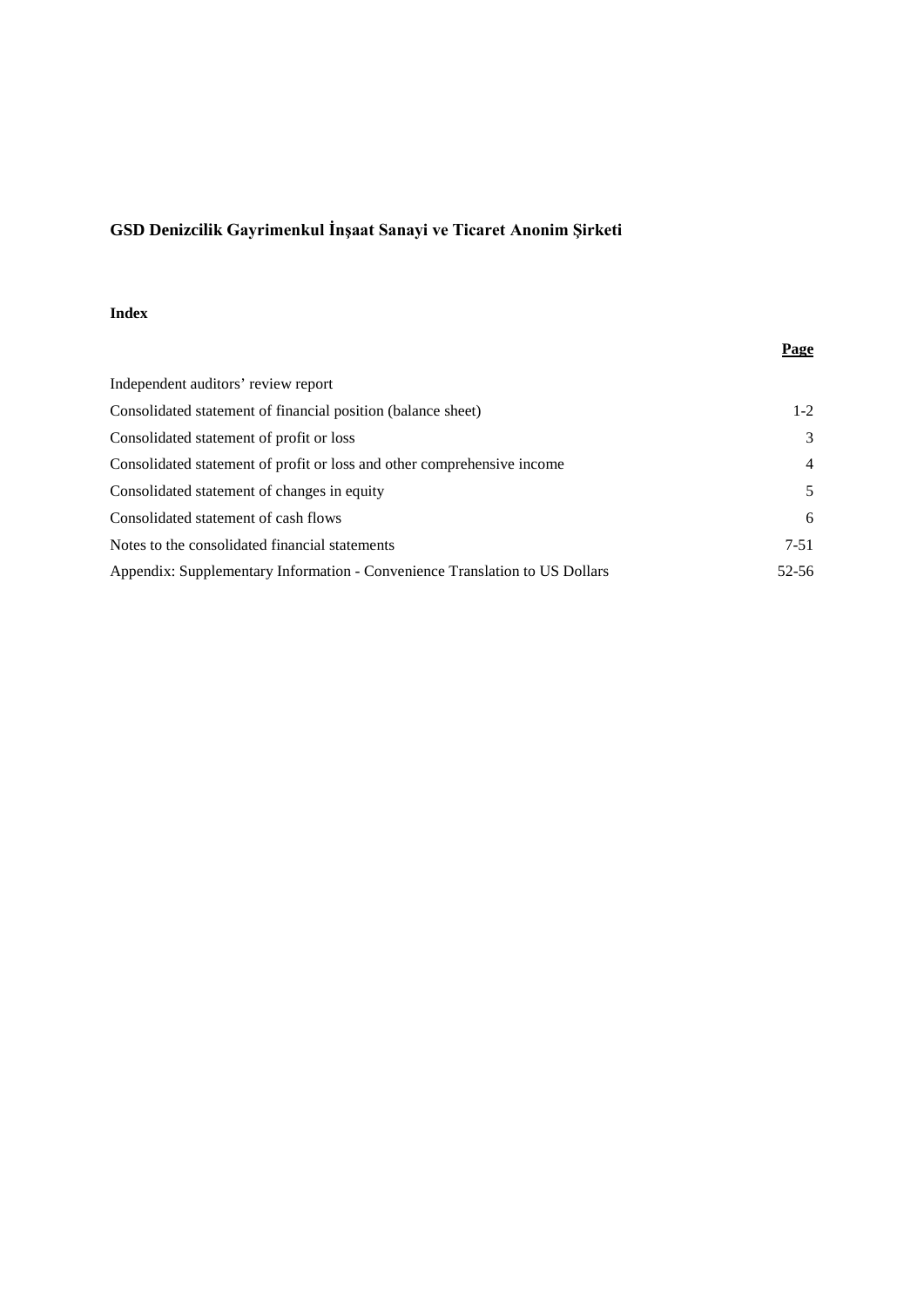

KPMG Bağımsız Denetim ve Serbest Muhasebeci Mali Müşavirlik A.Ş. Is Kuleleri Kule 3 Kat: 2-9 Levent 34330 Istanbul Tel +90 212 316 6000 Fax +90 212 316 6060 www.kpmg.com.tr

Auditors' Report on Review of Consolidated Interim Financial Statements

To the Board of Directors of GSD Denizcilik Gayrimenkul Insaat Sanayi ve Ticaret Anonim Sirketi.

#### **Introduction**

We have reviewed the consolidated statement of financial position of GSD Denizcilik Gayrimenkul Inşaat Sanayi ve Ticaret Anonim Şirketi and its subsidiaries (together will be referred to as "the Group"), as at 30 June 2019, the consolidated statements of profit or loss and other comprehensive income, changes in equity, statement of cash flows for the six-month period then ended, and notes to the consolidated financial statements, including a summary of significant accounting policies. Management is responsible for the preparation and fair presentation of these consolidated interim financial information in accordance with Turkish Accounting Standard 34 Interim Financial Reporting ("TAS 34") issued by the Public Oversight Accounting and Auditing Standards Authority ("POA"). Our responsibility is to express a conclusion on this consolidated interim financial information based on our review.

# Scope of Review

We conducted our review in accordance with Standard on Review Engagements 2410, "Review of Interim Financial Information Performed by the Independent Auditor of the Entity". A review of consolidated interim financial statements consists of making inquiries, primarily of persons responsible for financial and accounting matters, and applying analytical and other review procedures. A review is substantially less in scope than an audit conducted in accordance with the Standards on Auditing and consequently does not enable us to obtain assurance that we would become aware of all significant matters that might be identified in an audit. Accordingly, we do not express an audit opinion.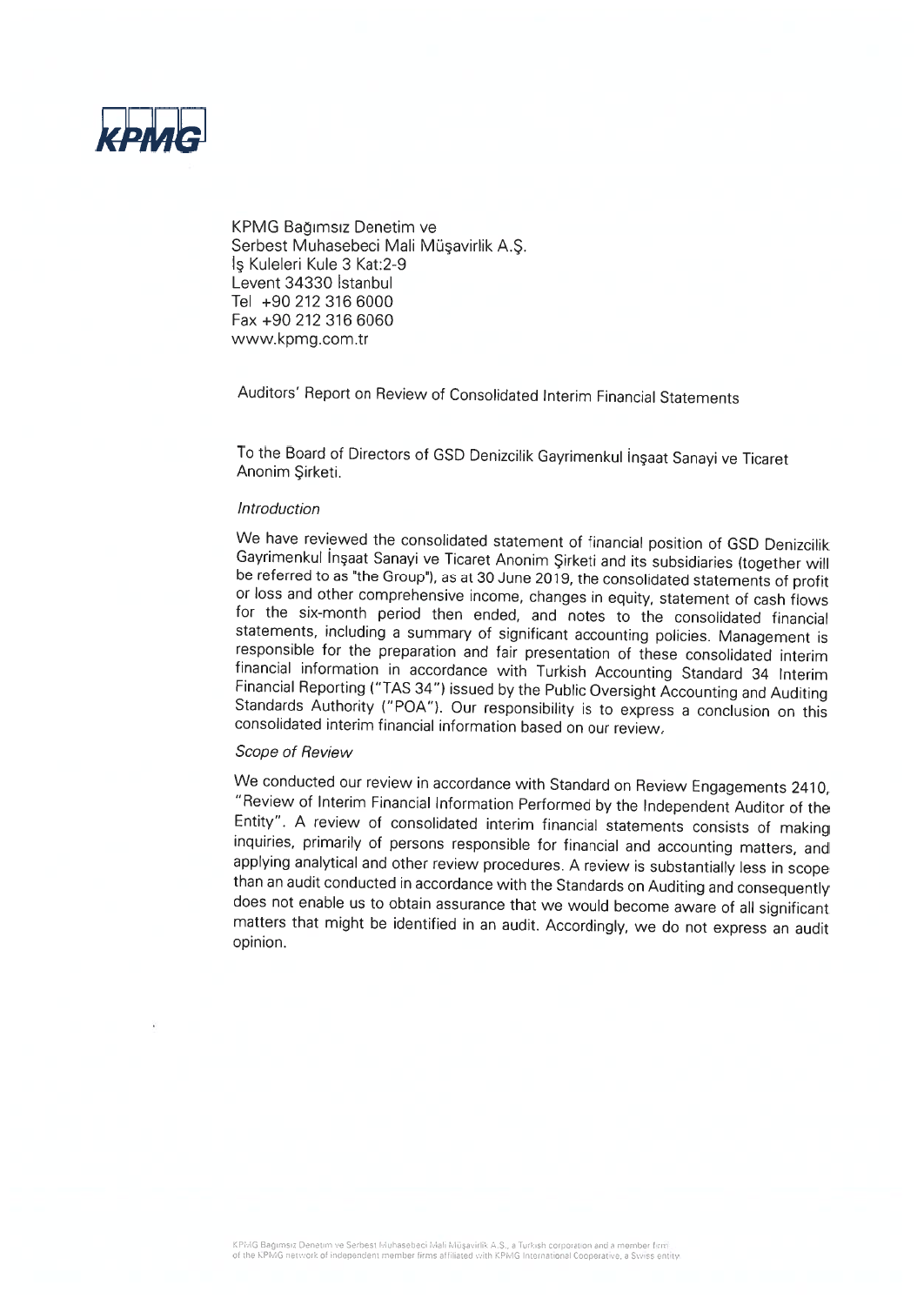

# Conclusion

Based on our review, nothing has come to our attention that causes us to believe that the accompanying consolidated interim financial information do not present fairly, in all material respects, the financial position of GSD Denizcilik Gayrimenkul Insaat Sanavi ve Ticaret A.S. as at 30 June 2019, and its financial performance and its cash flows for the six-month period then ended in accordance with in accordance with TAS 34 "Interim Financial Reporting".

### **Other Matter**

Supplementary information included in Appendix I does not form part of the reviewed consolidated interim financial information. We have not reviewed this supplementary information and, accordingly, we do not express any conclusion or any other form of assurance on this supplementary information.

KPMG Bağımsız Denetim ve Serbest Muhasebeci Mali Müşavirlik A.Ş. **Read KPMG** International Cooperative A ment

Partner DENET

9 August 2019 Istanbul, Turkey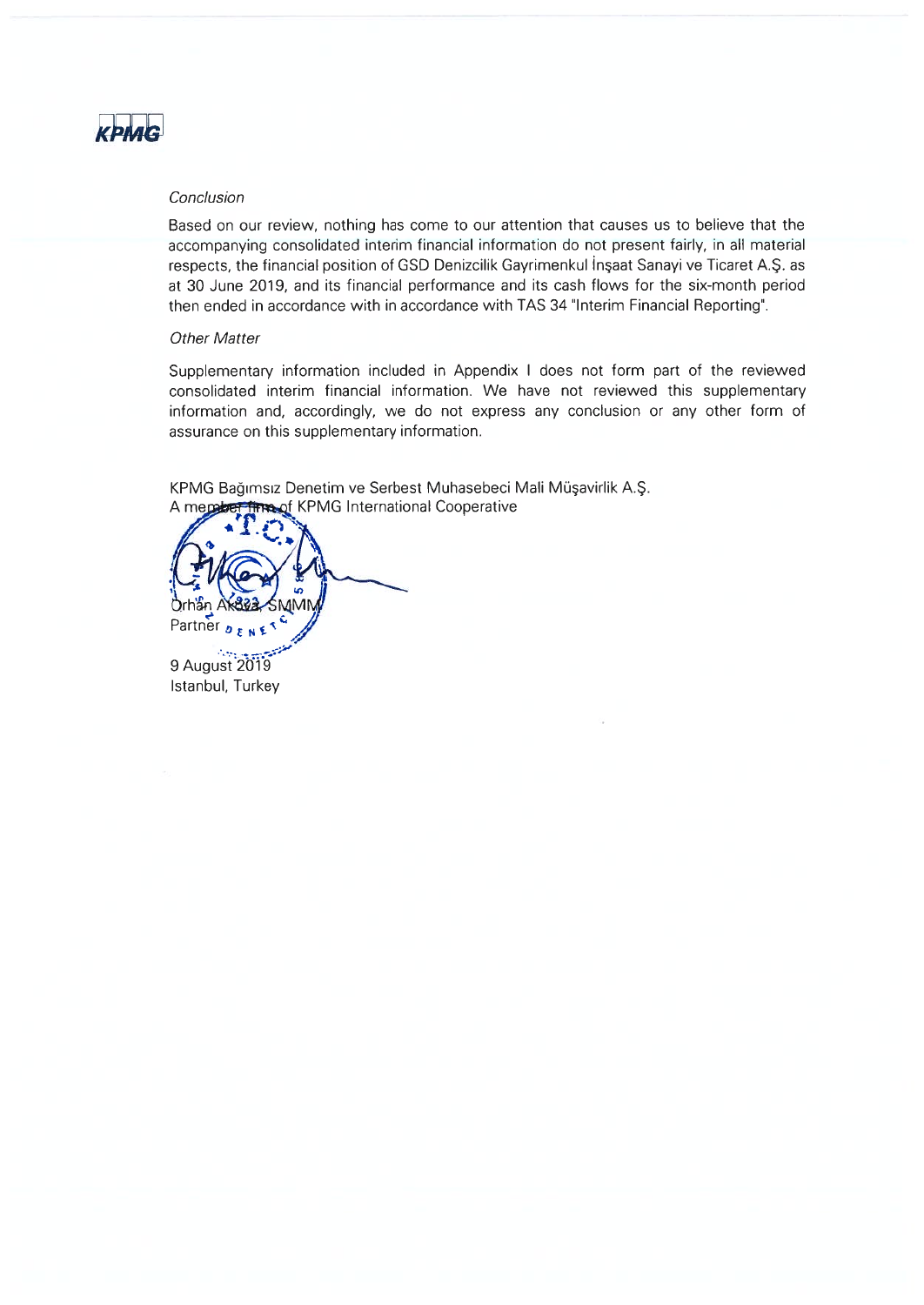# **GSD Denizcilik Gayrimenkul İnşaat Sanayi ve Ticaret Anonim Şirketi Consolidated statement of financial position (Balance sheet) As at 30 June 2019**

*(Amounts expressed in thousands of Turkish Lira ("TL") unless otherwise stated.)*

**Assets**

|              | <b>Reviewed</b> | <b>Audited</b> |
|--------------|-----------------|----------------|
|              | 30 June         | 31 December    |
| <b>Notes</b> | 2019            | 2018           |
|              |                 |                |

| <b>Current assets</b>                                             |     | 36,046         | 82,102  |
|-------------------------------------------------------------------|-----|----------------|---------|
|                                                                   |     |                |         |
| Cash and cash equivalents                                         | 3   | 28,546         | 77,624  |
| Trade receivables                                                 | 7   | 4,821          | 2,420   |
| - Due from third parties                                          | 7.1 | 4,821          | 2,420   |
| Receivables from finance sector activities                        | 8   | 11             | 26      |
| - Due from third parties                                          | 8.1 | 11             | 26      |
| Other receivables (net)                                           | 9   | 188            | 181     |
| - Due from related parties                                        | 6   | 186            | 179     |
| - Due from third parties                                          | 9.1 | $\overline{c}$ | 2       |
| Inventories (net)                                                 | 10  | 682            | 513     |
| Prepaid expenses                                                  | 11  | 672            | 405     |
| - Due from third parties                                          |     | 672            | 405     |
| Current income tax assets                                         | 12  | 135            | 96      |
| Other current assets                                              | 22  | 915            | 761     |
| - Due from third parties                                          | 22  | 915            | 761     |
| <b>Subtotal</b>                                                   |     | 35,970         | 82,026  |
| Assets held for sale                                              | 13  | 76             | 76      |
| <b>Non-current assets</b>                                         |     | 234,801        | 214,897 |
| Financial assets at fair value through other comprehensive income | 5   | 962            | 962     |
| Tangible assets                                                   | 14  | 231,776        | 212,216 |
| - Vehicles                                                        |     | 231,737        | 212,172 |
| - Furnitures and fixtures                                         |     | 39             | 44      |
| Right of use assets                                               | 15  | 1,036          |         |
| <b>Intangible Assets</b>                                          | 16  | 216            | 165     |
| -Other intangible assets                                          |     | 216            | 165     |
| Deferred tax assets                                               | 31  | 811            | 1,554   |
|                                                                   |     |                |         |
| <b>Total assets</b>                                               |     | 270,847        | 296,999 |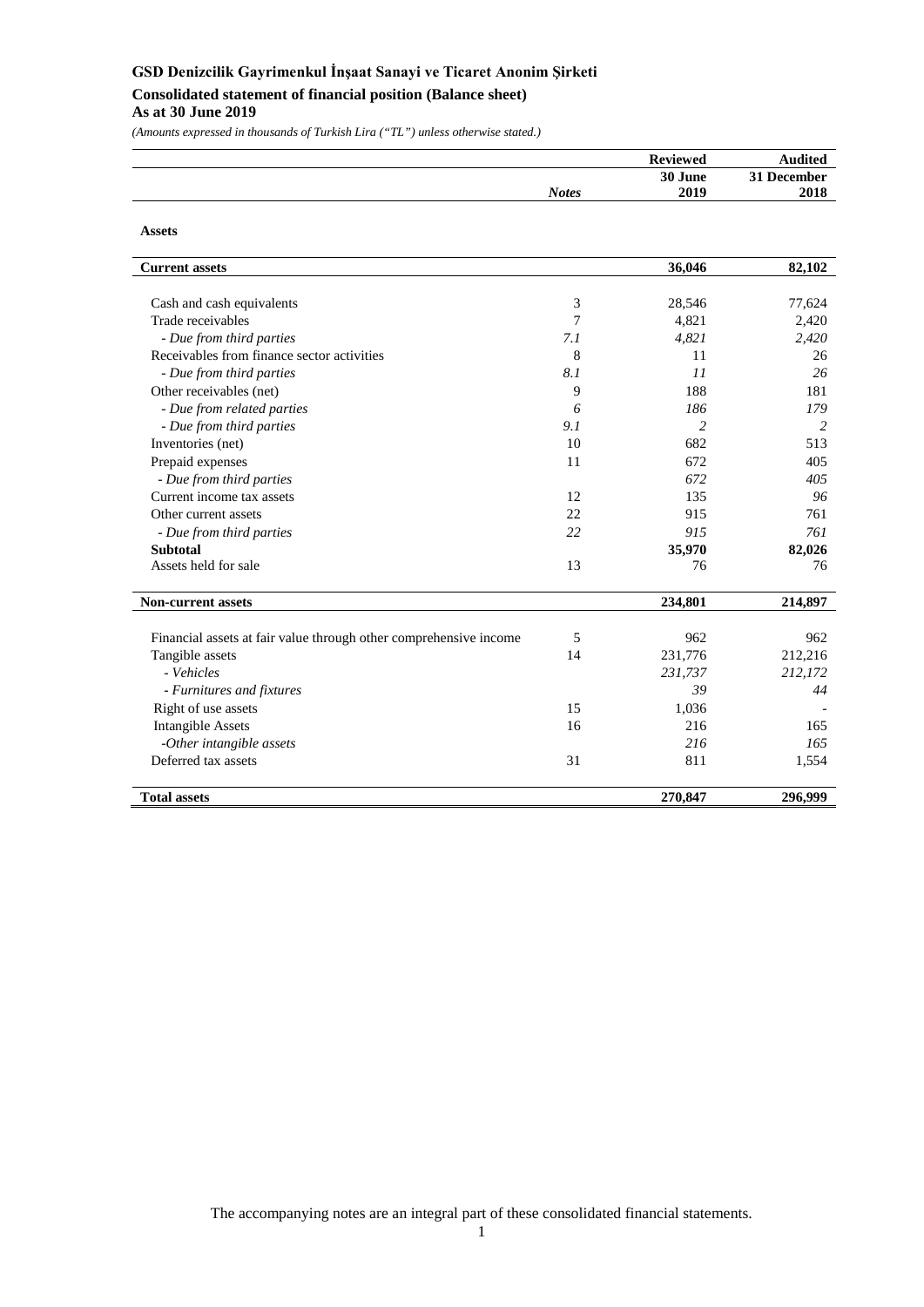**Consolidated statement of financial position (Balance sheet)**

**As at 30 June 2019**

*(Amounts expressed in thousands of Turkish Lira ("TL") unless otherwise stated.)*

|              | <b>Reviewed</b> | <b>Audited</b> |
|--------------|-----------------|----------------|
|              | 30 June         | 31 December    |
| <b>Notes</b> | 2019            | 2018           |
|              |                 |                |

| <b>Current liabilities</b>                                      |              | 80,780            | 86,548            |
|-----------------------------------------------------------------|--------------|-------------------|-------------------|
|                                                                 |              |                   |                   |
| Short-term portion of long term financial liabilities           | 17           | 78,074            | 84,964            |
| Due to related parties                                          | 6            | 238               |                   |
| - Lease liabilities                                             | 17.2         | 238               |                   |
| Due to third parties.                                           | 17.2         | 77,836            | 84,964            |
| - Bank loans                                                    | 17.2         | 77,710            | 84,964            |
| - Lease liabilities                                             | 17.2         | 126               |                   |
| Trade payables                                                  | 7            | 1,599             | 141               |
| - Due to related parties                                        | 6            | 121               | 14                |
| - Due to third parties                                          | 7.2          | 1,478             | 127               |
| Payables from finance sector activities                         | 8            | 47                | 57                |
| - Due to third parties                                          | 8.2          | 47                | 57                |
| Other payables                                                  | 9            | 146               | 114               |
| - Due to third parties                                          | 9.2          | 146               | 114               |
| Deferred income                                                 | 20           | 802               | 1,093             |
| - Due to third parties                                          |              | 802               | 1,093             |
| Short-term provisions                                           | 21           | 112               | 179               |
| - Provisions for employee benefits                              | 21.1         | 112               | 179               |
| <b>Non-current liabilities</b>                                  |              | 53,566            | 79,900            |
| Long-term financial liabilities                                 | 17           | 52,718            | 79,228            |
| Due to related parties                                          | 6            | 474               |                   |
| - Lease liabilities                                             | 17.2         | 474               |                   |
| Due to third parties                                            | 17.2         | 52,244            | 79,228            |
| - Bank loans                                                    | 17.2         | 51,981            | 79,228            |
| - Lease liabilities                                             | 17.2         | 263               |                   |
| Long-term provisions                                            | 21           | 848               | 672               |
| - Provisions for employee benefits                              | 21.2         | 848               | 672               |
| <b>Equity</b>                                                   |              | 136,501           | 130,551           |
|                                                                 |              |                   |                   |
| Paid-in share capital                                           | 23.1<br>23.2 | 52,181            | 52,181            |
| Adjustment to share capital                                     | 23.3         | 24,085<br>(3,223) | 24,085<br>(3,223) |
| Repurchase of shares (-)<br>Premium on the shares/discount      | 23.4         |                   |                   |
|                                                                 | 23.5         | (140)             | (140)             |
| Effect of merger under common control                           |              | (12, 181)         | (12, 181)         |
| Accumulated other comprehensive income that will never be       |              |                   |                   |
| reclassified to profit or loss                                  | 23.6         | (27)              | (7)               |
| - Gains/losses from the revaluation and reclassification        |              | (27)              | (7)               |
| Accumulated other comprehensive income that may be reclassified |              |                   |                   |
| subsequently to profit or loss                                  | 23.7         | 93,296            | 82,810            |
| - Currency translation differences                              |              | 93,296            | 82,810            |
| Restricted reserves                                             | 23.8         | 19,158            | 19,158            |
| Prior years' profits/(losses)                                   | 23.9         | (32, 139)         | (67, 675)         |
| Net profit / (loss) for the period                              |              | (4,509)           | 35,543            |
| <b>Total equity and liabilities</b>                             |              | 270,847           | 296,999           |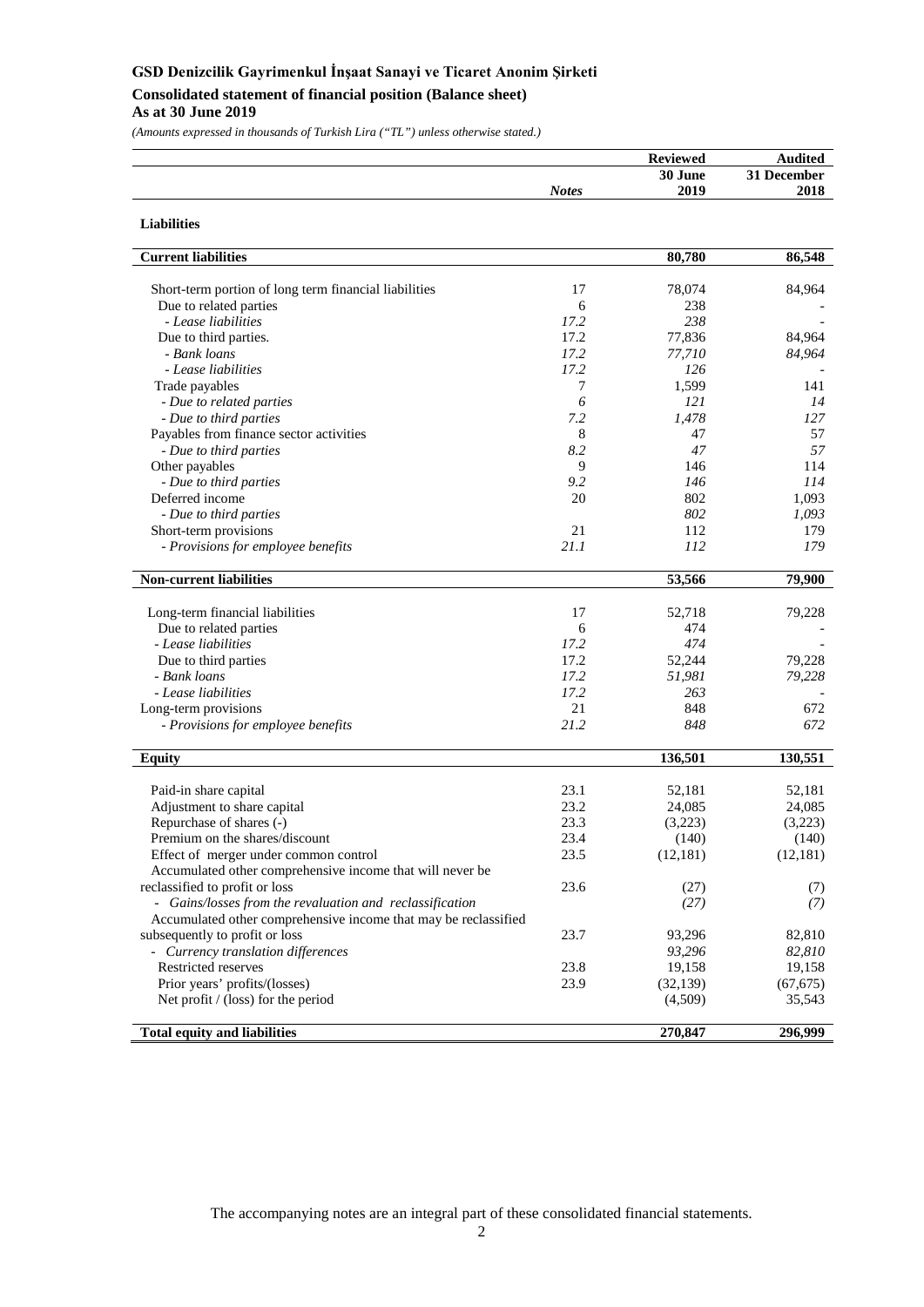# **Consolidated statement of profit or loss**

# **For the interim period ended 30 June 2019**

*(Amounts expressed in thousands of Turkish Lira ("TL") unless otherwise stated.)*

|                                                            |              | 1 January-<br>30 June | 30 June  | 1 April- 1 January-<br>30 June | Reviewed Not reviewed Reviewed Not reviewed<br>1 April-<br>30 June |
|------------------------------------------------------------|--------------|-----------------------|----------|--------------------------------|--------------------------------------------------------------------|
|                                                            | <b>Notes</b> | 2019                  | 2019     | 2018                           | 2018                                                               |
| <b>Continuing operations</b>                               |              |                       |          |                                |                                                                    |
|                                                            |              |                       |          |                                |                                                                    |
| Marine sector revenues                                     | 24           | 17,243                | 9,070    | 35,388                         | 18,093                                                             |
| Marine sector expenses (-)                                 | 24           | (16,820)              | (8, 884) | (28, 673)                      | (14, 428)                                                          |
| Gross profit/(loss) of marine sector activities            |              | 423                   | 186      | 6,715                          | 3,665                                                              |
| Gross profit/(loss) from trading activities                |              | 423                   | 186      | 6,715                          | 3,665                                                              |
|                                                            |              |                       |          |                                |                                                                    |
| <b>Finance sector operating income</b>                     |              | 1                     |          | 26                             | 14                                                                 |
| Foreign exchange gain                                      | 25           | 1                     |          | 1                              |                                                                    |
| Interest income                                            | 25           |                       |          | 24                             | 14                                                                 |
| Reversal of provision for finance operations               | 25           |                       |          | 1                              |                                                                    |
| Cost of finance sector activities (-)                      |              | (233)                 | (88)     | (360)                          | (229)                                                              |
| Other finance sector operating income/(expenses), net      | 25           | (233)                 | (88)     | (360)                          | (229)                                                              |
| Gross profit/(loss) from finance sector activities         |              | (232)                 | (88)     | (334)                          | (215)                                                              |
| Gross profit/(loss)                                        |              | 191                   | 98       | 6,381                          | 3,450                                                              |
|                                                            |              |                       |          |                                |                                                                    |
| General administrative expenses (-)                        | 26           | (2,701)               | (1,637)  | (2,532)                        | (1,373)                                                            |
| Other operating income                                     | 27           | 6,399                 | 2,771    | 951                            | 589                                                                |
| Other operating expenses (-)                               | 28           | (1,030)               | (882)    | (455)                          | (431)                                                              |
| <b>Operating profit/(loss)</b>                             |              | 2,859                 | 350      | 4,345                          | 2,235                                                              |
| Income from investment activities                          | 29           |                       |          | 15,028                         | 14,968                                                             |
| Expenses from investment activities (-)                    | 29           |                       |          | (726)                          | (726)                                                              |
|                                                            |              |                       |          |                                |                                                                    |
| Operating profit/(loss) before financial income (expenses) |              | 2,859                 | 350      | 18,647                         | 16,477                                                             |
| Financial expenses (-)                                     | $30\,$       | (7,666)               | (2,914)  | (23,799)                       | (16,711)                                                           |
| Profit/ (loss) before tax from continued operations        |              | (4,807)               | (2,564)  | (5, 152)                       | (234)                                                              |
| Tax income/(expenses) of continued operations              |              | 298                   | 215      | 3,540                          | 2,724                                                              |
| - Taxation on income / (expenses)                          | 31           | 1,048                 | 220      | 2,914                          | 2,291                                                              |
| - Deferred tax income / (expenses)                         | 31           | (750)                 | (5)      | 626                            | 433                                                                |
|                                                            |              |                       |          |                                |                                                                    |
| Profit/(loss) for the period                               |              | (4,509)               | (2,349)  | (1,612)                        | 2,490                                                              |
| Earnings / (losses) per share                              | 32           | (0.092)               | (0.048)  | (0.033)                        | 0.050                                                              |
|                                                            |              |                       |          |                                |                                                                    |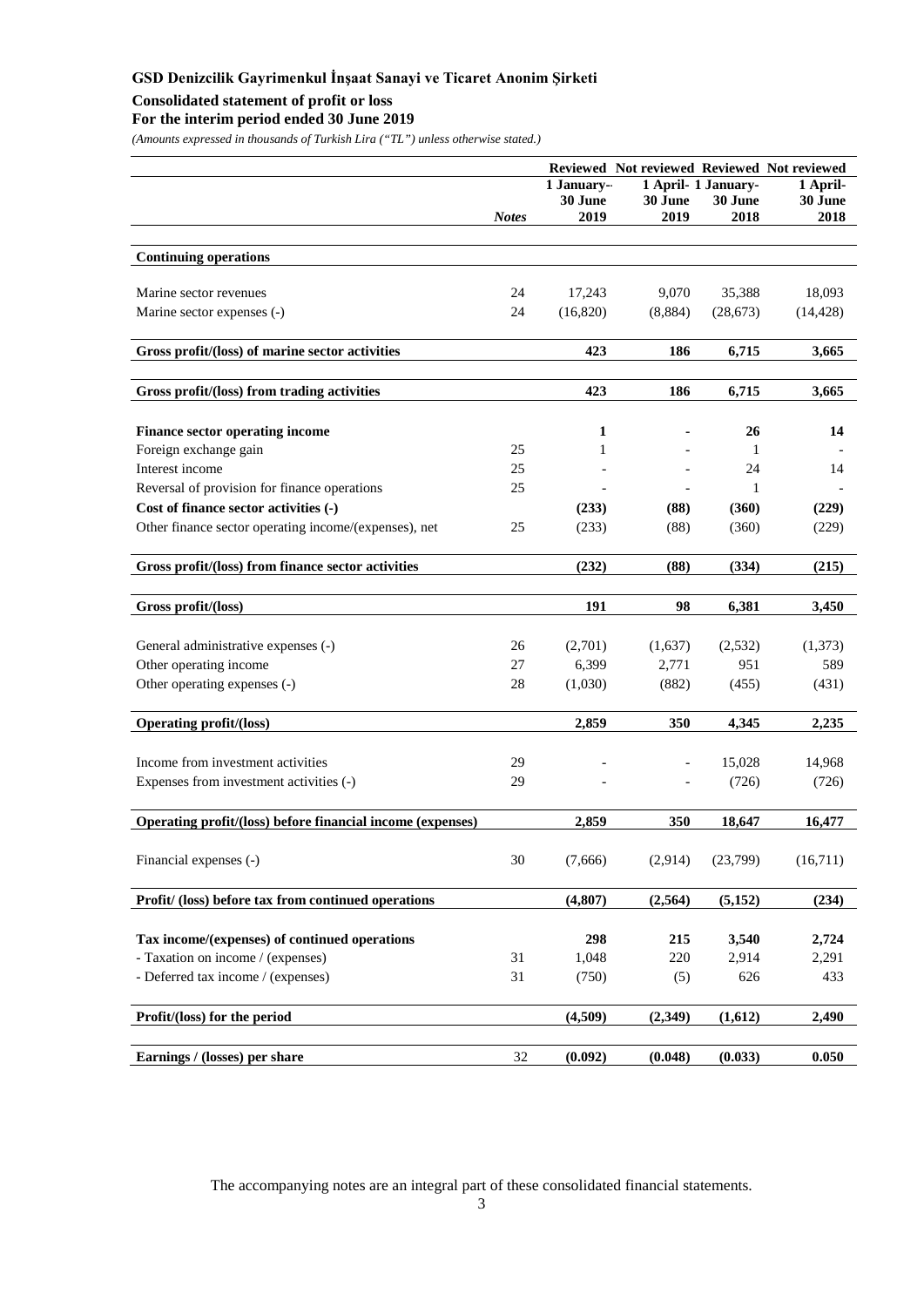**Consolidated statement of profit or loss and other comprehensive income**

# **For the interim period ended 30 June 2019**

*(Amounts expressed in thousands of Turkish Lira ("TL") unless otherwise stated.)*

|                                                     |              |            | Reviewed Not reviewed |            | Reviewed Not reviewed |
|-----------------------------------------------------|--------------|------------|-----------------------|------------|-----------------------|
|                                                     |              | 1 January- | 1 April-              | 1 January- | 1 April-              |
|                                                     |              | 30 June    | 30 June               | 30 June    | 30 June               |
|                                                     | <b>Notes</b> | 2019       | 2019                  | 2018       | 2018                  |
|                                                     |              |            |                       |            |                       |
| Profit / (loss) for the period                      |              | (4,509)    | (2,349)               | (1,612)    | 2,490                 |
| Other comprehensive income/(expenses)               |              |            |                       |            |                       |
| Other comprehensive income or expenses not          |              |            |                       |            |                       |
| to be reclassified to profit or loss                |              | (27)       | (18)                  | (2)        |                       |
| Gains/losses from revaluation of defined            |              |            |                       |            |                       |
| benefits                                            |              | (27)       | (18)                  | (2)        |                       |
| To be reclassified as profit or loss                |              | 10,486     | 2,487                 | 17,322     | 10,364                |
| Currency translation differences                    | 23           | 10,486     | 2,487                 | 17,322     | 10,364                |
| Other comprehensive income / (expense) (net of tax) |              | 10,459     | 2,469                 | 17,320     | 10,364                |
| Total comprehensive income / (expense)              |              | 5,950      | 120                   | 15,708     | 12,854                |
| Appropriation of total comprehensive income /       |              |            |                       |            |                       |
| (expense)                                           |              | 5,950      | 120                   | 15,708     | 12,854                |
| <b>Non-controlling interest</b>                     |              |            |                       |            |                       |
| Equity holders of the parent                        |              | 5,950      | 120                   | 15,708     | 12,854                |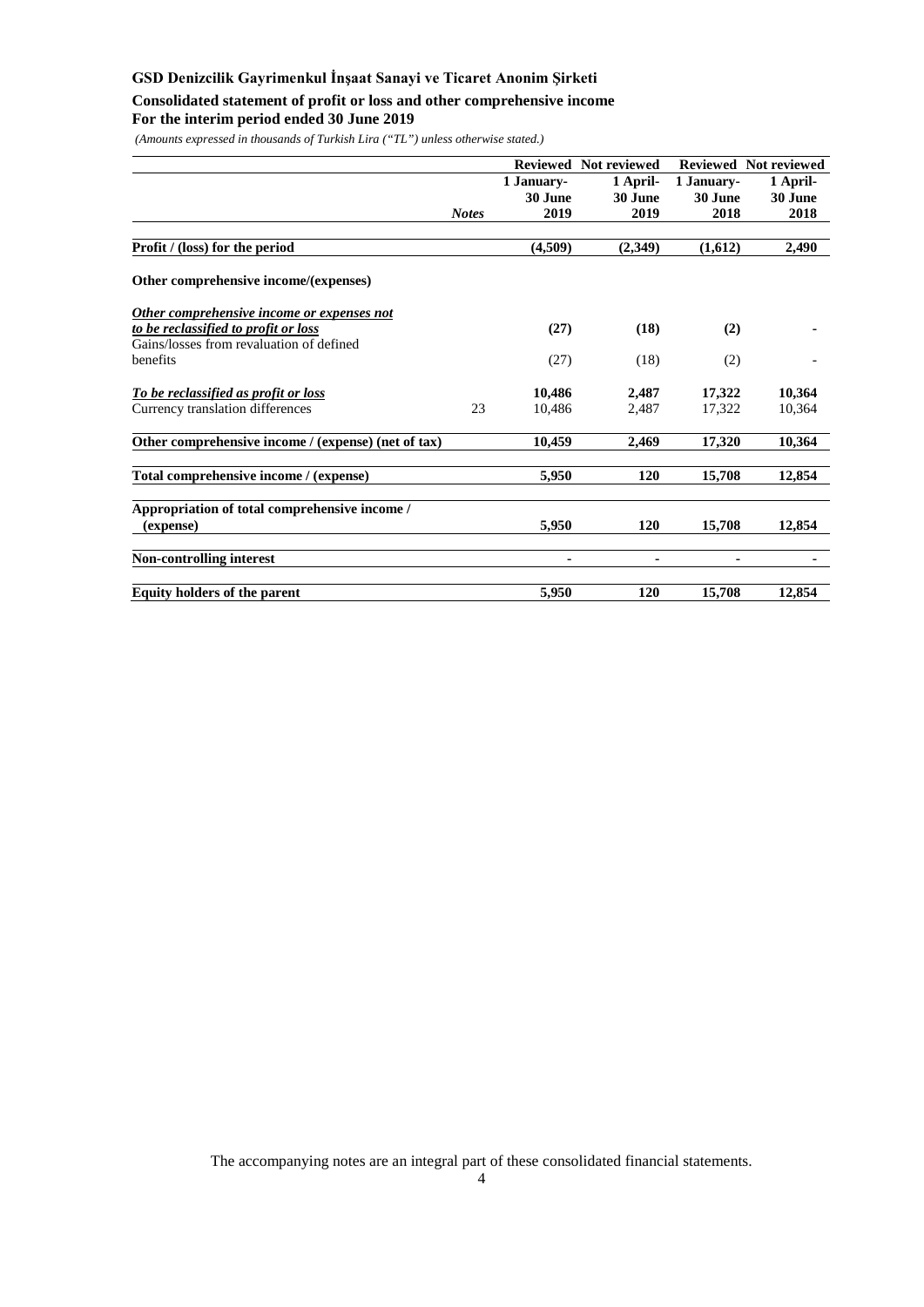# **Consolidated statement of changes in equity**

# **For the interim period ended 30 June 2019**

*(Amounts expressed in thousands of Turkish Lira ("TL") unless otherwise stated.)*

|                                            |              |         |               |                                                          |                  |                          |                                             | Other            |                                |                                 |                          |                                |                          |                     |
|--------------------------------------------|--------------|---------|---------------|----------------------------------------------------------|------------------|--------------------------|---------------------------------------------|------------------|--------------------------------|---------------------------------|--------------------------|--------------------------------|--------------------------|---------------------|
|                                            |              |         |               |                                                          |                  |                          | Other comprehensive                         | comprehensive    |                                |                                 |                          |                                |                          |                     |
|                                            |              |         |               |                                                          |                  |                          | income or expenses not income or expenses   |                  |                                |                                 |                          |                                |                          |                     |
|                                            |              |         |               |                                                          |                  |                          | to be reclassified to to be reclassified to |                  |                                | Accumulated                     |                          |                                |                          |                     |
|                                            |              |         |               |                                                          |                  |                          | profit or loss                              | profit or loss   |                                | losses                          |                          |                                |                          |                     |
|                                            |              |         |               |                                                          |                  | The effect of            | Gains/losses from the                       | Foreign currency |                                |                                 |                          | <b>Equity attributable to</b>  |                          |                     |
|                                            |              |         |               | Paid-in share Adjustment to Repurchase of Share Premium/ |                  | merger under             | revaluation and                             | translation      |                                | Prior years' Net profit/loss    |                          | equity holders Non-controlling |                          |                     |
|                                            | <b>Notes</b> | capital | share capital | shares                                                   | <b>Discounts</b> | common control           | reclassification                            |                  | adjustment Restricted reserves | profits/(losses) for the period |                          | of the parent                  | interest                 | <b>Total equity</b> |
| <b>Prior period</b>                        |              |         |               |                                                          |                  |                          |                                             |                  |                                |                                 |                          |                                |                          |                     |
| 1 January 2018                             | 23           | 52,181  | 24,085        | (2.601)                                                  | (140)            | (12.181)                 | (25)                                        | 79,382           | 18.536                         | (51.489)                        | (15, 539)                | 92,209                         | $\sim$                   | 92,209              |
|                                            |              |         |               |                                                          |                  |                          |                                             |                  |                                |                                 |                          |                                |                          |                     |
| <b>Transfers</b>                           |              | . .     |               |                                                          |                  |                          | $\sim$                                      | $\sim$           | $\sim$                         | (15, 539)                       | 15,539                   | ۰.                             | $\sim$                   | $\sim$              |
| Transfers to prior years' profits/(losses) |              |         |               |                                                          |                  | $\sim$                   | $\sim$                                      |                  | $\sim$                         | (15, 539)                       | 15,539                   |                                | $\overline{\phantom{a}}$ | $\sim$              |
| Total comprehensive income                 |              | $\sim$  |               |                                                          |                  | $\overline{\phantom{a}}$ | 23                                          | 17,322           | $\sim$                         | (25)                            | (1,612)                  | 15,708                         | $\overline{\phantom{a}}$ | 15,708              |
| Net loss for the period                    |              |         |               |                                                          |                  |                          |                                             |                  | $\sim$                         | $\sim$                          | (1,612)                  | (1,612)                        | $\sim$                   | (1,612)             |
| Other comprehensive income                 |              |         |               |                                                          |                  |                          | 23                                          | 17,322           | $\sim$                         | (25)                            | $\overline{\phantom{a}}$ | 17.320                         | $\overline{\phantom{a}}$ | 17,320              |
| Balance as at 30 June 2018                 | 23           | 52,181  | 24,085        | (2,601)                                                  | (140)            | (12, 181)                | (2)                                         | 96,704           | 18,536                         | (67, 053)                       | (1.612)                  | 107.917                        | $\sim$                   | 107,917             |
| <b>Current period</b>                      |              |         |               |                                                          |                  |                          |                                             |                  |                                |                                 |                          |                                |                          |                     |
| 1 January 2019                             | 23           | 52,181  | 24,085        | (3,223)                                                  | (140)            | (12, 181)                | (7)                                         | 82,810           | 19,158                         | (67, 675)                       | 35,543                   | 130,551                        | $\sim$                   | 130,551             |
| <b>Transfers</b>                           |              |         |               |                                                          |                  |                          | $\overline{\phantom{a}}$                    |                  | $\overline{\phantom{a}}$       | 35,543                          | (35, 543)                |                                |                          | . .                 |
| Transfers to prior years' profits/(losses) |              |         |               |                                                          |                  | $\sim$                   | - 1                                         | - 1              | $\sim$                         | 35,543                          | (35,543)                 |                                | $\overline{\phantom{a}}$ | $\sim$              |
| <b>Total comprehensive income</b>          |              |         |               |                                                          |                  | . .                      | (20)                                        | 10,486           | $\sim$                         | (7)                             | (4,509)                  | 5,950                          | $\sim$                   | 5,950               |
| Net loss for the period                    |              |         |               |                                                          |                  | $\sim$                   | $\sim$                                      |                  | $\sim$                         | $\sim$                          | (4,509)                  | (4,509)                        | $\sim$                   | (4, 509)            |
| Other comprehensive income                 |              |         |               |                                                          |                  |                          | (20)                                        | 10.486           |                                | (7)                             | $\sim$                   | 10.459                         | $\overline{\phantom{a}}$ | 10,459              |
| Balance as at 30 June 2019                 | 23           | 52,181  | 24.085        | (3,223)                                                  | (140)            | (12, 181)                | (27)                                        | 93,296           | 19.158                         | (32.139)                        | (4,509)                  | 136,501                        | $\overline{\phantom{a}}$ | 136,501             |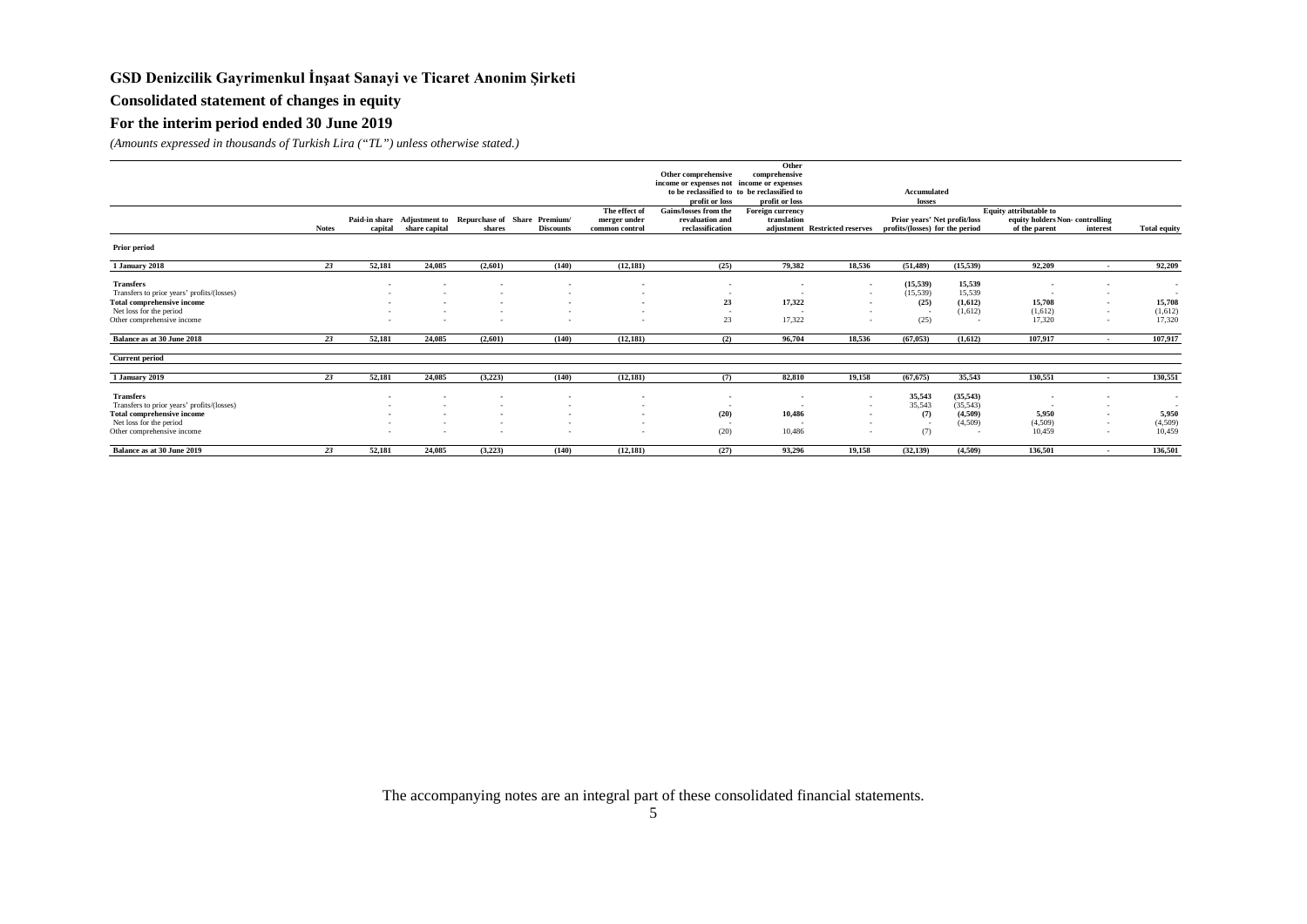# **Consolidated statement of cash flows**

# **For the interim period ended 30 June 2019**

*(Amounts expressed in thousands of Turkish Lira ("TL") unless otherwise stated.)*

|                                                                                  |              | <b>Reviewed</b>    | <b>Reviewed</b>    |
|----------------------------------------------------------------------------------|--------------|--------------------|--------------------|
|                                                                                  |              | 1 January -        | 1 January -        |
|                                                                                  | <b>Notes</b> | 30 June 2019       | 30 June 2018       |
| <b>Cash Flows (Indirect method)</b>                                              |              |                    |                    |
| <b>Cash flow from operating activities</b>                                       |              | 9,839              | 12,422             |
| Profit/(loss) for the period                                                     |              | (4,509)            | (1,612)            |
| Profit/(loss) from continuing operations                                         |              | (4,509)            | (1,612)            |
| Adjustments related with the reconciliation of net profit/(loss) for the period: |              | 11,931             | 282                |
| Adjustments related to depreciation and amortization                             | 14,15,16     | 6,928              | 10,238             |
| Adjustments related to provisions                                                |              | 288                | 176                |
| Provisions for employee benefits                                                 |              | 288                | 177                |
| Other provisions                                                                 |              |                    | (1)                |
| Adjustments related to interest expenses and income                              |              | 3,280              | 8,259              |
| Interest income                                                                  |              | (714)              | (79)               |
| Interest expenses                                                                |              | 3,994              | 8,338              |
| Adjustments related to unrealized foreign currency translation differences       |              | 1,733              | (14, 851)          |
| Adjustments related to tax (income)/expenses                                     |              | (298)              | (3,540)            |
| Realized changes in working capital                                              |              | 2,530              | 14,566             |
| Adjustments related to changes in trade receivables                              |              | (2,401)            | (1, 467)           |
| Changes in trade receivables                                                     |              | (2,401)            | (1, 467)           |
| Changes in receivables from financial activities                                 |              | 15                 | (2)                |
| Adjustments related to changes in other receivables related to operations        |              | (7)                | (4,215)            |
| Changes in due from other receivables                                            |              | (7)                | (4,215)            |
| Adjustments related to changes in inventories                                    | 10           | (169)              | 193                |
| Changes in prepaid expenses                                                      | 11           | (267)              | (285)              |
| Adjustments related to changes in trade payables                                 |              | 1,458              | 586                |
| Changes in due to trade payables                                                 |              | 107                | 10                 |
| Changes in other trade payables                                                  |              | 1,351              | 576                |
| Change in finance sector payables                                                |              | (10)               | (47)               |
| Adjustments related to the changes in other payables related to operations       |              | 32                 | (8)                |
| Changes in other payables related to operations                                  |              | 32                 | (8)                |
| Changes in deferred income                                                       |              | (291)              | 117<br>19,694      |
| Adjustments related to other changes in working capital                          |              | 4,170              | 26,838             |
| Changes in other assets related to operations                                    |              | (15,568)<br>19,738 |                    |
| Changes in other liabilities related to operations                               |              | 9,952              | (7, 144)<br>13,236 |
| Cash flows derived from operating activities<br>Interest received                |              | 745                | 79                 |
|                                                                                  |              | (179)              | (244)              |
| Employee benefits paid<br>Tax paid                                               |              | (679)              | (649)              |
| <b>Cash flows from investing activities</b>                                      |              | (6, 468)           | 22,631             |
| Proceeds from disposal of shares of subsidiaries with loss of control            |              |                    | 27,106             |
| Purchase of tangible assets                                                      | 14           | (6,375)            | (4, 535)           |
| Purchase of intangible assets                                                    | 16           | (93)               |                    |
| Dividends received                                                               | 29           |                    | 60                 |
| <b>Cash flow from financing activities</b>                                       |              | (56, 676)          | (32,576)           |
|                                                                                  |              |                    |                    |
| Cash inflows from borrowings<br>Cash inflows from bank loans                     |              |                    | 7,821<br>7,821     |
| Cash outflows from payment of financial borrowings                               |              | (51,672)           | (31,669)           |
| Cash outflows repayments of bank loans                                           |              | (51,672)           | (31,669)           |
| Cash outflows on debt payments from lease contract                               |              | (223)              |                    |
| Interest paid                                                                    |              | (4,781)            | (8,728)            |
| Net increase/(decrease) in cash and cash equivalents before the effect of        |              |                    |                    |
| foreign currency translation differences                                         |              | (53,305)           | 2,477              |
| Effect of change in foreign exchange rates on cash and cash equivalents          |              | 4,135              | 6,124              |
| Net increase/(decrease) in cash and cash equivalents                             |              | (49, 170)          | 8,601              |
| Cash and cash equivalents at 1 January                                           |              | 76,232             | 25,740             |
| Cash and cash equivalents at 30 June                                             | 2.5(0)       | 27,062             | 34,341             |
|                                                                                  |              |                    |                    |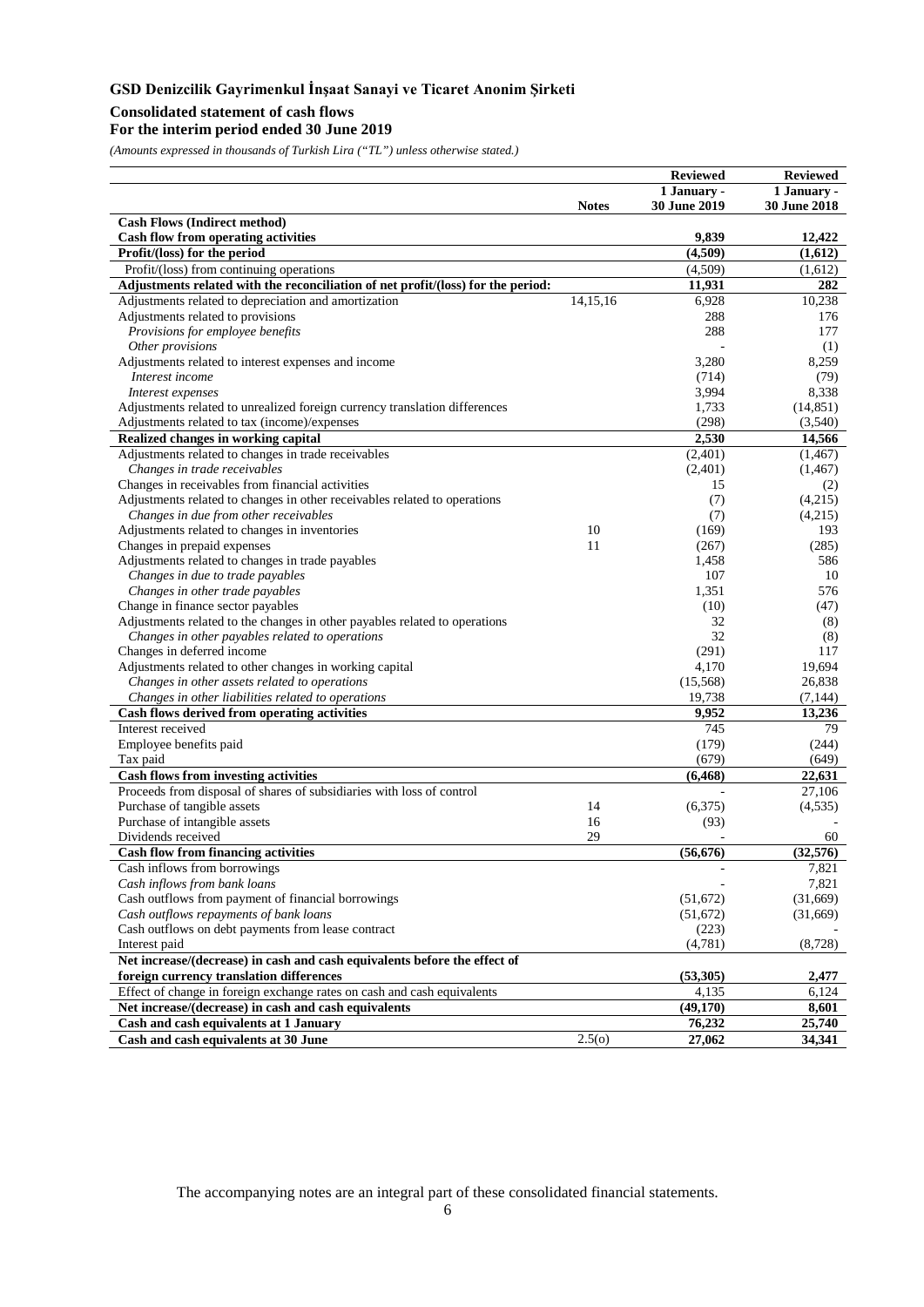#### **As at 30 June 2019**

*(Amounts expressed in thousands of Turkish Lira ("TL") unless otherwise stated.)*

# **1. Organization and operations of the Group**

GSD Denizcilik, Gayrimenkul, İnşaat Sanayi ve Ticaret Anonim Şirketi ("the Company") was established as a GSD Group Company in 1992. As at 30 June 2019, 15.50 % of certain shares of the Company are listed on Borsa İstanbul (BIST) since 20 February 1995.

The Company started its activities under the name of Tekstil Finansal Kiralama Anonim Şirketi in the frame of the provisions "Financial Leasing Law" dated in 1992 and numbered 3226. According to the Board of Directors resolution dated 25 May 2011, the Company decided to initiate the process regarding the amendment of the articles of association to change the operating activity, due to the sectoral contraction. According to the amendment of articles of association, the title and name of the Company have been changed as "GSD Denizcilik Gayrimenkul İnşaat Sanayi ve Ticaret Anonim Şirketi" and "GSD Marin", respectively. Based on the amendment of articles of association, the Company's purpose and activity is decided as purchasing and selling, operating, renting, building and trading of ships, yachts, sea vessels, and relevant instruments, equipment and spare parts; and the purchasing and selling, renting and building real estate properties. The Company's amendment of articles of association was submitted to and approved by the shareholders in the Extraordinary General Meeting held on 24 August 2011 subsequent to the approvals of Banking Regulation and Supervision Agency ("BRSA"), Capital Markets Board of Turkey ("CMB") and the other relevant authorities. The Company's new title was registered on 26 August 2011 as GSD Denizcilik Gayrimenkul İnşaat Sanayi ve Ticaret Anonim Şirketi (the former legal title; "Tekstil Finansal Kiralama Anonim Şirketi").

The Company would be able to prosecute its rights and claims resulting from the leasing agreements signed with its former title until its former operating activity is completely ended; on the condition that no new leasing activity or agreement is taken upon, to carry out legal operations for the execution of supplemental agreements, amendment contracts such as change of lessee, term extension and reduction, and similar amendments, annulment of contract, legally follow up of lease receivables to get the underlying leased assets back and collection of receivables; and to partially or completely transfer and assign.

The subsidiary companies have been registered in Malta with 100% shareholding of the Company. The Company started its marine operations through rental of ships when the subsidiaries took delivery of vessels of which the constructions were completed as at the date of 7 May 2013. The Company carries out its activities with two dry bulk cargo ships, each of them is owned by one of its subsidiaries which were established by the Company with 100% share in Malta. Zeyno Maritime Limited was consolidated until 6 June 2018, Dodo Maritime Limited and Neco Maritime was consolidated until 6 December 2018. On 6 June 2018, shares of Zeyno Maritime Limited owned by the Company were transferred to GSD Shipping B.V. and the Company has ceased to recognise Zeyno Maritime Limited as subsidiary. On 6 December 2018, shares of Dodo Maritime Limited and Neco Maritime Limited owned by the Company were transferred to GSD Shipping B.V. and the Company has ceased to recognise them as subsidiaries.

The address of the Company's registered office is Aydınevler Mahallesi, Kaptan Rıfat Sokak, No: 3 Küçükyalı-34854 Maltepe-İstanbul. As at 30 June 2019 the Company has 9 employees (31 December 2018: 10).

As at 30 June 2019 and 31 December 2018 information about shareholders and their percentages are as follows:

|                                                | <b>30 June 2019</b> |               |        | 31 December 2018 |  |  |  |  |
|------------------------------------------------|---------------------|---------------|--------|------------------|--|--|--|--|
|                                                | Amount              | $\frac{6}{6}$ | Amount | $\frac{6}{6}$    |  |  |  |  |
| GSD Holding A.S. ("GSD Holding")               | 40.679              | 77.96         | 40.679 | 77.96            |  |  |  |  |
| Listed                                         | 8.090               | 15.50         | 8.090  | 15.50            |  |  |  |  |
| GSD Denizcilik Gayr.Ins.San Ve Tic.A.S.        |                     |               |        |                  |  |  |  |  |
| (Repurchased shares)                           | 3.411               | 6.54          | 3.411  | 6.54             |  |  |  |  |
| Other                                          |                     |               |        |                  |  |  |  |  |
| <b>Historical amount</b>                       | 52,181              | 100.00        | 52,181 | 100.00           |  |  |  |  |
| Share capital inflation adjustment differences | 24,085              |               | 24,085 |                  |  |  |  |  |
| <b>Adjustment for inflation amount</b>         | 76.266              |               | 76,266 |                  |  |  |  |  |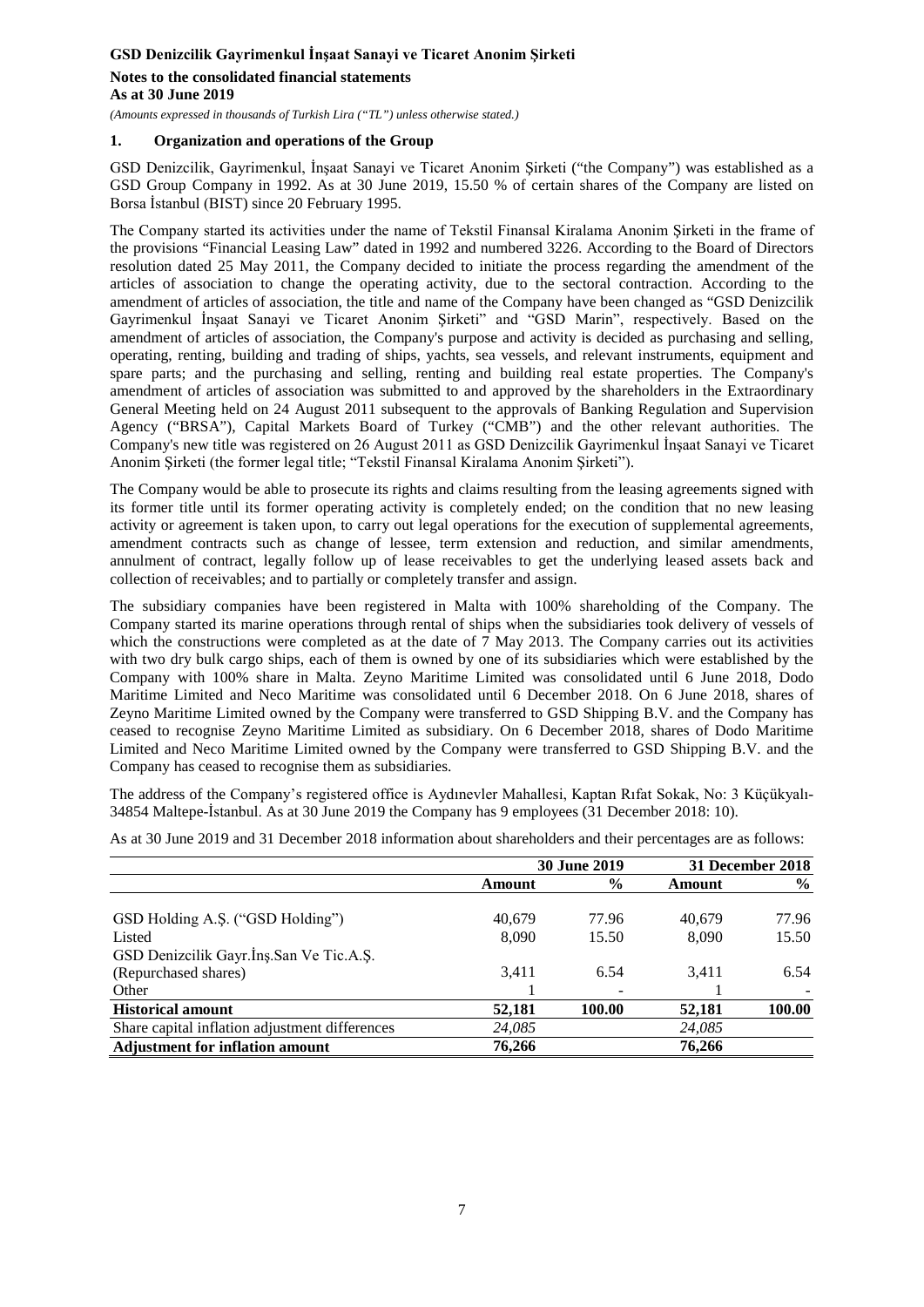### **Notes to the consolidated financial statements As at 30 June 2019**

*(Amounts expressed in thousands of Turkish Lira ("TL") unless otherwise stated.)*

#### **1. Organization and operations of the Company (continued)**

As at 30 June 2019 and 31 December 2018, the distribution of the Company's shares on the basis of group is as follows:

|         |        | 30 June 2019 31 December 2018 |
|---------|--------|-------------------------------|
|         |        |                               |
| Group A | 8,976  | 8,976                         |
| Group B | 3,741  | 3,741                         |
| Group C | 37,219 | 37,219                        |
| Group D | 2,245  | 2,245                         |
|         | 52,181 | 52,181                        |

Every shareholder has voting right in proportion to the shares. However, Group A, B and D shareholders are priviledged in the selection of the Board of Directors, and Group A and B shareholders are priviledged in electing auditors. There are no priviledges given to shareholders in the process of profit distribution. GSD Holding holds the entire Group A, B and D shares and it holds Group C shares amounting to TL 25,717.

#### **The Company's and the Consolidated Group Companies' Activities**

In the consolidated financial statements, the Company and the subsidiaries that are subject to consolidation are described as "the Group". The subsidiaries that are included in the consolidation as at 30 June 2019, the activity areas and the Group's shares in these subsidiaries are as follows:

| Subsidiary                         | Country of<br><b>Establishment</b> | Area of<br><b>Activity</b> |                 | <b>Final Rate %</b> |                         |  |
|------------------------------------|------------------------------------|----------------------------|-----------------|---------------------|-------------------------|--|
|                                    |                                    |                            | 30 June<br>2019 | 31 December<br>2018 | 30 June<br>$2018^{(*)}$ |  |
| Cano Maritime Ltd.                 | Malta                              | Marine                     | 100.00          | 100.00              | 100,00                  |  |
| Hako Maritime Ltd.                 | Malta                              | Marine                     | 100.00          | 100.00              | 100,00                  |  |
| Zeyno Maritime Ltd. (*)            | Malta                              | Marine                     |                 |                     | 100,00                  |  |
| Dodo Maritime Ltd. <sup>(**)</sup> | Malta                              | Marine                     |                 |                     | 100.00                  |  |
| Neco Maritime Ltd. $(**)$          | Malta                              | Marine                     |                 |                     | 100.00                  |  |

**(\*)** On 6 June 2018, shares of Zeyno Maritime Limited, fully owned by the Company, were transferred to GSD Shipping B.V. domiciled in the Netherlands with a price of USD 5,883,290.06. Price has been determined according to valuation report. Zeyno Maritime Limited has been consolidated in the Company's consolidated financial statements until 6 June 2018.

**(\*\*)** On 6 December 2018, shares of Dodo Maritime Limited, fully owned by the Company, were transferred to GSD Shipping B.V. established on domiciled in the Netherlands with a price of USD 1,773,000 and shares of Neco Maritime Limited, fully owned by the Company, were transferred to GSD Shipping B.V. domiciled in the Netherlands with a price of USD 5,336,000. Prices have been determined according to valuation reports. Dodo Maritime Limited and Neco Maritime Limited have been consolidated in the Company's consolidated financial statements until 6 December 2018.

#### **2. Basis of presentation of financial statements**

#### **2.1 Basis of presentation**

#### *2.1.1 Principles of financial statement preparation and Declaration of Conformity*

The consolidated financial statements have been prepared in accordance with Turkish Financial Reporting Standards ("TFRS") promulgated by the Public Oversight Accounting and Auditing Standards Authority ("POA") that are set out in article 5 of the communiqué numbered II-14.1 "Communiqué on the Principles of Financial Reporting In Capital Markets" ("the Communiqué") of the Capital Market Board ("CMB") published in the Official Gazette dated 13 June 2013 and numbered 28676. TFRS includes Turkish Accounting Standards ("TAS"), Turkish Financial Reporting Standards, TAS Interpretations and TFRS Interpretations issued by POA.

Restatement adjustments have been made to compensate for the effect of changes in the general purchasing power of the Turkish Lira, in accordance with Turkish Accounting Standards on "Preparation of Financial Statements in Hyperinflationary Periods" ("TAS 29") for the financial statements prepared until 31 December 2004.With its decree dated 17 March 2005, the CMB announced that, effective from 1 January 2005, the application of inflation accounting is no longer required for listed companies in Turkey. The consolidated financial statements were approved and authorized for issue by the Board of Directors based on the Board of Directors decision dated 9 August 2019. The General Assembly and/or legal authorities have the authority to change the consolidated financial statements.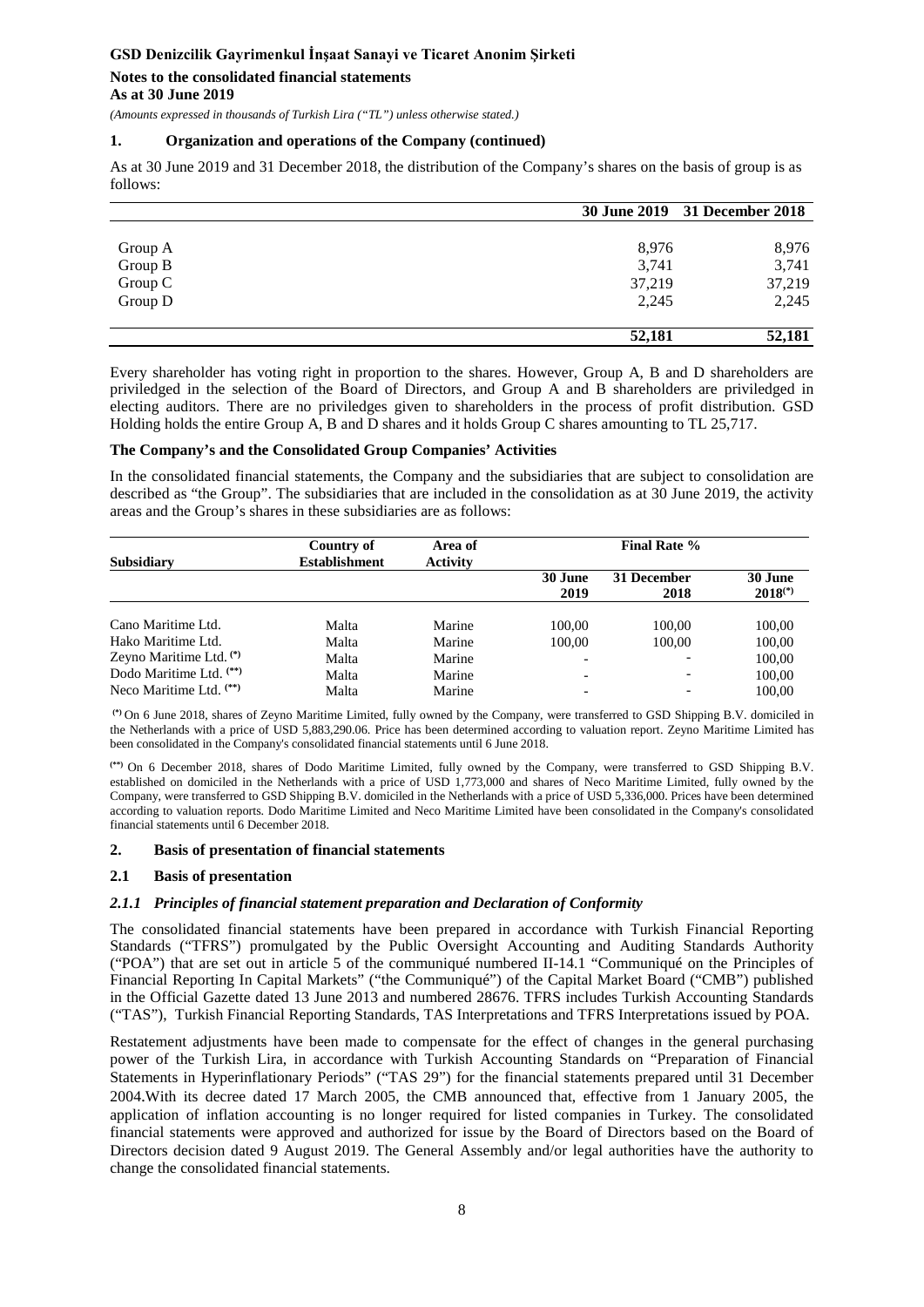# **Notes to the consolidated financial statements**

**As at 30 June 2019**

*(Amounts expressed in thousands of Turkish Lira ("TL") unless otherwise stated.)*

# **2. Basis of presentation of financial statements (continued)**

# **2.1 Basis of presentation (continued)**

# *2.1.1 Principles of financial statement preparation and Declaration of Conformity (continued)*

# *Additional paragraph for convenience translation to English*

The differences between accounting principles, as described in these preceding paragraphs and accounting principles generally accepted in countries in which consolidated financial statements are to be distributed and International Financial Reporting Standards ("IFRS") have not been quantified in these consolidated financial statements. Accordingly, these consolidated financial statements are not intended to present the financial position, results of operations and changes in financial position and cash flows in accordance with the accounting principles generally accepted in such countries and IFRS.

# *2.1.2 Functional and Reporting Currency*

The Company maintains its books of account and prepare its statutory financial statements in TL in accordance with the Turkish Commercial Code ("TCC"), tax legislation and the Uniform Chart of Accounts issued by the Ministry of Finance. Subsidiaries maintain their books of account in accordance with the laws and regulations in force in the countries in which they are registered. Adjustments and restatements, required for the fair presentation of the consolidated financial statements in conformity with the Turkish Financial Reporting Standards, have been accounted for in the statutory financial statements which are prepared in accordance with the historical cost principle except for finacial assets available for sale which are measured at fair value and assets held for sale which are measured at lower of cost or fair value less costs to sell. The Group companies which are in the scope of consolidation Cano Maritime Limited, Hako Maritime Limited, functional currency is US Dollars. The Company's functional currency is TL.

# *2.1.3 Basis of consolidation*

The consolidated financial statements incorporate the financial statements of the Company and entities controlled by the Company and its subsidiaries. Control is achieved when the Company:

- has power over the investee;
- is exposed, or has rights, to variable returns from its involment with the investee; and
- has the ability to use its power to affect its returns

The Company reassesses whether or not it controls an investee if facts and circumtances indicate that there are changes to one or more of three elements of control listed above.

When the Company has less than a majority of the voting rights of an investee, it has power over the invstee when the voting rights are sufficent to give it the practical ability to direct the relevant activities of the investee unilaterally. The Company considers all relevant facts and circumtances in assessing whether or not the Company's voting rights in an investee sufficent to give it power, including:

- the size of the Company's holding of voting rights relative to the size and dispersion of holding of the other vote holders;
- potential voting rights held by the Company, other vote holders or other parties;
- rights arising from other contractual arrangements; and
- and additional fact and circumtances that indicate that the Company has, or does not have, the current ability to direct the relevant activities at the time that decisions need to be made, including voting patterns at previous shareholders' meetings.

Profit or loss and each component of other comprehensive income are attributed to the owners of the Compnay and to the non-controlling interest. Total comprehensive income of subsidiaries is attributed to the owners of the Company and to the non-controlling interests even if this results non-controlling interests having a deficit balance. The Company has owned 100% share of all subsidiaries and has no non-controlling shares in the consolidated financial statements.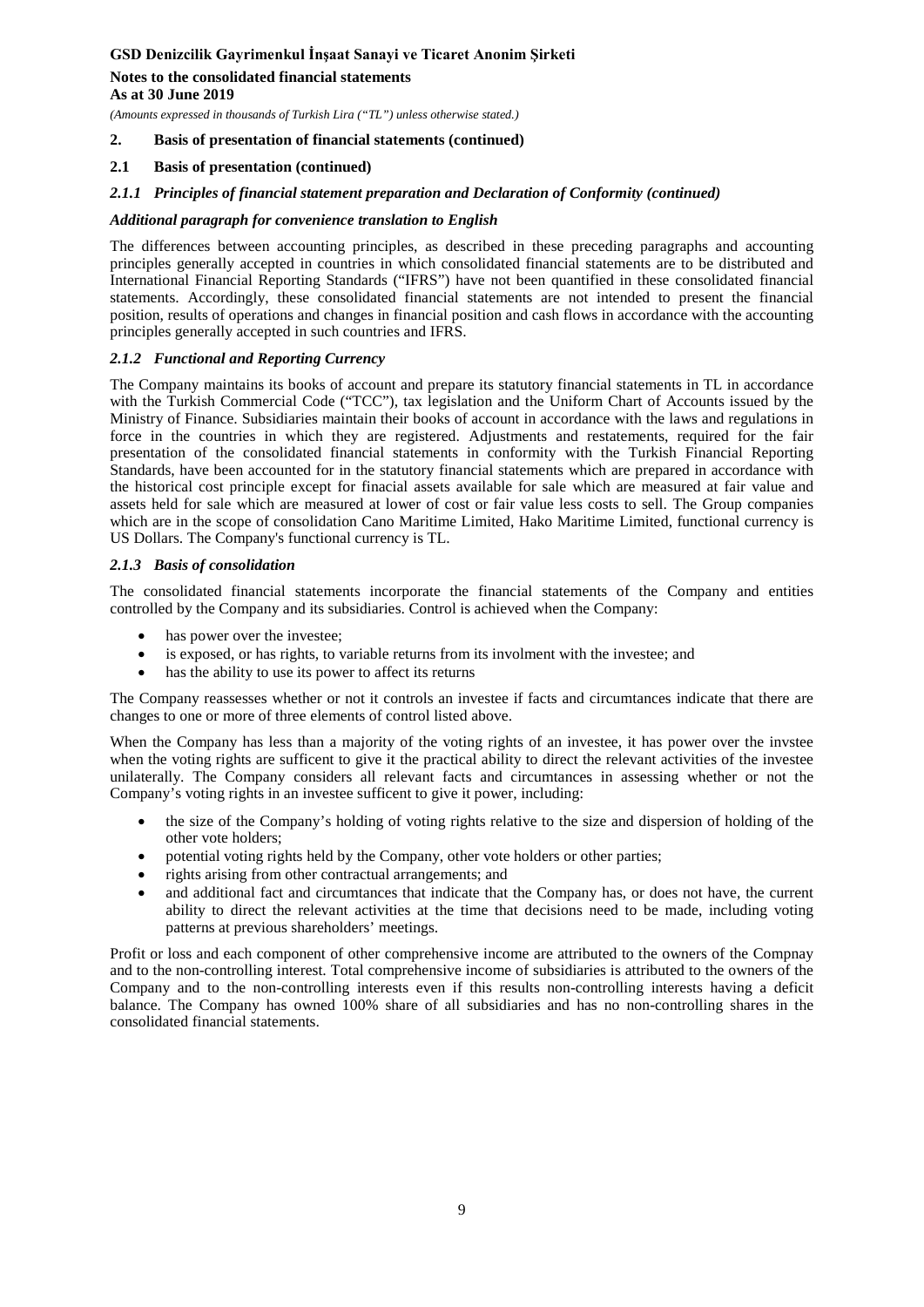# **Notes to the consolidated financial statements**

**As at 30 June 2019**

*(Amounts expressed in thousands of Turkish Lira ("TL") unless otherwise stated.)*

# **2. Basis of presentation of financial statements (continued)**

# **2.1 Basis of presentation (continued)**

# *2.1.3 Basis of consolidation (continued)*

The consolidated financial statements consist of the financial statements of the Company and its subsidiaries as at 30 June 2019 and were prepared according to the principles below:

- i) The statements of financial position and income statements were subjected to consolidation by using full consolidation method, and the registered values of the subsidiaries in the Company books and the equity capitals of the subsidiaries in the financial statements were reciprocally clarified. The consolidated financial statements were cleared of all the balances and transactions that resulted from the transactions between the subsidiaries and the Company and of all kinds of unearned income.
- ii) In the preparation of the financial statements of the subsidiaries that are included in the consolidation, the necessary corrections and classifications were applied to the records – which were kept based on historical costs – with regards to conformity to TFRS and to the accounting principles and policies and presentation of the Company.
- iii) The operating results of the subsidiaries were included in the consolidation being effective as at the date the control in the aforementioned companies was transferred to the Company.

# *2.1.4 Comparative information*

Consolidated financial statements of the Group have been prepared comparatively with the prior period in order to determine the financial position, performance and trends of the Group's cash flows. In order to maintain consistency with current year consolidated financial statements, comparative information is reclassed and significant changes are disclosed if necessary.

# *2.1.5 Offsetting*

Financial assets and liabilities are offset and the net amount is reported in the statement of financial position (balance sheet) when there is a legally enforceable right to set-off the recognized amounts and there is an intention to settle on a net basis, or realize the asset and settle the liability simultaneously.

# *2.1.6 Going concern*

The Company prepared its financial statements according to the going concern assumption.

# **2.2 Changes in accounting policies**

Except as described below, the accounting policies applied in these financial statements are the same as those applied in the financial statements as at and for the year ended 31 December 2018. Changes in accounting policies are also expected to be applied in the financial statements of the Group for the year ended 31 December 2019. The details of the new significant accounting policies and the nature of the changes to previous accounting policies are set out below. The Group has started to apply TFRS 16 Leases standard ("TFRS 16") starting from 1 January 2019. A number of other new standards are effective from 1 January 2019 but they do not have a material effect on the Group's financial statements.

TFRS 16 introduced a single, on-balance sheet accounting model for lessees. As a result, the Group, as a lessee, has recognised right-of-use assets representing its rights to use the underlying assets and lease liabilities representing its obligation to make lease payments. Lessor accounting remains similar to previous accounting policies. The Group has no effect on the retained earnings of the Group as at 1 January 2019 due to the preferred practical expedients method of the application of TFRS 16. Accordingly, the comparative information presented for 2018 has not been restated – i.e. it is presented, as previously reported, under TAS 17 and related interpretations. The details of the changes in accounting policies are disclosed below.

# **a) Definition of Leasing**

Previously, the Group determined at contract inception whether an arrangement was or contained a lease under TFRIC 4 Determining Whether an Arrangement contains a Lease. The Group now assesses whether a contract is or contains a lease based on the new definition of a lease. Under TFRS 16, a contract is, or contains, a lease if the contract conveys a right to control the use of an identified asset for a period of time in exchange for consideration.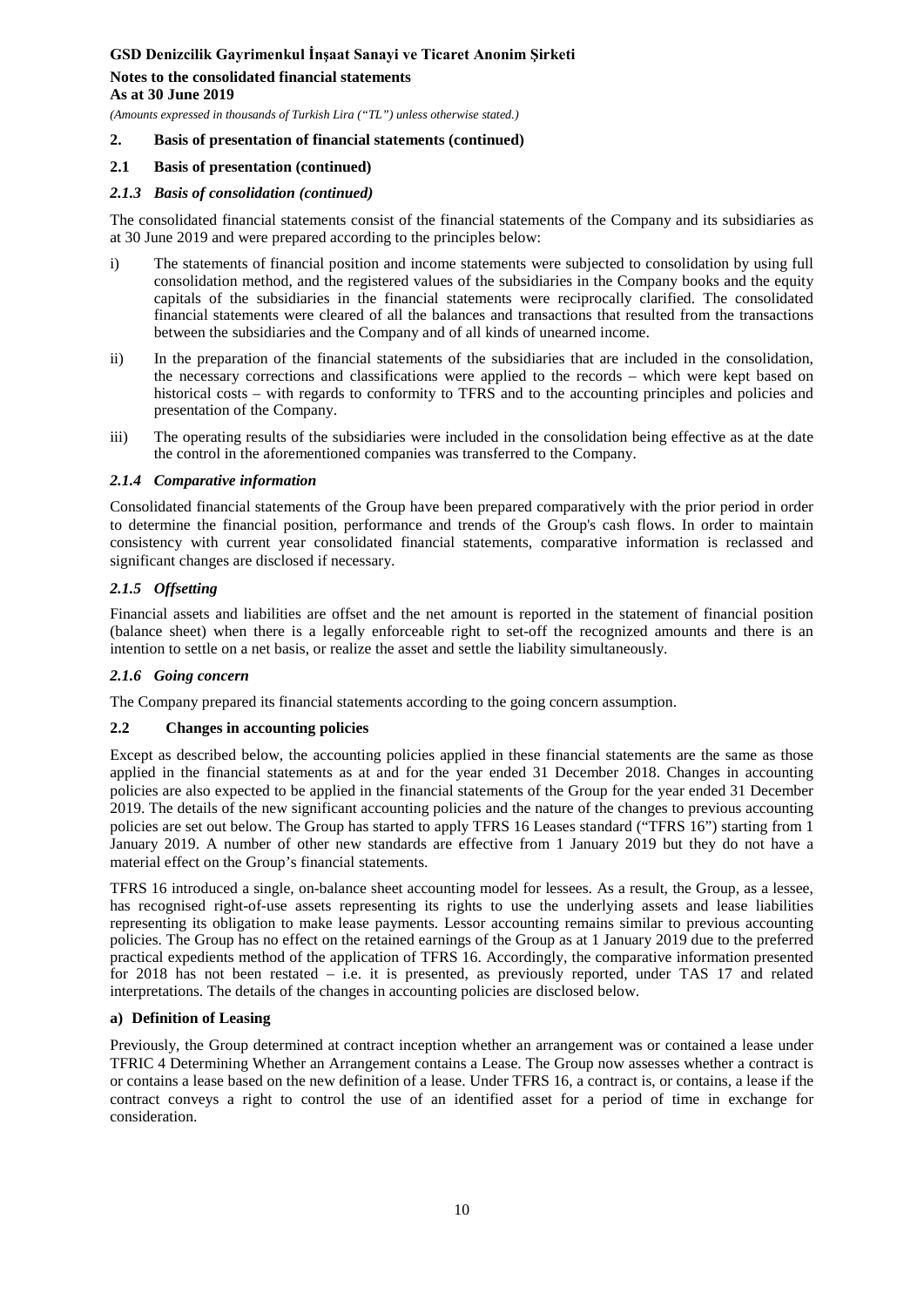*(Amounts expressed in thousands of Turkish Lira ("TL") unless otherwise stated.)*

### **2. Basis of presentation of financial statements (continued)**

#### **2.2 Changes in accounting policies (continued)**

#### **a) Definition of Leasing (continued)**

On transition to TFRS 16, the Group elected to apply it as it used to be defined as a lease by using the practical expedient to the assessment of which transactions are leases. It applied TFRS 16 only to contracts that were previously identified as leases. Contracts that were not identified as leases under TAS 17 and TFRIC 4 were not reassessed. Therefore, the definition of a lease under TFRS 16 has been applied only to contracts entered into or changed on or after 1 January 2019.

At inception or on reassessment of a contract that contains a lease component, the Group allocates the consideration in the contract to each lease and non-lease component on the basis of their relative stand-alone prices. However, for leases of properties in which it is a lessee, the Group has elected not to separate non-lease components and will instead account for the lease and non- lease components as a single lease component.

#### **b) As a lessee**

The Group leases properties and vehicles. As a lessee, the Group previously classified leases as operating or finance leases based on its assessment of whether the lease transferred substantially all of the risks and rewards of ownership. Under TFRS 16, the Group recognises right-of-use assets and lease liabilities for most leases – i.e. these leases are on-balance sheet. The Group presents lease liabilities in "Borrowings" in the statement of financial position.

#### *i. Significant accounting policies*

The Group recognises a right-of-use asset and a lease liability at the lease commencement date. The right-of-use asset is initially measured at cost, and subsequently at cost less any accumulated depreciation and impairment losses, and adjusted for certain remeasurements of the lease liability. When a right-of-use asset meets the definition of investment property, it is presented in investment property. The right-of-use asset is initially measured at cost, and subsequently measured at fair value, in accordance with the Group's accounting policies.

The lease liability is initially measured at the present value of the lease payments that are not paid at the commencement date, discounted using the interest rate implicit in the lease or, if that rate cannot be readily determined, the Group's incremental borrowing rate. Generally, the Group uses its incremental borrowing rate as the discount rate.

The lease liability is subsequently increased by the interest cost on the lease liability and decreased by lease payment made. It is remeasured when there is a change in future lease payments arising from a change in an index or rate, a change in the estimate of the amount expected to be payable under a residual value guarantee, or as appropriate, changes in the assessment of whether a purchase or extension option is reasonably certain to be exercised or a termination option is reasonably certain not to be exercised.

The Group has applied judgement to determine the lease term for some lease contracts in which it is a lessee that include renewal options. The assessment of whether the Group is reasonably certain to exercise such options impacts the lease term, which significantly affects the amount of lease liabilities and right-of-use assets recognised.

#### *ii. Transition*

Previously, the Group classified property leases as operating leases under TAS 17. These include properties and vehicles.

At transition, for leases classified as operating leases under TAS 17, lease liabilities were measured at the present value of the remaining lease payments, discounted at the Group's incremental borrowing rate as at 1 January 2019. Right-of-use assets are measured at either:

– their carrying amount as if TFRS 16 had been applied since the commencement date, discounted using the lessee's incremental borrowing rate at the date of initial application or

– an amount equal to the lease liability, adjusted by the amount of any prepaid or accrued lease payments – the Group applied this approach to all other leases.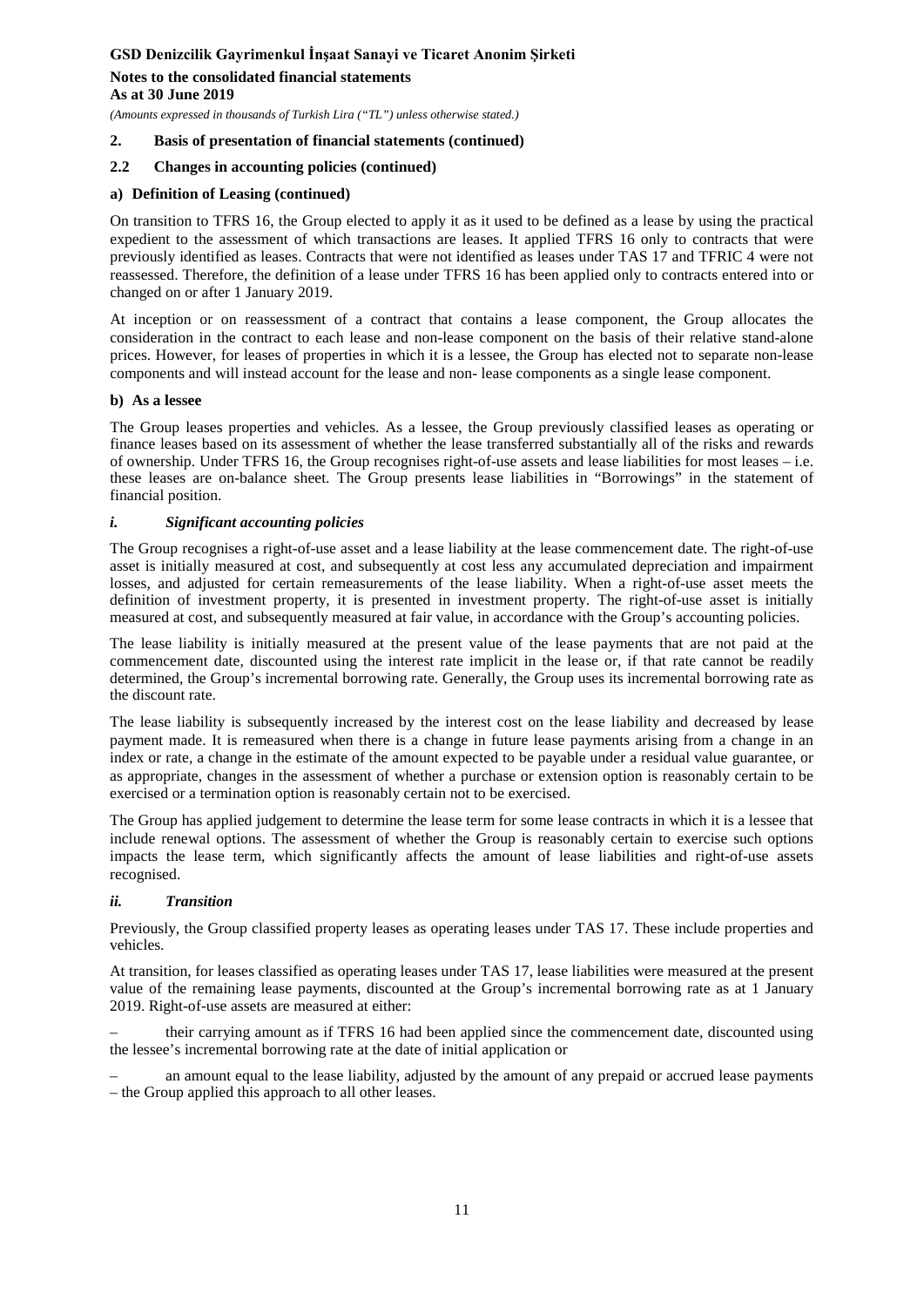*(Amounts expressed in thousands of Turkish Lira ("TL") unless otherwise stated.)*

### **2. Basis of presentation of financial statements (continued)**

### **2.2 Changes in accounting policies (continued)**

#### **b) As a lessee (continued)**

The Group used the following practical expedients when applying TFRS 16 to leases previously classified as operating leases under TAS 17.

– Applied the exemption not to recognise right-of-use assets and liabilities for leases with less than 12 months of lease term.

– Excluded initial direct costs from measuring the right-of-use asset at the date of initial application.

– Used hindsight when determining the lease term if the contract contains options to extend or terminate the lease.

Leases were classified as finance leases under TAS 17, the carrying amount of the right-of-use asset and the lease liability at 1 January 2019 were determined at the carrying amount of the lease asset and lease liability under TAS 17 immediately before that date.

#### **c) As a lessor**

The accounting policies applicable to the Group as a lessor are not different from those under TAS 17. The Group is not required to make any adjustments on transition to TFRS 16 for leases in which it acts as a lessor.

#### **d) Impacts on financial statements**

#### *i. Impacts on transition*

The Group has started to apply TFRS 16 Leases standard ("TFRS 16") with used used the practical expedients at 1 January 2019.

As at 1 January 2019, the Group recognises to the consolidated financial statements the right of use asset on an amount equal to the lease liability, adjusted by the amount of any prepaid or accrued lease payments for the leases previously classified as operating leases under TAS 17.

Transition to TFRS 16 has no effect on the retained earnings of the Group as at 1 January 2019 due to the preferred practical expedients method of the application of TFRS 16.

Operating lease liabilities are measured at the net present value of the remaining lease payments, discounted at the Group's incremental borrowing rate on the effective transition date.

|                                          | 1 January 2019 |
|------------------------------------------|----------------|
| Right of use assets<br>Lease liabilities | 882<br>882     |
|                                          |                |

When measuring lease liabilities for leases that were classified as operating leases, the Group discounted lease payments using its incremental borrowing rate at 1 January 2019. The weighted- average rates applied are 25% for TL, 4% for Euro.

|                                                                   | 1 January 2019 |
|-------------------------------------------------------------------|----------------|
| Operating lease commitment at 31 December 2018                    | 921            |
| Discounted using the incremental borrowing rate at 1 January 2019 | 882            |
| Short term leases exemption                                       | (39)           |
| Lease liabilities recognised at 1 January 2019                    | 882            |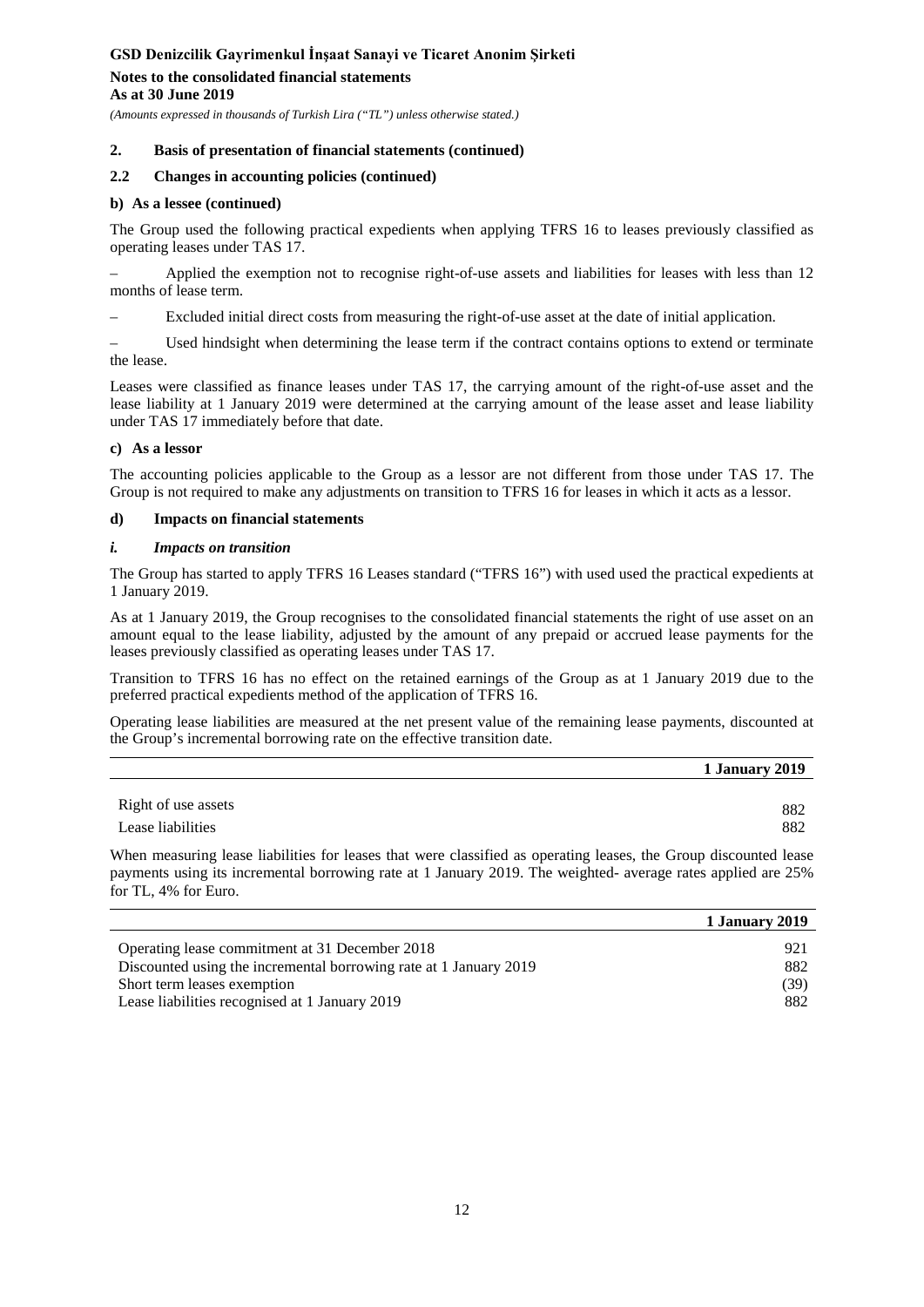# **Notes to the consolidated financial statements**

**As at 30 June 2019**

*(Amounts expressed in thousands of Turkish Lira ("TL") unless otherwise stated.)*

# **2. Basis of presentation of financial statements (continued)**

**2.2 Changes in accounting policies (continued)**

### **d) Impacts on financial statements (continued)**

#### *ii. Impacts for the period*

As a result of initially applying TFRS 16, in relation to the leases that were previously classified as operating leases, the Group recognised TL 1,036 of right-of-use assets and TL 1,101 of lease liabilities as at 30 June 2019.

Also in relation to those leases under TFRS 16, the Group has recognised depreciation and interest costs, instead of operating lease expense. During the six months ended 30 June 2019, the Group recognised TL 176 thousand of depreciation charges and TL 107 thousand of interest costs from these leases.

#### **2.3 Accounting estimates**

If the changes in accounting estimates relate to a specific period, they are applied in the period they relate to whereas if the changes are related to future periods, they are applied both in the period the change is made and prospectively in the future periods. There has not been any significant change in the accounting estimates of the Group in the current year. Material accounting errors are adjusted retrospectively and prior periods' consolidated financial statements are restated.

The preparation of financial statements in accordance with the Financial Reporting Legislation requires management to make decisions and make assumptions and decisions that affect the implementation of policies and reported amounts of assets, liabilities, income and expenses. Actual results may differ from these estimates. The assumptions and the assumptions underlying the estimates are continuously reviewed. Updating in accounting estimates are recognized in the period in which they are updated and in subsequent periods. The main areas where the estimates are used are as follows:

Note 7 - Trade receivables Note 14 - Tangible assets Note 21 - Provisions for employee benefits

# **2**.**4 New standards and interpretations not yet adopted as at 30 June 2019**

# *Standards issued but not yet effective and not early adopted*

New standards, interpretations and amendments to existing standards are not effective at reporting date but earlier application is permitted; however the Group has not early adopted. These are as follows:

#### **The revised Conceptual Framework (version 2018)**

The revised Conceptual Framework issued on 27 October 2018 by the POA. The Conceptual Framework sets out the fundamental concepts for financial reporting that guide the POA in developing TFRS Standards. It helps to ensure that the Standards are conceptually consistent and that similar transactions are treated the same way, so as to provide useful information for investors, lenders and other creditors. The Conceptual Framework also assists companies in developing accounting policies when no TFRS Standard applies to a particular transaction, and more broadly, helps stakeholders to understand and interpret the Standards. The revised Conceptual Framework is more comprehensive than the old one – its aim is to provide the POA with the full set of tools for standard setting. It covers all aspects of standard setting from the objective of financial reporting, to presentation and disclosures. For companies that use the Conceptual Framework to develop accounting policies when no TFRS Standard applies to a particular transaction, the revised Conceptual Framework is effective for annual reporting periods beginning on or after 1 January 2020, with earlier application permitted.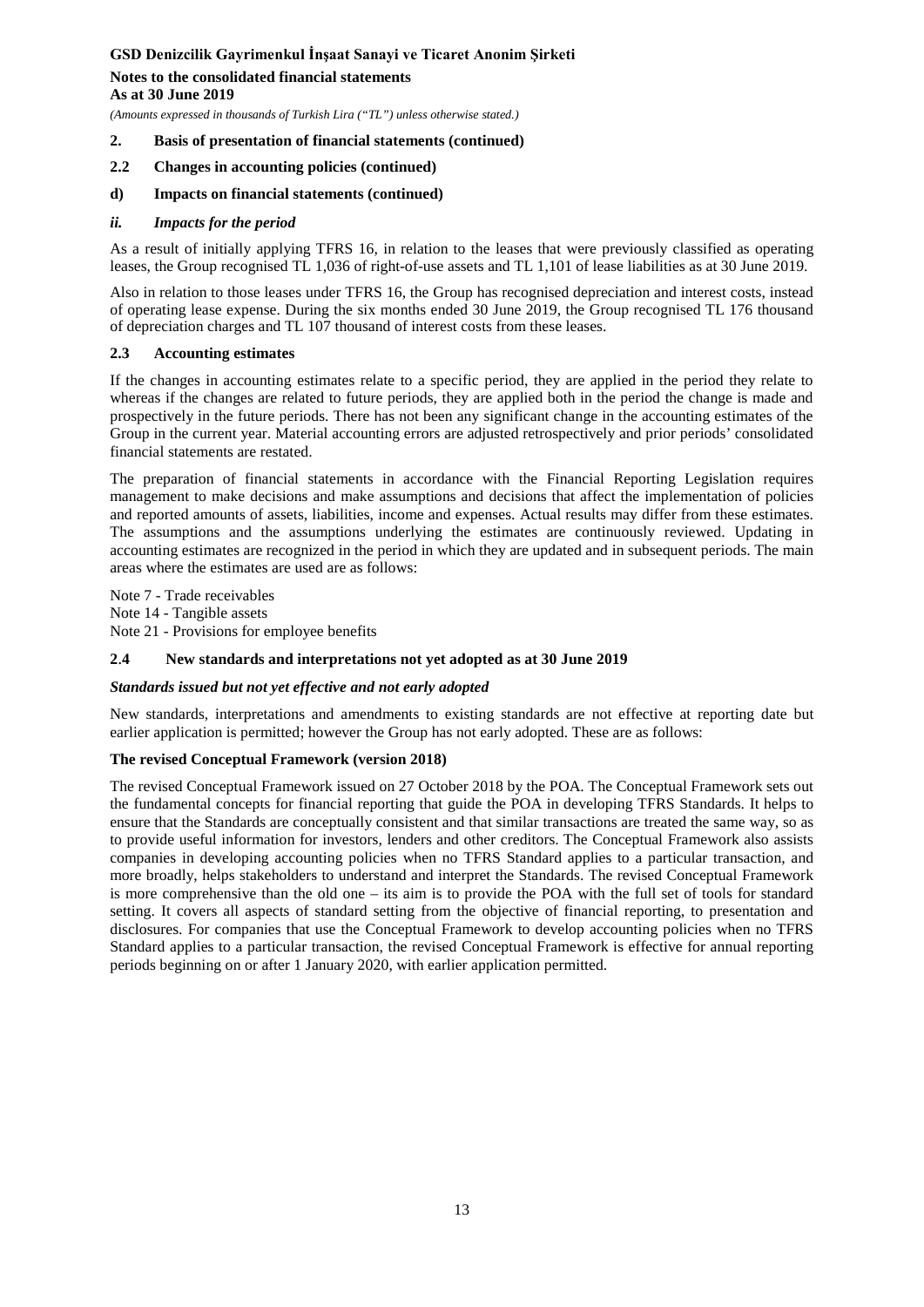**As at 30 June 2019**

*(Amounts expressed in thousands of Turkish Lira ("TL") unless otherwise stated.)*

### **2. Basis of presentation of financial statements (continued)**

# **2**.**4 New standards and interpretations not yet adopted as at 30 June 2019(continued)**

#### *Standards issued but not yet effective and not early adopted (continued)*

#### **Amendments to IAS 1 and IAS 8 - Definition of Material**

In June 2019 POA issued Definition of Material (Amendments to TAS 1 and TAS 8). In October 2018 the IASB issued Definition of Material (Amendments to IAS 1 and IAS 8). The amendments clarify and align the definition of 'material' and provide guidance to help improve consistency in the application of that concept whenever it is used in IFRS Standards. Those amendments are prospectively effective for annual periods beginning on or after 1 January 2020 with earlier application permitted. The amended "definition of material "was added to the important definition and it was stated that this expression could lead to similar results by not giving and giving misstating information. In addition, with this amendment, the terminology used in its definition of material has been aligned with the terminology used in the Conceptual Framework for Financial Reporting (Version 2018). Those amendments are prospectively effective for annual periods beginning on or after 1 January 2020 with earlier application permitted. The Group does not expect significant impact on its consolidated financial statements resulting from the application of the amendments to TAS 1 and TAS 8.

#### **Amendments to IFRS 3 - Definition of a Business**

Determining whether a transaction results in an asset or a business acquisition has long been a challenging but important area of judgement. The IASB has issued amendments to IFRS 3 Business Combinations to make it easier for companies to decide whether activities and assets they acquire are a business or merely a group of assets. In May 2019, POA has also published the Definition of Business (Amendments to TFRS 3). With this amendments confirmed that a business shall include inputs and a process, and clarified that the process must be substantive and the inputs and process must together significantly contribute to creating outputs. It narrowed the definitions of a business by focusing the definition of outputs on goods and services provided to customers and other income from ordinary activities, rather than on providing dividends or other economic benefits directly to investors or lowering costs and added a concentration test that makes it easier to conclude that a company has acquired a group of assets, rather than a business, if the value of the assets acquired is substantially all concentrated in a single asset or group of similar assets. This is a simplified assessment that results in an asset acquisition if substantially all of the fair value of the gross assets is concentrated in a single identifiable asset or a group of similar identifiable assets. If a preparer chooses not to apply the concentration test, or the test is failed, then the assessment focuses on the existence of a substantive process. The amendment applies to businesses acquired in annual reporting periods beginning on or after 1 January 2020. Earlier application is permitted. The Group does not expect that application of these amendments to TFRS 3 will have significant impact on its consolidated financial statements.

#### **2.5 Summary of significant accounting policies**

#### *(a) Financial instruments*

TFRS 9 sets out requirements for recognising and measuring financial assets, financial liabilities and some contracts to buy or sell non-financial items. This standard replaces TAS 39 Financial Instruments: Recognition and Measurement.

# *Classification and measurement of financial assets and financial liabilities*

TFRS 9 largely retains the existing requirements in TAS 39 for the classification and measurement of financial liabilities. However, it eliminates the previous TAS 39 categories for financial assets of held to maturity, loans and receivables and available for sale.

The adoption of TFRS 9 has not had a significant effect on the Group's accounting policies related to financial liabilities and derivative financial instruments. Detailed information on how the Group classifies, measures and recognizes in accordance with TFRS 9 is presented below.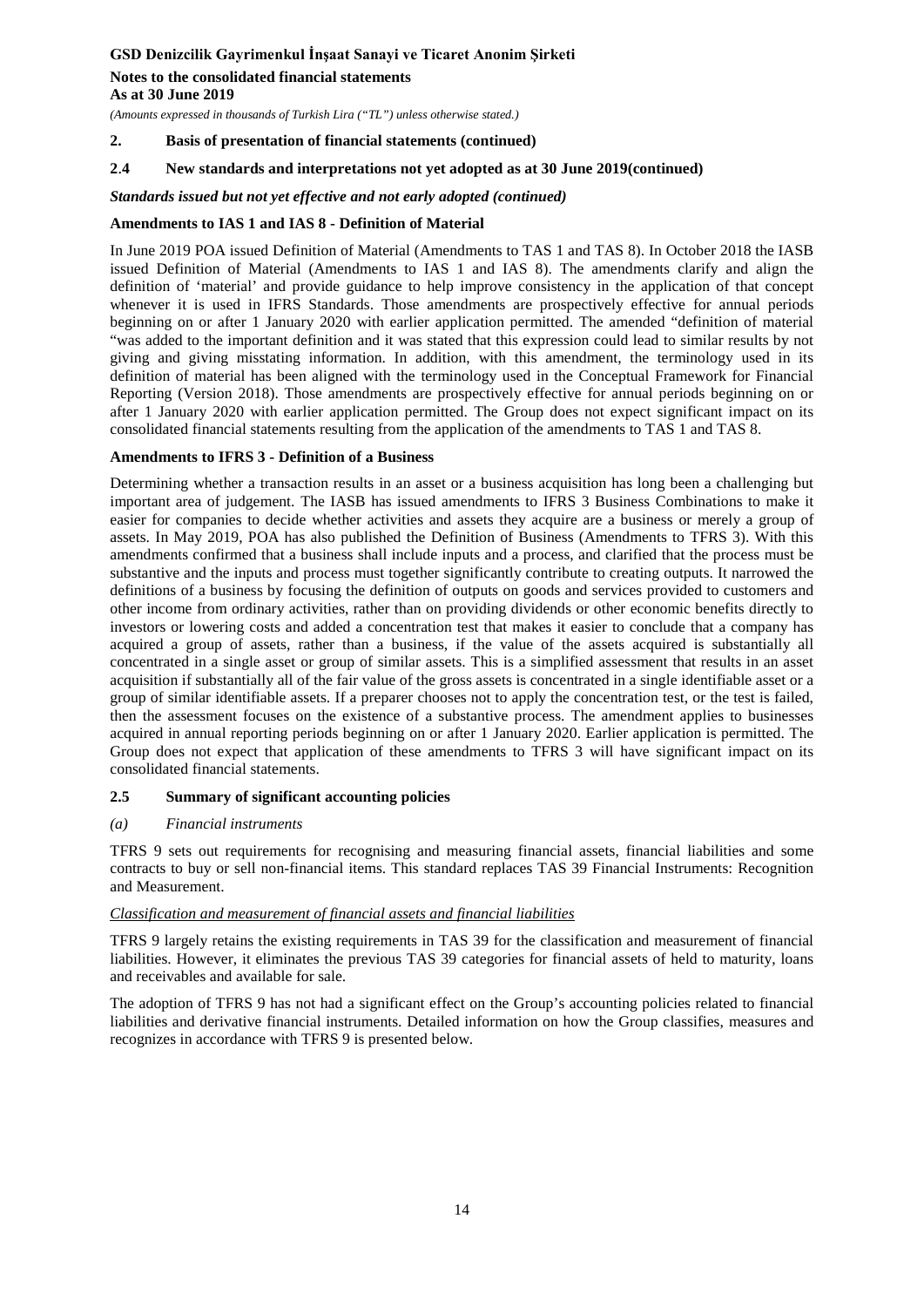### **As at 30 June 2019**

*(Amounts expressed in thousands of Turkish Lira ("TL") unless otherwise stated.)*

# **2. Basis of presentation of financial statements (continued)**

# **2.5 Summary of significant accounting policies (continued)**

# *(a) Financial instruments (continued)*

# *Classification and measurement of financial assets and financial liabilities (continued)*

Under TFRS 9, on initial recognition, a financial asset is classified as measured at: amortised cost; fair value through other comprehensive income ("FVOCI") – debt investment; FVOCI – equity investment; or fair value through profit or loss ("FVTPL"). The classification of financial assets under TFRS 9 is generally based on the business model in which a financial asset is managed and its contractual cash flow characteristics. Derivatives embedded in contracts where the host is a financial asset in the scope of the standard are never separated. Instead, the hybrid financial instrument as a whole is assessed for classification.

A financial asset is measured at amortised cost if it meets both of the following conditions and is not designated as at FVTPL:

- $\triangleright$  it is held within a business model whose objective is to hold assets to collect contractual cash flows; and
- $\triangleright$  its contractual terms give rise on specified dates to cash flows that are solely payments of principal and interest on the principal amount outstanding.

A debt investment is measured at FVOCI if it meets both of the following conditions and is not designated as at FVTPL:

- $\triangleright$  it is held within a business model whose objective is achieved by both collecting contractual cash flows and selling financial assets; and
- its contractual terms give rise on specified dates to cash flows that are solely payments of principal and interest on the principal amount outstanding.

The Group may irrevocably make preference about presentation of subsequent changes in its fair value in other comprehensive income on initial recognition of non-trading equity investment. This is made separately for each investment.

All financial assets not classified as measured at amortised cost or FVOCI as described above are measured at FVTPL. This includes all derivative financial assets. On initial recognition, the Group may irrevocably designate a financial asset that otherwise meets the requirements to be measured at amortised cost or at FVOCI as at FVTPL if doing so eliminates or significantly reduces an accounting mismatch that would otherwise arise.

A financial asset (unless it is a trade receivable without a significant financing component that is initially measured at the transaction price) is initially measured at fair value plus, for an item not at FVTPL, transaction costs that are directly attributable to its acquisition.

# *Impairment of Financial Assets*

TFRS 9 replaces the 'incurred loss' model in TAS 39 with an 'expected credit loss' (ECL) model. The new impairment model applies to financial assets measured at amortized cost, contract assets and debt investments at FVOCI, but not to investments in equity instruments. Under TFRS 9, credit losses are recognized earlier than under TAS 39.

The financial assets at amortized cost consist of trade receivables, cash and cash equivalents, and corporate debt securities.

Under TFRS 9, loss allowances are measured on either of the following bases:

- $\geq 12$ -month ECLs: these are ECLs that result from possible default events within the 12 months after the reporting date; and
- $\triangleright$  Lifetime ECLs: these are ECLs that result from all possible default events over the expected life of a financial instrument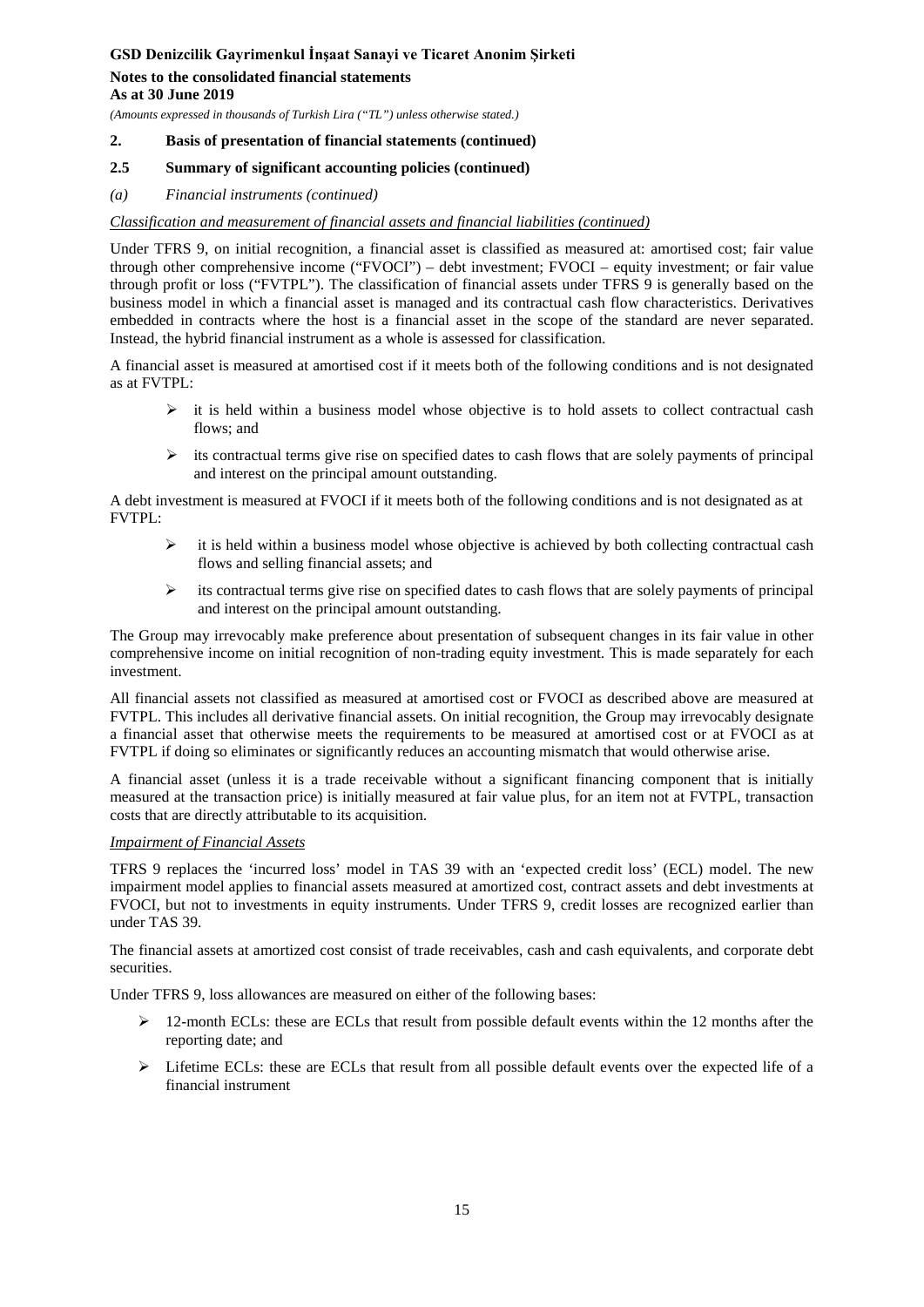**As at 30 June 2019**

*(Amounts expressed in thousands of Turkish Lira ("TL") unless otherwise stated.)*

# **2. Basis of presentation of financial statements (continued)**

# **2.5 Summary of significant accounting policies (continued)**

*(a) Financial instruments (continued)*

# *Impairment of Financial Assets (continued)*

The Group measures loss allowances at an amount equal to lifetime ECLs. The Group has elected to measure loss allowances for trade receivables and contract assets at an amount equal to lifetime ECLs. When determining whether the credit risk of a financial asset has increased significantly since initial recognition and when estimating ECLs, the Group considers reasonable and supportable information that is relevant and available without undue cost or effort. This includes both quantitative and qualitative information and analysis, based on the Group's historical experience and informed credit assessment and including forward-looking information.

The Group assumes that the credit risk on a financial asset has increased significantly if it is more than 30 days past due.

# **Trade Receivables**

The analysis for the TFRS - 9 provisioning calculation model includes the trade receivables. The Group has calculated the ECL's based on the the experience of credit losses in the last three years. The Group performed the calculation of ECL separately for each customers. Exposures within each group were segmented based on common credit risk characteristics such as credit risk grade, delinquency status, geographic region, age of relationship.

# **Receivables from the finance sector operations**

Receivables from the finance sector operations consist of financial lease receivables and the total of minimum lease payments are carried at net value after the unearned income including the financial lease interest for the subsequent year are deducted from the gross financial lease receivables including interest and capital amounts. As lease payments are made, the lease amount is deducted from the gross financial lease receivables and the part of the lease payment in the unearned income pertaining to the interest is recognized as financial lease interest income in profit or loss.

Receivables from the finance sector operations and other receivables are recognized in the financial statements over their remaining values after the amount of provision booked for their non-collectible parts are deducted. Provisions is booked over the book value of the receivables which are confirmed to be impaired based on the regular reviewing of the receivables from finance sector operations and other receivables in order to bring them to their collectible values. A receivable which has become doubtful is derecognized after the completion of all legal procedures and calculation of the net loss.

# *Financial Liabilities*

Financial liabilities are measured initially at fair value. Any transaction costs directly attributable to the undertaking of a financial liability are added on the fair value of the financial liability. These financial liabilities are subsequently measured at amortised cost using the effective interest method and differences between initially recognized costs are recognized in profit or loss statement until maturity.

Financial liabilities and equity instruments issued by the Group are classified according to the substance of the contractual arrangements entered into and the definitions of a financial liability and an equity instrument.An equity instrument is any contract that evidences a residual interest in the assets of the Group after deducting all of its liabilities. The accounting policies adopted for specific financial liabilities and equity instruments are set out below.

Financial liabilities are classified as either financial liabilities at fair value through profit or loss ("FVTPL") or other financial liabilities.

# *Financial liabilities at FVTPL*

Financial liabilities are classified as at FVTPL where the financial liability is either held for trading or it is designated as at FVTPL. Financial liabilities at FVTPL are stated at fair value, with any resultant gain or loss recognized in profit or loss. The net gain or loss recognized in profit or loss incorporates any interest paid on the financial liability.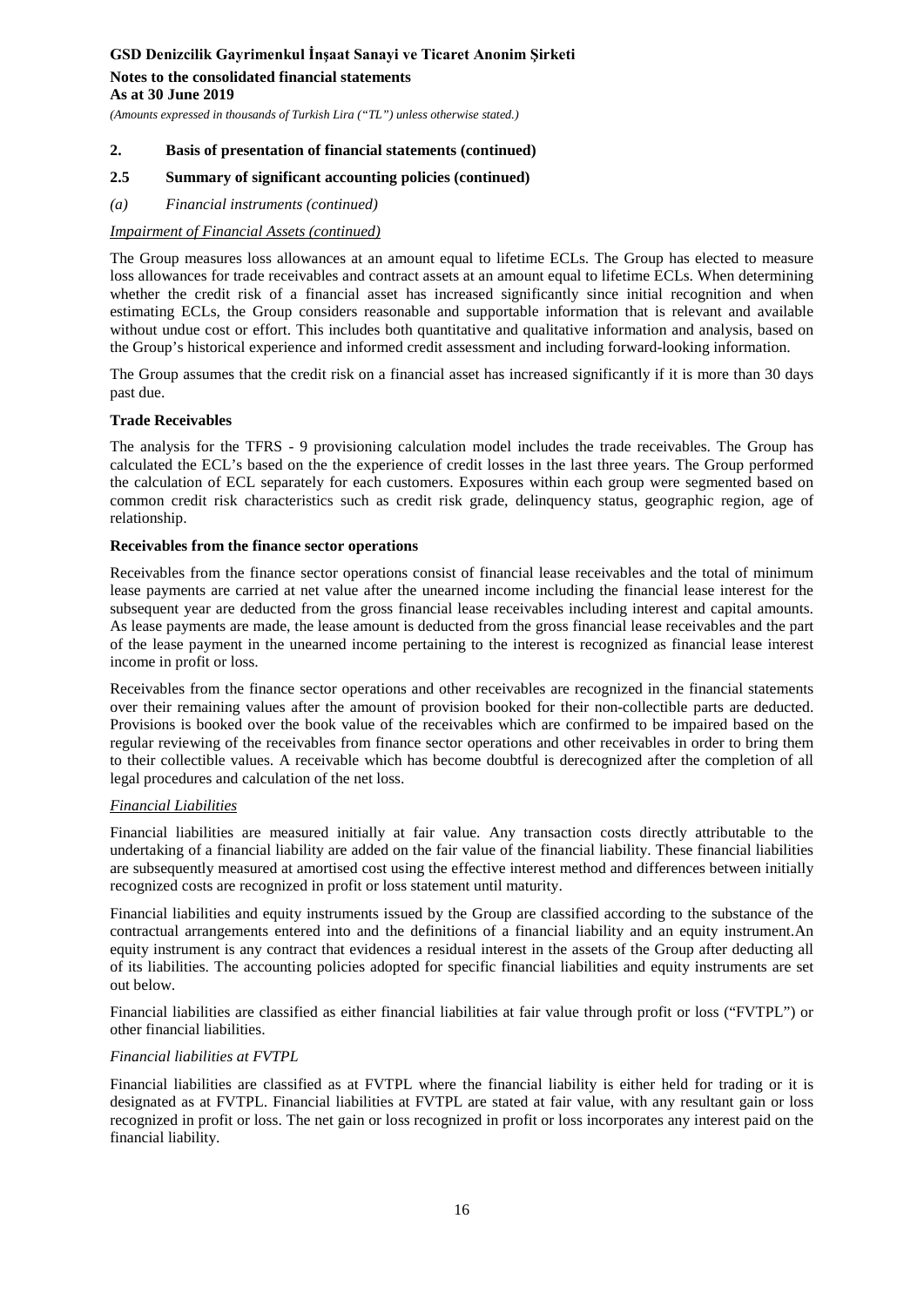*(Amounts expressed in thousands of Turkish Lira ("TL") unless otherwise stated.)*

#### **2. Basis of presentation of financial statements (continued)**

### **2.5 Summary of significant accounting policies (continued)**

*(a) Financial instruments (continued)*

#### *Other financial Iiabilities*

Other financial liabilities, including borrowings, are initially measured at fair value, net of transaction costs.

Other financial liabilities are subsequently measured at amortized cost using the effective interest method, with interest expense recognized on an effective yield basis.

The effective interest method is a method of calculating the amortized cost of a financial liability and of allocating interest expense over the relevant period. The effective interest rate is the rate that exactly discounts estimated future cash payments through the expected life of the financial liability, or, where appropriate, a shorter period to the net carrying amount on initial recognition.

#### *Derivative financial instruments*

The Group's activities expose it primarily to the financial risks of changes in foreign exchange rates and interest rates.

The significant interest rate risk arises from bank loans. The use of financial derivatives is governed by the Group's policies approved by the board of directors, which provide written principles on the use of financial derivatives consistent with the Group's risk management strategy.

Derivatives are initially recognized at fair value at the date the derivative contracts are entered into and are subsequently remeasured to their fair value at the end of each reporting period. Derivative financial instruments are measured at fair value after initial recognition. Changes occurred are recognized as mentioned below:

If the financial instrument holds for aiming risk management and does not carry out the necessities of hedge accounting, these financial instruments are classified as held for trading. Thus, differences due to fair value calculations are recognized within gains/losses from derivative financial transactions' account.

All financial assets not classified as measured at amortized for the FVOCI as described above are measured at FVTPL.This includes all derivative financial assets. On initial recognition, the Group may irrevocably designate a financial asset that otherwise meets the requirements to be measured at amortized for the at FVOCI as at FVTPL if doing so eliminates or significantly reduces an accounting mismatch that would otherwise arise.

A financial asset (unless it is a trade receivable without a significant financing component that is initially measured at the transaction price) is initially measured at fair value plus, for an item not at FVTPL, transaction costs that are directly attributable to its acquisition.

#### *(b) Tangible Assets and Depreciation*

Tangible assets acquired prior to 1 January 2005 are carried with restated cost for the effects of inflation as at 31 December 2004 less accumulated depreciation and any accumulated impairment losses. Tangible assets acquired after 31 December 2004 are carried at cost less accumulated depreciation and any accumulated impairment losses.

#### *Subsequent costs*

Subsequent costs, such as repairs and maintenance or part replacement of tangible assets, are included in the asset's carrying amount or recognized as a separate asset, as appropriate, only when it is probable that future economic benefits with the item will flow to the company. All other costs are charged to the statements of profit or loss during the financial year in which they are incurred.

#### *Depreciation*

Depreciation for tangible assets is provided on a straight-line basis over their estimated useful lives. Depreciation is provided for leasehold improvements on a straight-line basis over the related lease period. Depreciation corresponding to the period is calculated by dividing costs incurred for tangible assets after deducting the salvage value by the asset's useful life. Salvage value represents value of the related tangible asset at the end of its useful life.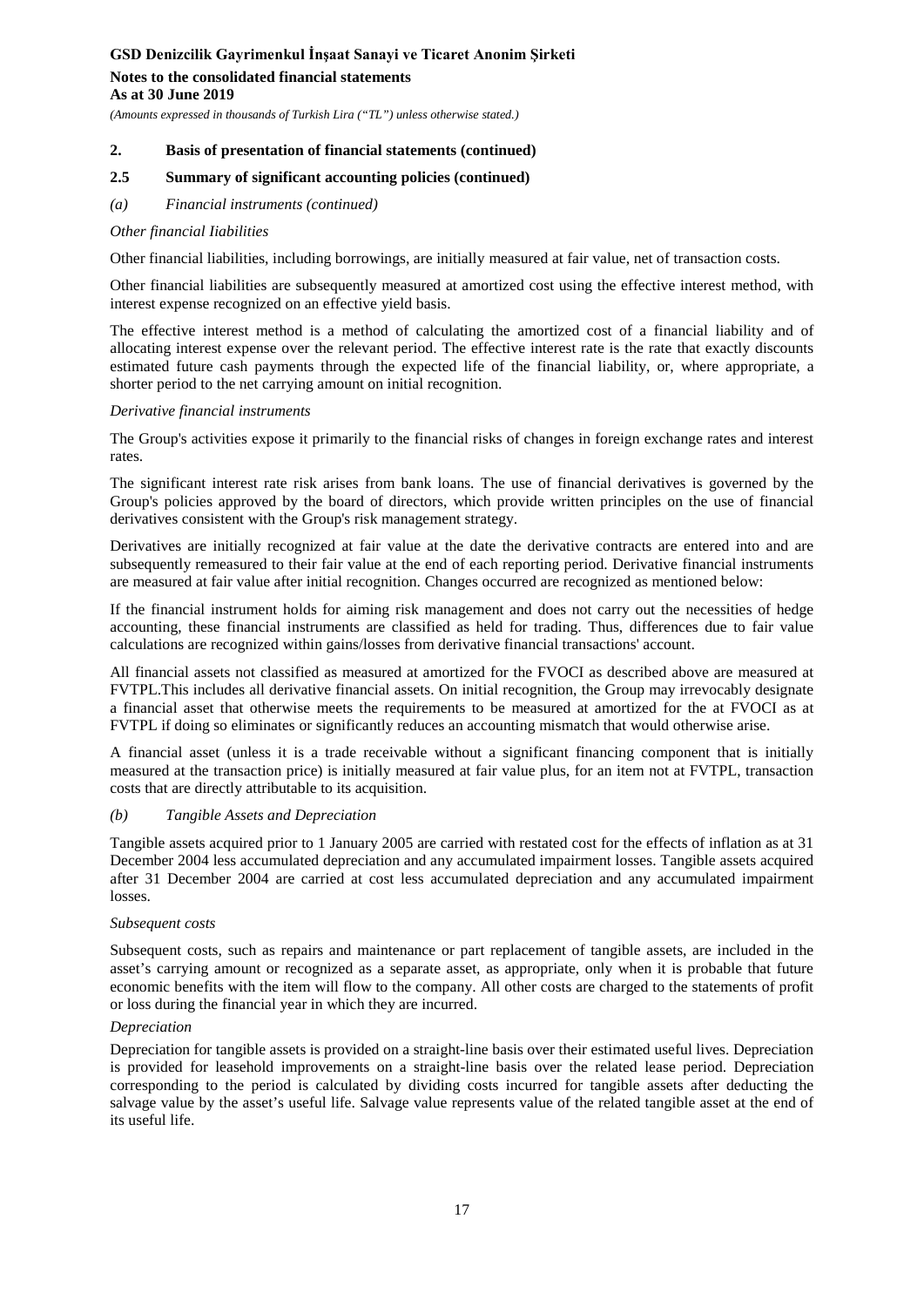#### **As at 30 June 2019**

*(Amounts expressed in thousands of Turkish Lira ("TL") unless otherwise stated.)*

# **2. Basis of presentation of financial statements (continued)**

# **2.5 Summary of significant accounting policies (continued)**

# *(b) Tangible Assets and Depreciation*

The Group management makes important assumptions about determination of ships' useful lives in direction of technical team experiences. Besides, market data is used for determination of salvage value.

Upon the purchase of a ship, parts of the ship that need to be replaced during the next dry-dock are identified and their costs are capitalized and depreciated until the next estimated dry-dock date. When a significant replacement cost occurs prior to the expiry of the depreciation period, the remaining costs of the previous dry-dock are expensed immediately. Repair and maintenance costs are recognized in the financial statements in the period in which they are incurred. Significantly, the renewal or replacement cost is included in the carrying amount of the asset, if the future economic benefits exceed the standard performance of the asset. Major renewal is depreciated over the remaining useful life of the asset.

The estimated useful lives for the current and comparative periods are as follows:

|                         | <b>Years</b> |
|-------------------------|--------------|
| Ships                   | 18           |
| Drydock                 |              |
| Machinery and equipment | $3 - 4$      |
| Vehicles                |              |
| Furnitures and fixtures | $4 - 5$      |
| Computer softwares      |              |

Gains or losses on disposals of tangible and intangible assets are classified under "other operating income" and "other operating expense" accounts, respectively.

#### *Impairment of Assets*

For assets that are subject to amortization, impairment test is applied if there is a situation or events in which it is not possible to recover the book value. An impairment loss is recognized if the carrying amount of the asset exceeds its recoverable amount.

For the purposes of assessing impairment, assets are grouped at the lowest level of separately identifiable cash flows (cash-generating units). Tangible assets are reviewed for possible reversal of impairment at each reporting date.

# *(c) Assets held for sale*

Non-current assets or asset groups that meet the criteria of asset held for sale are measured at the lower of its carrying amount and fair value less cost to sell. These assets are not depreciated.

# *(d) Share capital increases*

Share capital increased pro-rata to existing shareholders is accounted for at par value as approved by the Board of Directors.

#### *(e) Provision for employee severance payments*

In accordance with the existing social legislation in Turkey, the Company is required to make certain lump-sum payments to employees whose employment is terminated due to retirement or for reasons other than resignation or misconduct. Such payments are calculated on the basis of an agreed formula, are subject to certain upper limits and are recognised in the accompanying financial statements as accrued. Since there is no funding requirement in Turkey, no funds were created for these benefit plans.

Costs of employees' services in the current or prior periods are calculated by annual liability method in the framework of defined benefit plans. Even though the Employee Benefits (TAS 19) standard was published on the official gazette on 12 March 2013, no. 28585, states recognizing actuarial gain/(loss) under equity, the Group recognized actuarial gain/(loss) under profit and loss and other comprehensive income since the amount is immaterial.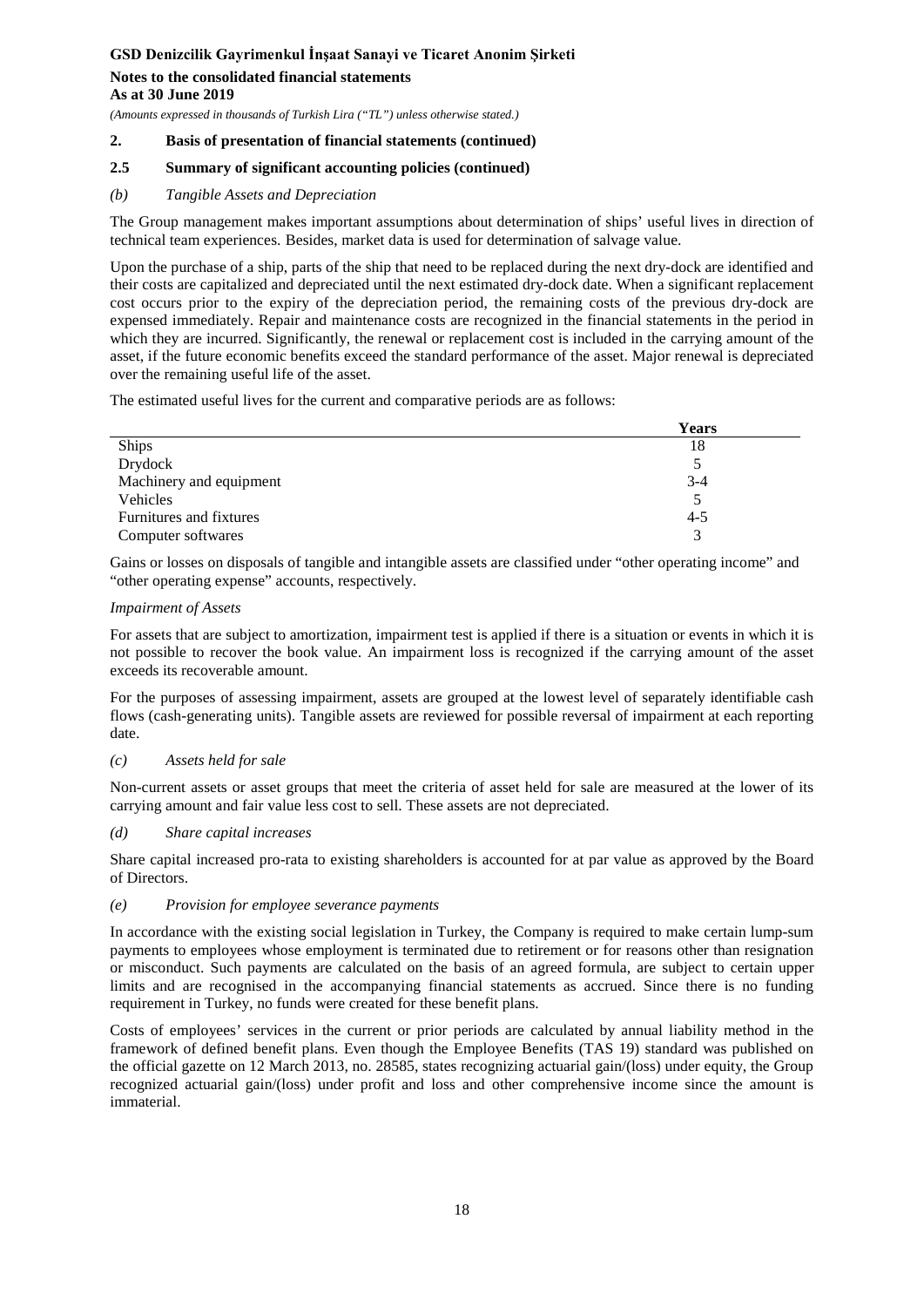# **As at 30 June 2019**

*(Amounts expressed in thousands of Turkish Lira ("TL") unless otherwise stated.)*

### **2. Basis of presentation of financial statements (continued)**

# **2.5 Summary of significant accounting policies (continued)**

#### *(e) Provision for employee severance payments (continued)*

The reserve has been calculated by estimating the present value of the future obligation of the Group that may arise from the retirement of the employees in accordance with TAS 19.

|                                                         |         | 30 June 2019 31 December 2018 |
|---------------------------------------------------------|---------|-------------------------------|
| Net discount rate                                       | 18.88%  | 18.88%                        |
| Expected rate of salary / limit increase                | 9.50%   | 9.50%                         |
| Turnover rate to estimate the probability of retirement | 100.00% | 100.00%                       |

The principal assumption is that the maximum liability for each year of service will increase in line with inflation. As the maximum liability is revised semi-annually, amount of full TL 6,017.60 (31 December 2018: full TL 5,434.42) which is effective as at 30 June 2019 has been taken into consideration in calculating the reserve for employment termination benefits of the Company.

#### *f) Provisions, contingent assets and liabilities*

As specified in TAS 37, provisions are recognised when the Group has a present legal or constructive obligation as a result of past events, it is probable that an outflow of resources will be required to settle the obligation and a reliable estimate of the amount can be made. If these criteria are not occured the Group discloses the related issues in the explanatory notes related to the financial statements. Where the effect of the time value of money is material, the amount of provision shall be the present value of the expenditures expected to be required to settle the obligation. The discount rate reflects current market assessments of the time value of money and the risks specific to the liability.

Contingent assets are not recognized unless they are realized and are only disclosed in the notes.

- *(g) Revenue recognition*
	- *(i) Marine sector revenues and expenses*

Marine sector revenues and expenses are recognized on accrual basis.

The rent revenue is earned by leasing the vessels within time charter. Rental incomes are collected at the beginning of the agreement for each 15 day periods within the scope of agreement.

*(ii) Interest income and other income from finance sector activities*

Interest income and other income from finance sector activities are recognized on accrual basis using the effective interest method.

*(iii) Dividend Income*

Dividend income is recognized in profit or loss in the period they are declared.

*(iv) Other Income / Expense* 

Other income and expenses are recognized on accrual basis.

*(v) Financial Income / Expense*

Financial income and expenses are recognized on accrual basis by using the effective interest rate method over the period.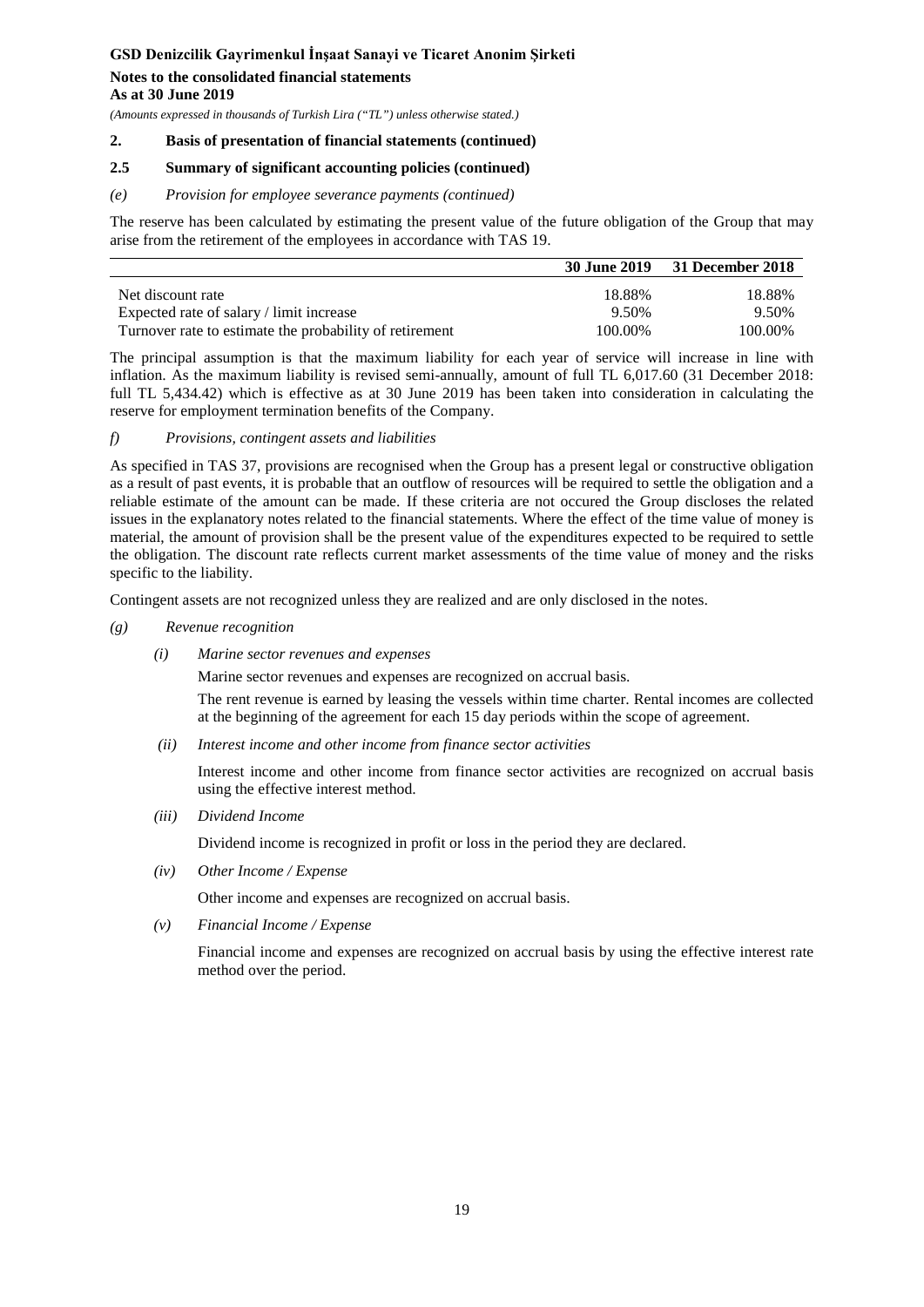*(Amounts expressed in thousands of Turkish Lira ("TL") unless otherwise stated.)*

# **2. Basis of presentation of financial statements (continued)**

# **2.5 Summary of significant accounting policies (continued)**

#### *(h) Taxes on income*

Income taxes include current period income tax liabilities and deferred tax liabilities. Current tax payable includes adjustments related to tax on the taxable profit for the reporting period and the end of the tax liability is calculated using the prevailing tax rates and tax payable in respect of previous years.

Deferred tax is recognized in respect of temporary differences between the carrying amounts of assets and liabilities for financial reporting purposes and the amounts used for taxation purposes. Deferred tax is measured at the tax rates that are expected to be applied to temporary differences when they reverse, based on the laws that have been enacted or substantively enacted by the reporting date and tax effect of fair value change of financial assets available for sale is recognized in equity.

A deferred tax asset is recognized for unused tax losses and deductible temporary differences, to the extent that it is probable that future taxable profits will be available against which the temporary difference can be utilized. Deferred tax assets are reviewed at each reporting date and are reduced to the extent that it is no longer probable that the related tax benefit will be realized. Deferred tax assets and liabilities are offset if there is a legally enforceable right to offset current tax liabilities and assets, and they relate to income taxes levied by the same tax authority on the same taxable entity

#### *(i) Related Parties*

For the purpose of these consolidated financial statements, shareholders and associated companies and other companies within the GSD Holding group, key management personnel and Board members, in each case together with their families and companies controlled by/or affiliated with them, are considered and referred to as related parties. Transactions with related parties are priced according to market conditions.

Related party, is an individual or entity related to the entity preparing the financial statements ('reporting entity').

- (a) A person or a close member of that person's family is related to a reporting entity if that person:
	- (i) has control or joint control over the reporting entity;
	- (ii) has significant influence over the reporting entity; or
	- (iii) is a member of the key management personnel of the reporting entity or of a parent of the reporting entity.
- (b) The entity and the reporting entity are members of the same group (which means that each parent, subsidiary and fellow subsidiary is related to the others).
	- (i) The entity and the company are members of the same group.
	- (ii) One entity is an associate or joint venture of the other entity (or an associate or joint venture of a member of a group of which the other entity is a member).
	- (iii) Both entities are joint ventures of the same third party.
	- (iv) One entity is a joint venture of a third entity and the other entity is an associate of the third entity.
	- (v) The entity is a post-employment benefit plan for the benefit of employees of either the reporting entity or an entity related to the reporting entity. If the reporting entity is itself such a plan, the sponsoring employers are also related to the reporting entity.
	- (vi) The entity is controlled or jointly controlled by a person identified in (a).
	- (vii) A person identified in (a)(i) has significant influence over the entity or is a member of the key management personnel of the entity (or of a parent of the entity).

A related party transaction is a transfer of resources, services or obligations between related parties regardless of whether a price is charged.

#### *(j) Earning per share*

Earnings per share is calculated by dividing the net income by the weighted average number of common stock shares. The weighted average number of shares is the number calculated by multiplying and aggregating the number of ordinary shares outstanding at the beginning of the period and the number of shares withdrawn or issued during the period by a time-weighting factor. A time-weighting factor is the rate of the number of the days for which a specific number of shares have been outstanding to the total number of days in the period.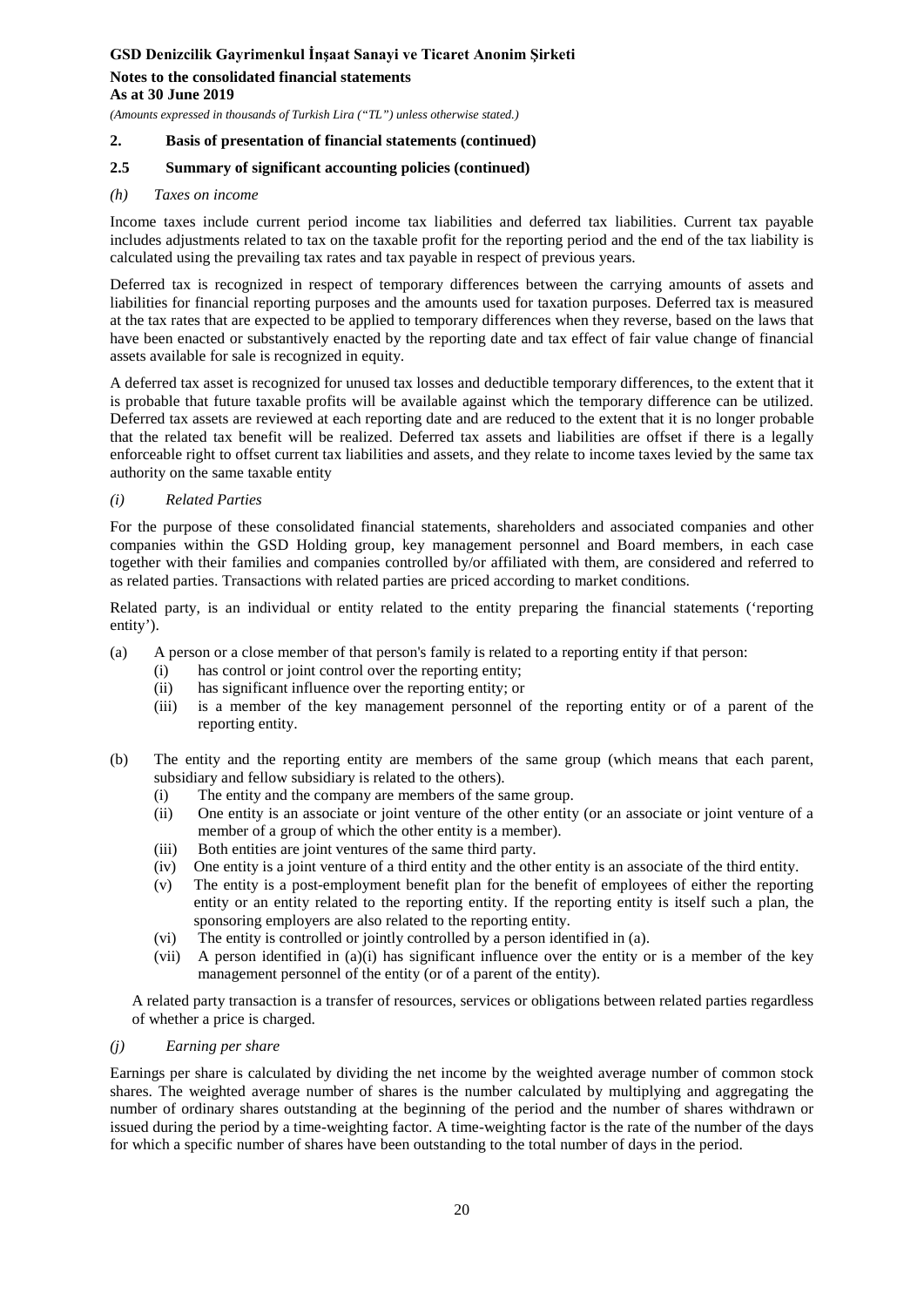#### **As at 30 June 2019**

*(Amounts expressed in thousands of Turkish Lira ("TL") unless otherwise stated.)*

# **2. Basis of presentation of financial statements (continued)**

# **2.5 Summary of significant accounting policies (continued)**

### *(j) Earning per share (continued)*

In Turkey, companies can increase their share capital through a pro-rata distribution of shares ("bonus shares") to existing shareholders from retained earnings and inflation adjustment to equity. For the purpose of earnings per share computations, the weighted average number of shares in existence during the period has been adjusted in respect of bonus share issues without a corresponding change in resources, by giving them retroactive effect for the period in which they were issued and each earlier period as if the event had occurred at the beginning of the earliest period reported.

#### *(k) Borrowing costs*

Investment in a tangible asset that can not be associated with all borrowing costs are recognized in profit or loss in the period they occur. Investment in a tangible asset that can be associated with all borrowing costs are capitalised as part of the cost of that asset in the period in which the asset is prepared for its intended use or sale in accordance with "TAS 23 Borrowing Costs".

#### *(l) Leases*

# (i) Operating leases

Leases of tangible assets where the Group substantially assumes all the risks and rewards of ownership are classified as finance leases. The finance charge is allocated to each period during the lease term so as to produce a constant periodic rate.

Rental income from operating leases, based on straight-line basis over the term of the relevant lease, is recognized when it is reliably measured and the economic benefits associated with the transaction are probable to be acquired by the Group.

#### (ii) Finance leases

Explained Note 2.5(a)

# *(m) Events after the reporting period*

Events after the reporting period refer to events that in favor or against to company and occur between the end of the reporting period and the balance sheet's date of authorization for the publication. In accordance with TAS 10 "Events after the reporting period", as at ending reporting period, in terms of occurring new evidences about related events or in terms of occurring related events after reporting period and if these events require correction of financial statements, the Group adjusts consolidated financial statements in accordance with new state. If related events do not require correction of consolidated financial statements, the Group explains related matters in footnotes.

#### *(n) Segment reporting*

Operating segments are reported in a manner consistent with the reporting provided to the chief operating decision-maker. The chief operating decision-maker is responsible for allocating resources and assessing performance of the operating segments. Since the Group has no material activity besides marine activities, segment reporting is not reported.

#### *(o) Statement of Cash Flows*

The Group prepares statement of cash flows to inform users of the financial statements about changes in net assets, financial structure and the amount and timing of cash flows' guidance ability in terms of changing circumstances.

Cash flows during the period are classified and reported by operating, investing and financing activities in the cash flow statements. Cash flows from operating activities represent the cash flows generated from the Group's activities. Cash flows related to investing activities represent the cash flows that are used in or provided from the investing activities of the Group (fixed investments and financial investments). Cash flows arising from financing activities represent the cash proceeds from the financing activities of the Group and the repayments of these funds.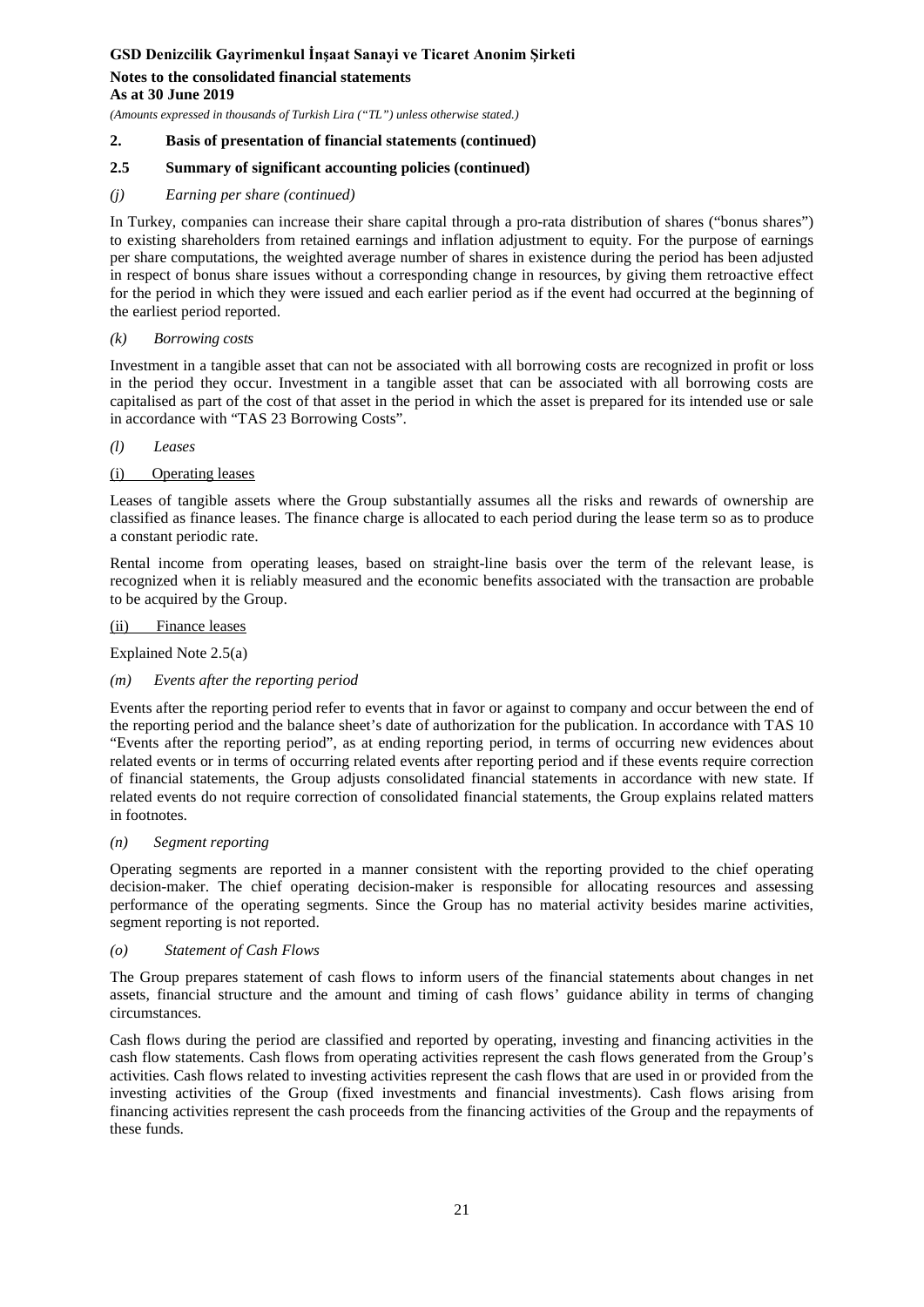**As at 30 June 2019**

*(Amounts expressed in thousands of Turkish Lira ("TL") unless otherwise stated.)*

### **2. Basis of presentation of financial statements (continued)**

# **2.5 Summary of significant accounting policies (continued)**

### *(o) Statement of Cash Flows (continued)*

Cash and cash equivalents represent cash in hand, deposits in banks, and short-term high liquid investments with not having depreciation risk.

As at 30 June 2019 and 2018, cash and cash equivalents details are as follows except the interest income accruals and blocked amounts presented in the statement of cash flows.

|                      | 30 June 2019 | 30 June 2018                       |
|----------------------|--------------|------------------------------------|
| Cash<br><b>Banks</b> | 27,060       | $\overline{\phantom{a}}$<br>34,341 |
|                      | 27,062       | 34,341                             |

#### *(p) Foreign currency transactions and balances*

Foreign currency transactions are translated using the exchange rates prevailing at the dates of the transactions. Monetary assets and liabilities denominated in foreign currencies are translated using the exchange rates at the balance sheet date. Foreign exchange gains and losses resulting from trading activities (trade receivables and payables) denominated in foreign currencies of the Group companies operating in the non-finance sectors, have been accounted for under "other operating income/expenses" whereas foreign exchange gains and losses resulting from the translation of other monetary assets and liabilities denominated in foreign currencies have been accounted for under "financial income/expenses" in the consolidated statement of profit or loss.

Non-monetary items that are measured in terms of historical cost in a foreign currency are translated to functional currency using the exchange rates as at the dates of the initial transactions. Non-monetary items measured at fair value in a foreign currency are translated using the exchange rates at the date when the fair value was determined.

#### *Financial statements of foreign subsidiaries*

The assets and liabilities, presented in the financial statements of the foreign subsidiaries prepared in accordance with the Group's accounting policies, are translated into TL at the exchange rate at the date of the balance sheet whereas income and expenses are translated at the average exchange rates for the respective periods. Exchange differences resulting from using the exchange rates at the balance sheet date and the average exchange rates are recognised in the currency translation differences under the equity.

Non-monetary items that are measured in terms of historical cost in a foreign currency are translated to functional currency using the exchange rates as at the dates of the initial transactions. Non-monetary items measured at fair value in a foreign currency are translated using the exchange rates at the date when the fair value was determined

Exchange rates as at 30 June 2019 and 31 December 2018 that were used by the Company are as follows;

|             | <b>30 June 2019</b> | 31 December 2018 |
|-------------|---------------------|------------------|
| <b>USD</b>  | 5.7551              | 5.2609           |
| <b>EURO</b> | 6.5507              | 6.0280           |

#### *(r) Inventories*

Inventories are valued at the lower of cost or net realizable value. The cost of inventories is determined on the weighted average basis for each purchase. The Group's inventories consist of ship oil and fuel remaining at the end of time charter. Costs of inventories comprise purchase cost and those overheads that have been incurred in bringing the inventories to their present location and condition.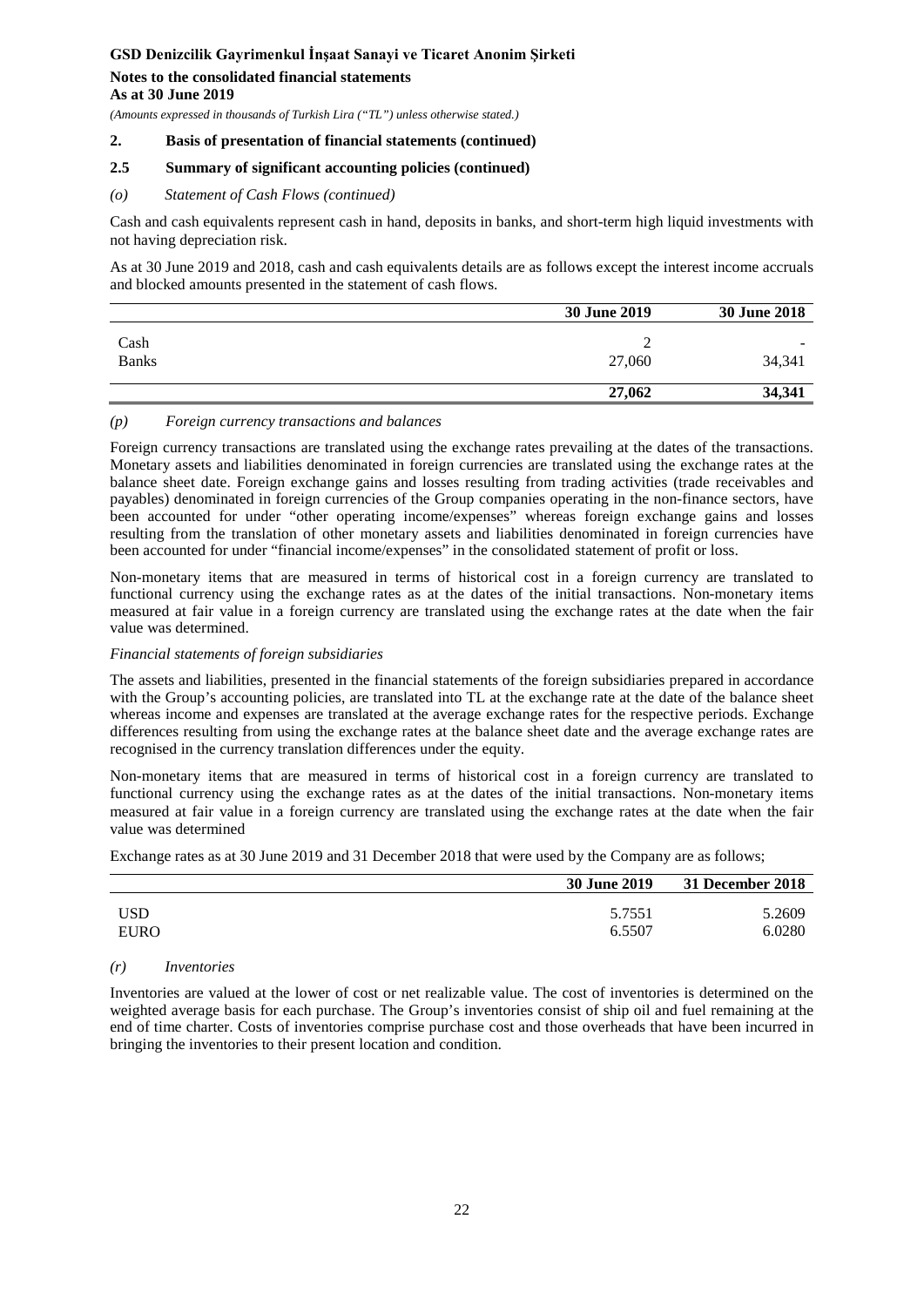*(Amounts expressed in thousands of Turkish Lira ("TL") unless otherwise stated.)*

#### **3. Cash and cash equivalents**

As at 30 June 2019 and 31 December 2018, cash and cash equivalents are as follows;

|                                                               | <b>30 June 2019</b> | 31 December 2018 |
|---------------------------------------------------------------|---------------------|------------------|
|                                                               |                     |                  |
| Cash at banks                                                 | 28.544              | 77,623           |
| Demand deposit                                                | 2.026               | 1,526            |
| Time deposit                                                  | 26.518              | 76,097           |
| Cash on hands                                                 |                     |                  |
|                                                               |                     |                  |
| Total cash and cash equivalents included in the balance sheet | 28,546              | 77,624           |
|                                                               |                     |                  |
| Accrued interest income on cash and cash equivalents          | (45)                | (76)             |
| Blocked deposits                                              | (1, 439)            | (1,316)          |
|                                                               |                     |                  |
| Total cash and cash equivalents included in the cash flow     | 27,062              | 76.232           |

As at 30 June 2019, the time deposits comprised bank placements in USD. As at 30 June 2019 interest rate is 3.75% for USD denominated bank accounts (31 December 2018: %1.25 - %5.15 for USD). The amount of principal installment and interest of the bank loan used to finance the ship purchase of Hako Maritime Limited is allocated to the bank and the blocked deposit is composed of this amount.

#### **4. Financial assets-fair value through profit or loss**

As at 30 June 2019 and 31 December 2018, there is no financial asset at fair value through profit or loss.

#### **5. Financial assets at fair value through other comprehensive income**

#### *Financial assets at fair value through other comprehensive income*

As at 30 June 2019, financial assets at fair value through other comprehensive income (which are shown in noncurrent assets) consist of unlisted equity investments. As at 30 June 2019, the details of financial assets at fair value through other comprehensive income are as follows:

|                                  |             | <b>30 June 2019</b> |             | 31 December 2018      |
|----------------------------------|-------------|---------------------|-------------|-----------------------|
|                                  | % of shares | Carrying value      | % of shares | <b>Carrying value</b> |
| Not Listed<br>GSD Faktoring A.Ş. | 1.98        | 962                 | 1.98        | 962                   |
|                                  |             | 962                 |             | 962                   |

#### **6. Related party disclosures**

A company is defined as a related party of the Company, if one of the companies has control power on the other company or has a significant impact on financial and administrative decisions of the other company. The Company is ultimately controlled by GSD Holding that owns the 77.96% (31 December 2018: 77.96%) of its shares and that is the principal shareholder of the Company. The ultimate parent of the Company is GSD Holding and in the accompanying financial statements GSD Holding and its related companies are disclosed as related parties. In addition, related parties include the Company's principal owners, management, Board of Directors and their families.

#### **(a) Banks**

|                                           | <b>30 June 2019</b>           | 31 December 2018 |
|-------------------------------------------|-------------------------------|------------------|
| Cash at banks<br>GSD Yatırım Bankası A.Ş. | $\overline{\phantom{0}}$<br>- |                  |
| Lease liabilities<br>M. Turgut Yılmaz     | 712<br>712                    |                  |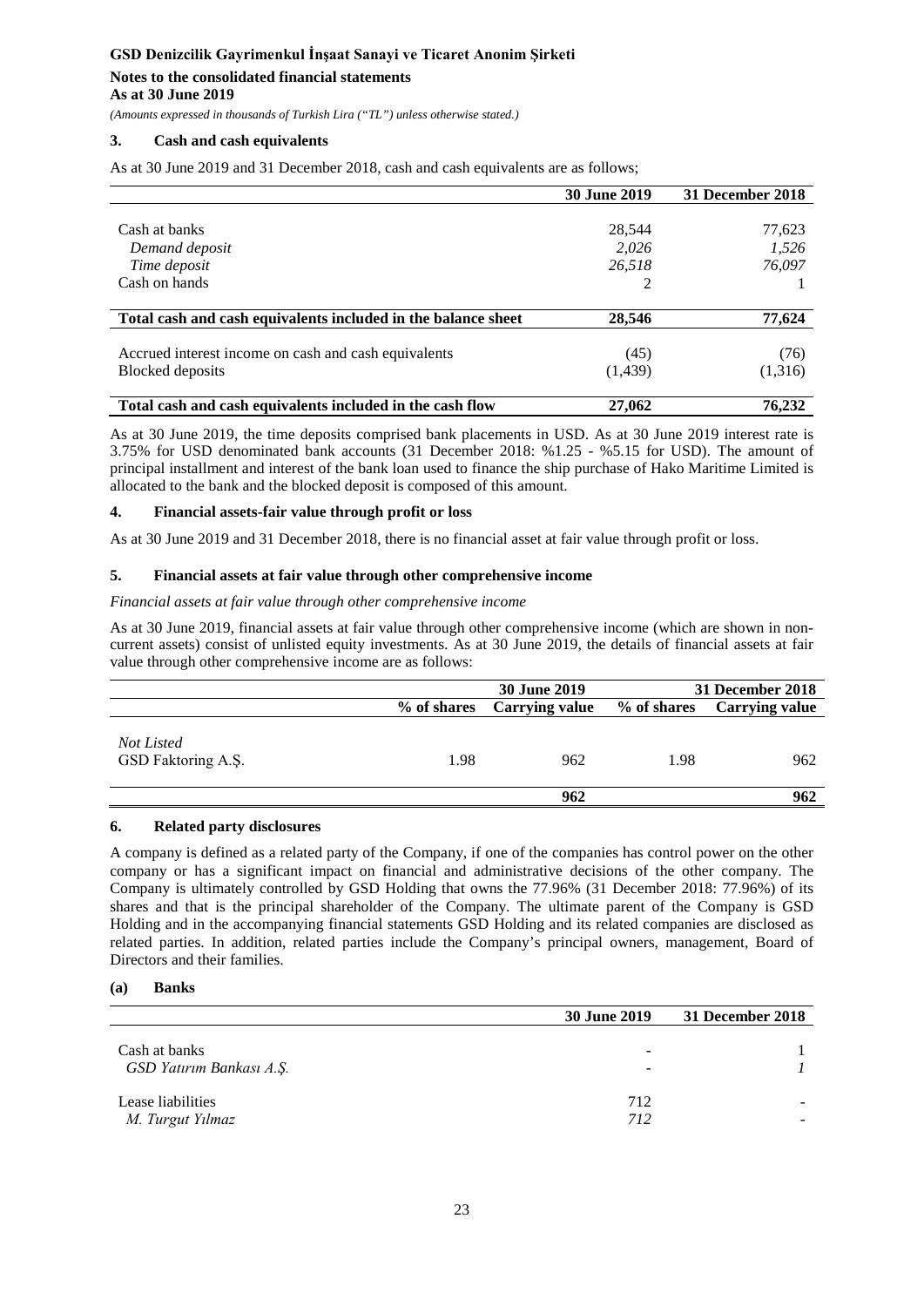# **Notes to the consolidated financial statements**

**As at 30 June 2019**

*(Amounts expressed in thousands of Turkish Lira ("TL") unless otherwise stated.)*

# **6. Related party disclosures (continued)**

#### **b) Other balances and transactions with related parties**

As at 30 June 2019 and 31 December 2018, other receivables due to related parties are as follows;

|                        | <b>30 June 2019</b> | 31 December 2018 |
|------------------------|---------------------|------------------|
|                        |                     |                  |
| Mila Maritime Limited  | 55                  | 48               |
| Neco Maritime Limited  | 48                  | 44               |
| Zeyno Maritime Limited | 44                  | 43               |
| Dodo Maritime Limited  | 39                  | 44               |
|                        |                     |                  |
| <b>Total</b>           | 186                 | 179              |

Other receivables from related parties consist of the receivables arising from the services rendered by the Group to maritime companies that are not in the scope of consolidation.

As at 30 June 2019 and 31 December 2018, trade payables due to related parties are as follows;

|                  | <b>30 June 2019</b> | 31 December 2018 |
|------------------|---------------------|------------------|
| GSD Holding A.S. | 121                 |                  |
| <b>Total</b>     | 121                 |                  |

Trade payables due to related parties comprised of representation services that are provided by GSD Holding.

Transactions with related parties as at 30 June 2019 and 30 June 2018 are as follows;

| Group companies of the parent                              | <b>30 June 2019</b> | <b>30 June 2018</b> |
|------------------------------------------------------------|---------------------|---------------------|
| Mila Maritime Ltd.-Commercial management commission        | 306                 | 52                  |
| Zeyno Maritime Ltd. - Commercial management commission     | 240                 | 36                  |
| Neco Maritime Ltd.- Commercial management commission       | 224                 |                     |
| Dodo Maritime Ltd.- Commercial management commission       | 214                 |                     |
| GSD Faktoring A.S.- Dividends                              |                     | 59                  |
| GSD Yatırım Bankası A.Ş. - Interest income                 |                     | 32                  |
| Zeyno Maritime Ltd - Interest income                       |                     | 18                  |
| GSD Yatırım Bankası A.Ş. - Share payments                  | (67)                | (63)                |
| GSD Holding - Share payments                               | (79)                | (76)                |
| M. Turgut Yilmaz within the scope of TFRS16 office leasing |                     |                     |
| interest expense                                           | (87)                |                     |
| M. Turgut Yılmaz within the scope of TFRS16 office leasing |                     |                     |
| depreciation expense                                       | (135)               |                     |
| M. Turgut Yılmaz - Rent expenses                           |                     | (173)               |
| GSD Yatırım Bankası A.Ş.- Interest expenses                |                     | (772)               |

#### **(c) Derivative financial transactions**

As at 30 June 2019, the Group does not have any derivative transactions with related parties (31 December 2018: None).

#### **(d) Key management benefits**

Total benefit of key management for the period ended 30 June 2019 is TL 691 (30 June 2018: TL 649).

#### **(e) Other related party transactions**

As at 30 June 2019, GSD Holding has provided surety amounting to TL 129,690 to credit institutions as a guarantee against its open lines of credit (31 December 2018: TL 362,426).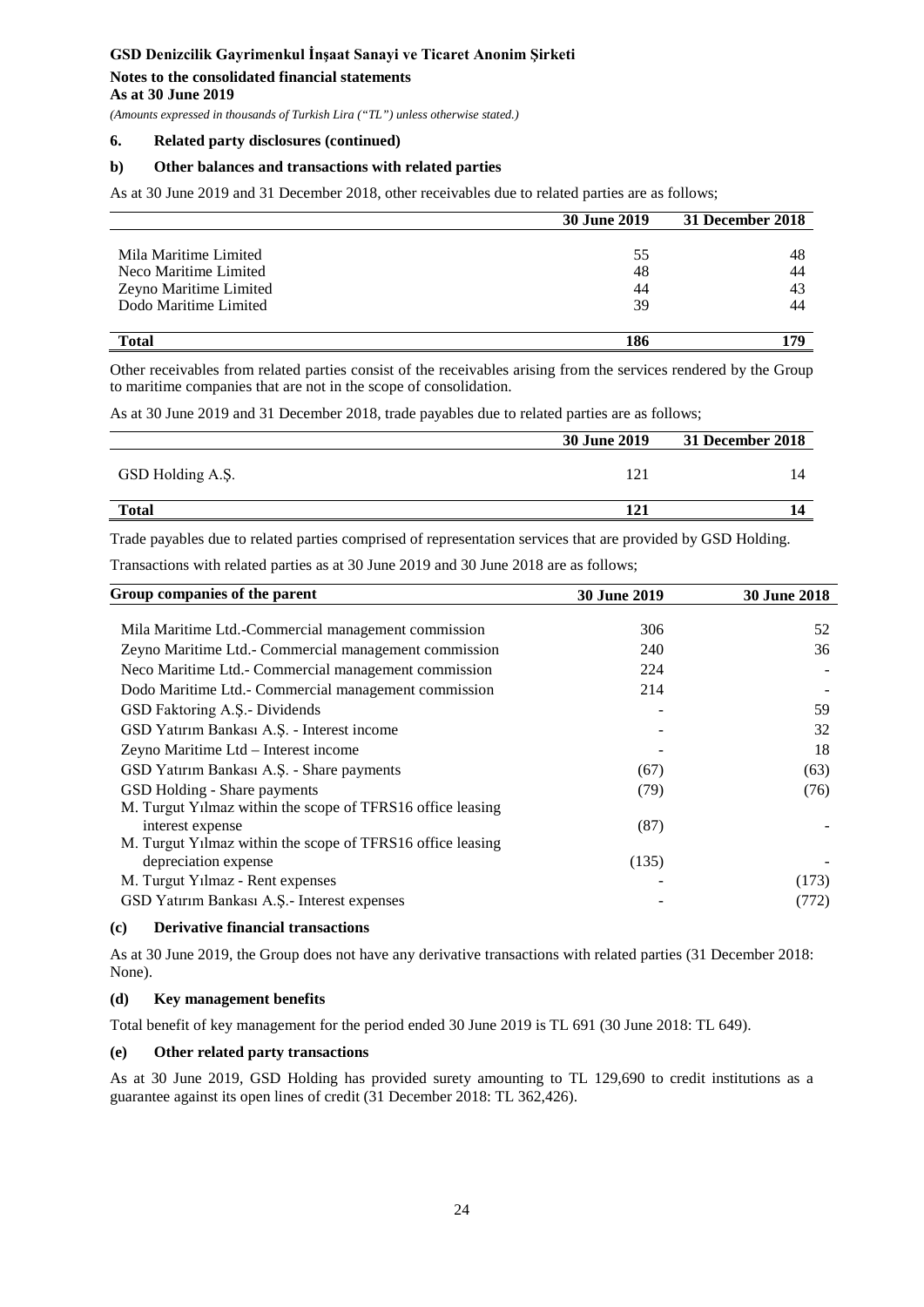*(Amounts expressed in thousands of Turkish Lira ("TL") unless otherwise stated.)*

# **7. Trade receivables and payables**

# **7.1 Trade receivables**

As at 30 June 2019 and 31 December 2018, details of trade receivables are as follows;

|                                          | 30 June 2019 | 31 December 2018 |
|------------------------------------------|--------------|------------------|
|                                          |              |                  |
| Trade receivables from marine activities | 4.821        | 2.420            |
| Doubtful trade receivables               | 1,980        | 1,980            |
| Provision for doubtful trade receivables | (1,980)      | (1,980)          |
|                                          | 4.821        | <b>2.420</b>     |

As at 30 June 2019 and 31 December 2018, movements in the provision for doubtful trade receivables:

|       | 31 December 2018 |
|-------|------------------|
| 1.980 | 1.980            |
| 1.980 | .980             |
|       |                  |

# **7.2 Trade payables**

As at 30 June 2019 and 31 December 2018, details of trade payables are as follows;

|                                            | <b>30 June 2019</b> | 31 December 2018 |
|--------------------------------------------|---------------------|------------------|
|                                            |                     |                  |
| Trade payables from marine activities      | 1,331               | 20               |
| Trade payables from VAT refund receivables | 78                  | 78               |
| Sellers                                    | 69                  | 29               |
| Other trade payables $(*)$                 | 121                 | 14               |
|                                            |                     |                  |
|                                            | 1.599               | 141              |

(\*) Other trade payables comprised of representation services that are provided by GSD Holding.

# **8. Receivables and payables from finance sector activities**

### **8.1 Receivables from finance sector activities**

As at 30 June 2019 and 31 December 2018, details of short-term receivables from finance sector operations are as follows;

|                                                         | <b>30 June 2019</b> | 31 December 2018 |
|---------------------------------------------------------|---------------------|------------------|
|                                                         | 11                  | 26               |
| Finance lease receivables (net)<br>Doubtful receivables | 4,055               | 3,822            |
| Provision for doubtful receivables                      | (4,055)             | (3,822)          |
|                                                         |                     |                  |
|                                                         |                     |                  |

The Group does not have long-term receivables from finance sector operations as at 30 June 2019 (31 December 2018: None). The Group's credit, liquidity and market risk exposures resulting from financial sector receivables are disclosed in Note 33.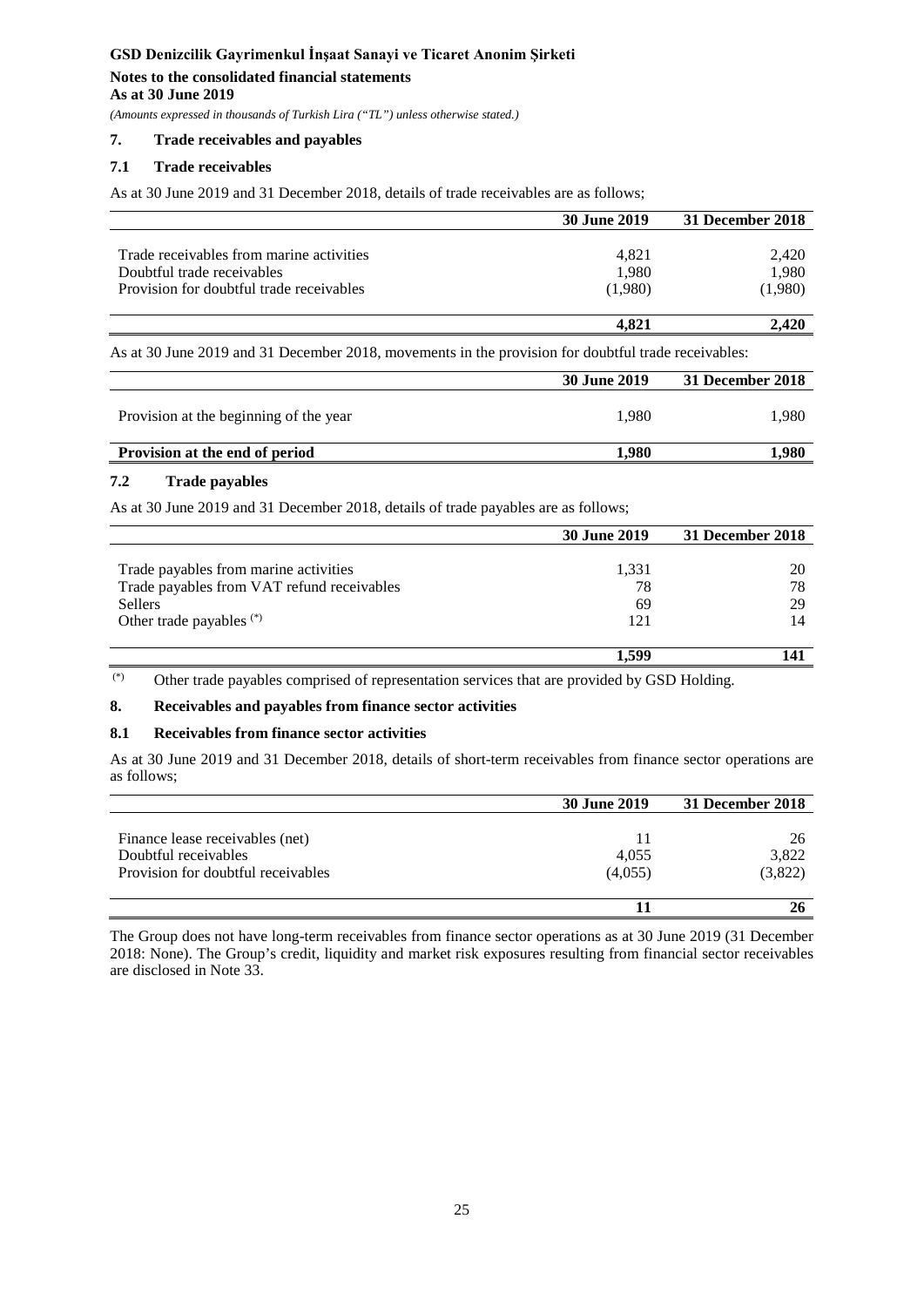*(Amounts expressed in thousands of Turkish Lira ("TL") unless otherwise stated.)*

### **8. Receivables and payables from finance sector activities (continued)**

#### *8.1.1 Finance lease receivables*

As at 30 June 2019 and 31 December 2018, details of finance lease receivables are as follows;

|                                           | <b>30 June 2019</b> | 31 December 2018 |
|-------------------------------------------|---------------------|------------------|
|                                           |                     |                  |
| Short-term finance lease receivables      |                     |                  |
| Finance lease receivables, not due        | 16                  | 30               |
| Unearned interest income (-)              | (5)                 | (4)              |
|                                           |                     |                  |
| Short-term finance lease receivables, net |                     |                  |
|                                           |                     |                  |
| Total finance lease receivables, net      |                     |                  |

#### *8.1.2 Doubtful receivables*

The Company books provisions for doubtful leasing receivables on a customer basis. Provision amounts consist of receiavables from uncollectable repayments and uncollectable guarantees acquired for those receivables.

The movement of the provisions which are booked for doubtful receivables are as follows;

|                                                                                                  | 30 June 2019 | 31 December 2018    |
|--------------------------------------------------------------------------------------------------|--------------|---------------------|
| <b>Balance at January 1</b><br>Current period provisions (Note 25)<br>Current period collections | 3,822<br>233 | 3,142<br>684<br>(4) |
| <b>Provision net of recoveries</b>                                                               | 233          | 680                 |
| <b>Balance at 30 June</b>                                                                        | 4.055        | 3.822               |

The doubtful receivables provision expenses that are booked within the period are accounted in cost of finance sector activities.

# **8.2 Payables from finance sector activities**

As at 30 June 2019 and 31 December 2018, details of payables from finance sector operations are as follows;

|                   |                | 30 June 2019 31 December 2018 |
|-------------------|----------------|-------------------------------|
| Advances received | 4 <sup>7</sup> |                               |
|                   | Д              |                               |

# **9. Other receivables and payables**

# **9.1 Other receivables**

As at 30 June 2019 and 31 December 2018, details of other receivables are as follows;

|                                                               | <b>30 June 2019</b> | 31 December 2018 |
|---------------------------------------------------------------|---------------------|------------------|
| Other receivables due to related parties<br>Other receivables | 186                 | 179.             |
|                                                               | 188                 |                  |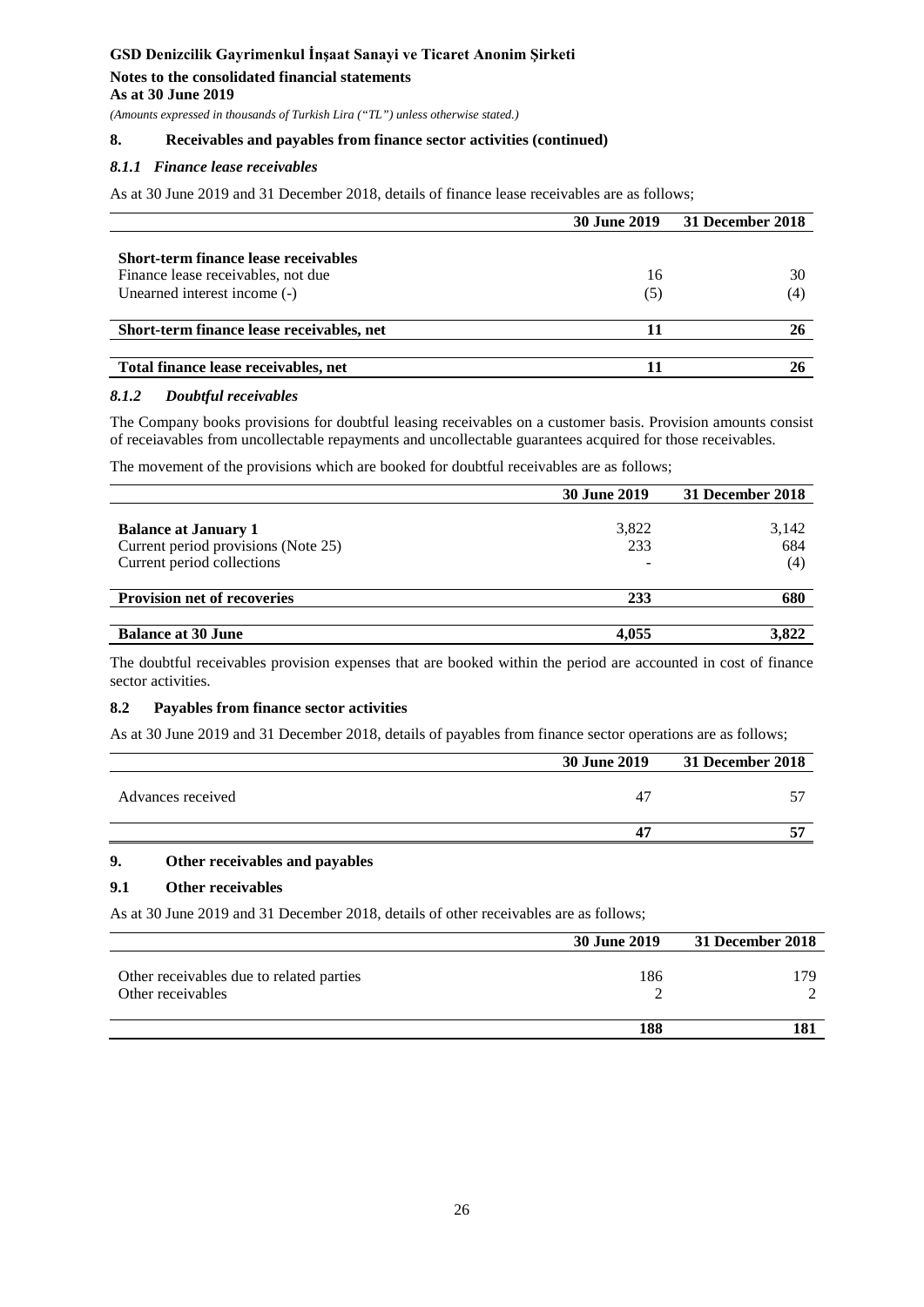*(Amounts expressed in thousands of Turkish Lira ("TL") unless otherwise stated.)*

# **9. Other receivables and payables (continued)**

# **9.2 Other payables**

As at 30 June 2019 and 31 December 2018, details of other payables are as follows;

|                                  |    | 30 June 2019 31 December 2018 |
|----------------------------------|----|-------------------------------|
|                                  |    |                               |
| Other tax payables               | 86 |                               |
| Social security premium payables | 46 |                               |
| Other                            | 14 |                               |
|                                  |    |                               |
|                                  |    |                               |

# **10. Inventories**

As at 30 June 2019 and 31 December 2018, details of inventories are as follows;

|          |     | 30 June 2019 31 December 2018 |
|----------|-----|-------------------------------|
| Ship oil | 682 | 513                           |
|          | 682 | 513                           |

# **11. Prepaid expenses**

As at 30 June 2019 and 31 December 2018, details of prepaid expenses that are classified in current assets are as follows;

|                                       | <b>30 June 2019</b> | 31 December 2018 |
|---------------------------------------|---------------------|------------------|
|                                       |                     |                  |
| Insurance expenses                    | 568                 | 340              |
| Ship annual tonnage tax expenses      | 46                  | 19               |
| Prepaid miscellaneous expenses        | 41                  | 32               |
| Ship annual registration fee expenses | 17                  |                  |
| Prepaid loan commission expenses      |                     |                  |
|                                       |                     |                  |
|                                       |                     | 405              |

As at 30 June 2019 and 31 December 2018, there are no prepaid expenses classified in non-current assets.

# **12. Current income tax assets**

As at 30 June 2019, the current income tax assets amounting to TL 135 consist of tax deductions from interest income derived from bank deposits which are not yet deducted (31 December 2018: TL 96).

# **13. Assets held for sale**

As at 30 June 2019, assets held for sale amounting to TL 76 comprised of a land which were acquired from certain customers in exchange for finance lease receivables (31 December 2018: TL 76).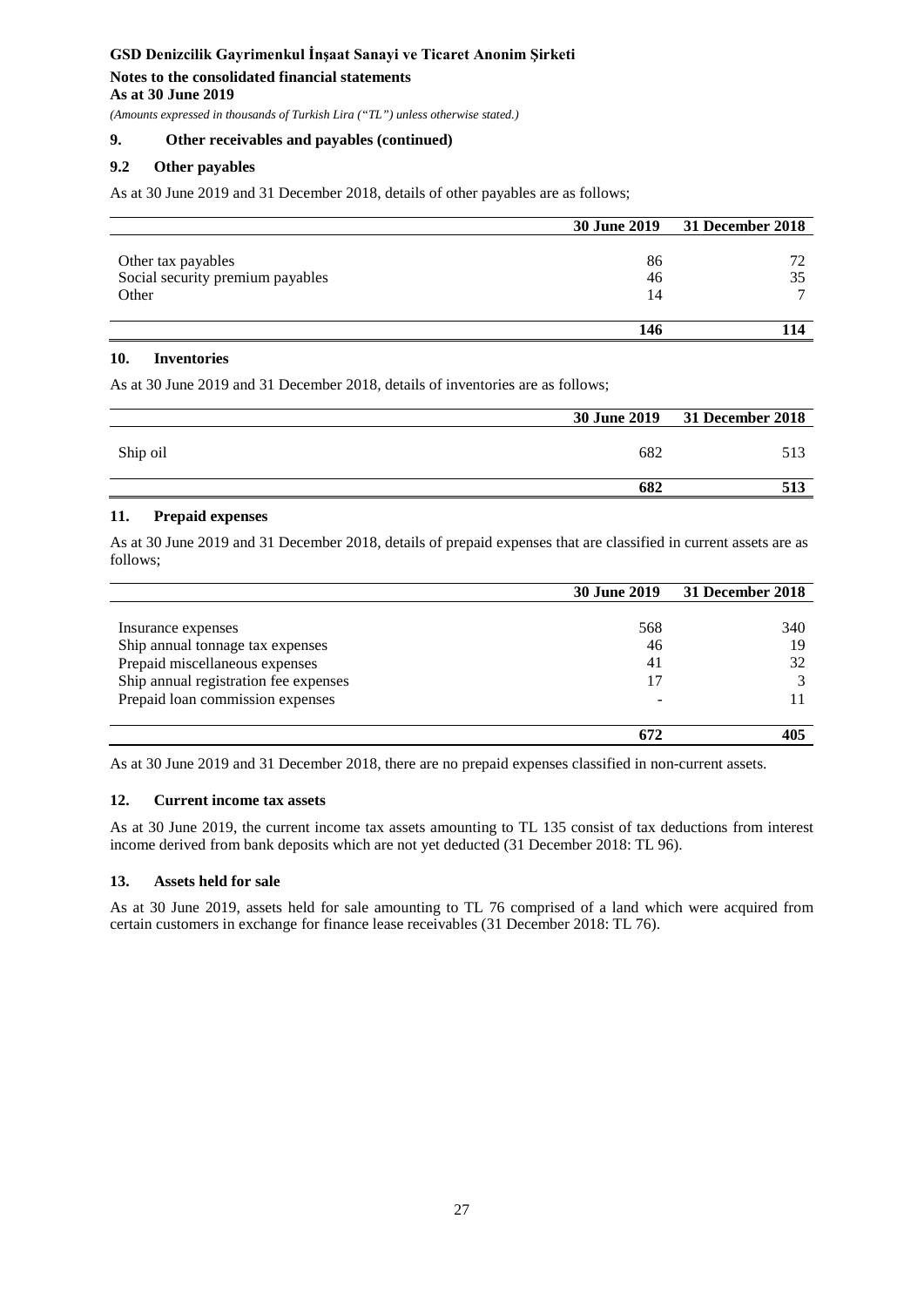*(Amounts expressed in thousands of Turkish Lira ("TL") unless otherwise stated.)*

# **14. Tangible Assets**

Movement of tangible assets for the period ended 30 June 2019 are as follows;

|                         | 1 January 2019 | <b>Additions</b>         | <b>Disposals</b> | <b>Currency</b><br>translation<br>differences | 30 June<br>2019 |
|-------------------------|----------------|--------------------------|------------------|-----------------------------------------------|-----------------|
|                         |                |                          |                  |                                               |                 |
| Cost                    |                |                          |                  |                                               |                 |
| Ships                   | 270,126        |                          |                  | 25,375                                        | 295,501         |
| Drydock                 | 3,812          | 6,375                    | -                | 358                                           | 10,545          |
| Machinery and equipment | 26             | ۰                        |                  | ۰                                             | 26              |
| Vehicles                | 509            | $\overline{\phantom{a}}$ |                  |                                               | 509             |
| Furnitures and fixtures | 1,492          | $\overline{\phantom{a}}$ | -                | ٠                                             | 1,492           |
|                         | 275,965        | 6,375                    |                  | 25,733                                        | 308,073         |

|                                 |                | <b>Current</b> year      |                          | <b>Currency</b><br>translation |                     |
|---------------------------------|----------------|--------------------------|--------------------------|--------------------------------|---------------------|
|                                 | 1 January 2019 | charge                   | <b>Disposals</b>         | differences                    | <b>30 June 2019</b> |
| <b>Accumulated depreciation</b> |                |                          |                          |                                |                     |
| Ships                           | 61,647         | 6,131                    |                          | 5,790                          | 73,568              |
| Drydock                         | 508            | 523                      |                          | 48                             | 1,079               |
| Machinery and equipment         | 26             | $\overline{\phantom{a}}$ | $\overline{\phantom{a}}$ | $\overline{\phantom{a}}$       | 26                  |
| Vehicles                        | 120            | 51                       | $\overline{\phantom{a}}$ | $\overline{\phantom{a}}$       | 171                 |
| Furnitures and fixtures         | 1.448          | 5                        | $\overline{\phantom{a}}$ | $\overline{\phantom{a}}$       | 1,453               |
|                                 | 63,749         | 6,710                    |                          | 5,838                          | 76,297              |

**Net book value 212,216 231,776**

Movement of tangible assets for the year ended 31 December 2018 are as follows;

|                         | 1 January 2018 | <b>Additions</b> | <b>Disposals</b> | <b>Currency</b><br>translation<br>differences | 31 December<br>2018 |
|-------------------------|----------------|------------------|------------------|-----------------------------------------------|---------------------|
|                         |                |                  |                  |                                               |                     |
| Cost                    |                |                  |                  |                                               |                     |
| Ships                   | 416,719        |                  | (235, 617)       | 89,024                                        | 270,126             |
| Drydock                 | 1,657          | 7,800            | (6,350)          | 705                                           | 3,812               |
| Machinery and equipment | 26             |                  | -                |                                               | 26                  |
| Vehicles                | 503            | 6                |                  |                                               | 509                 |
| Furnitures and fixtures | 1,466          | 26               |                  |                                               | 1,492               |
|                         | 420,371        | 7,832            | (241,967)        | 89,729                                        | 275,965             |

|                                 | 1 January 2018 | <b>Current</b> year<br>charge | <b>Disposals</b> | <b>Currency</b><br>translation<br>differences | 31 December<br>2018 |
|---------------------------------|----------------|-------------------------------|------------------|-----------------------------------------------|---------------------|
| <b>Accumulated depreciation</b> |                |                               |                  |                                               |                     |
| <b>Ships</b>                    | 72,680         | 19,655                        | (57, 534)        | 26,846                                        | 61,647              |
| Drydock                         | 110            | 1,495                         | (1,145)          | 48                                            | 508                 |
| Machinery and equipment         | 26             |                               | ۰                |                                               | 26                  |
| Vehicles                        | 17             | 103                           | -                |                                               | 120                 |
| Furnitures and fixtures         | 1,436          | 12                            |                  |                                               | 1,448               |
|                                 | 74,269         | 21,265                        | (58, 679)        | 26,894                                        | 63,749              |
| Net book value                  | 346,102        |                               |                  |                                               | 212,216             |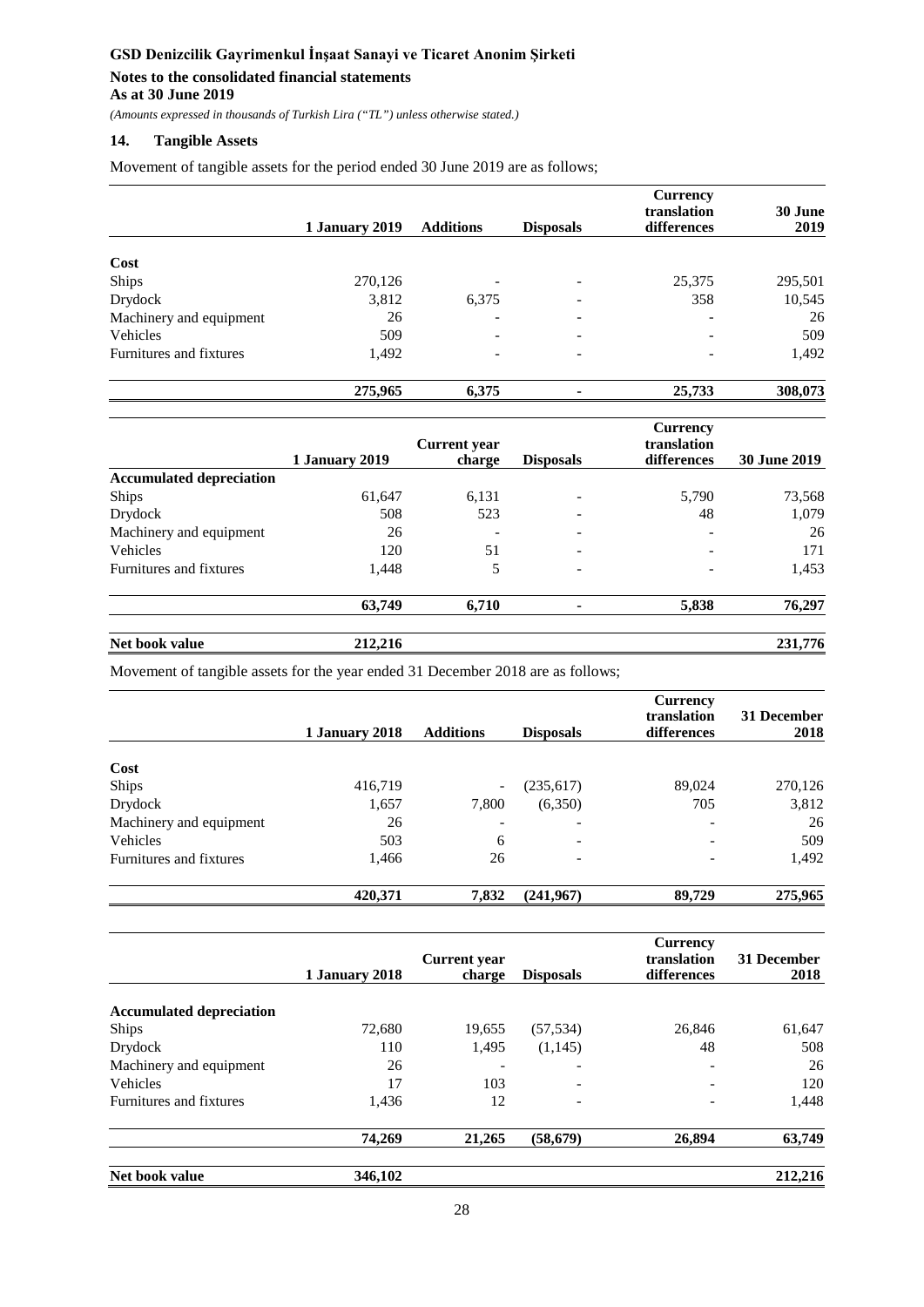**As at 30 June 2019**

*(Amounts expressed in thousands of Turkish Lira ("TL") unless otherwise stated.)*

# **14. Tangible Assets (continued)**

As at 30 June 2019 and 31 December 2018, the ships were pledged to banks in return for the borrowings used for financing the ships (Note 18).

GSD Denizcilik Gayrimenkul İnşaat Sanayi ve Ticaret A.Ş. has taken the higher value of use determined through fair value whose sales expenses are deducted as amount recoverable and discounted cash flow methods in the impairment calculation made taking each of the dry cargo ships, owned by its two maritime affiliates located in Malta, into account as cash generating units as basis as at 30 June 2019 in accordance with TAS 36 and has not booked a provision for impairment as at 30 June 2019 since the value of use are higher than carrying amounts for each of the five ships. Discounted cash flow calculations, used to determine amount recoverable, have been started based on final budgeting of technical management company made for leasing contracts which are considered to be concluded in near future in the framework of current market conditions through examining current ship leasing agreements and realisations in previous periods for income. Cash flows which can occur in depreciation period have been tried to be anticipated using expectations and assumptions generated by Group management on direction, level and timing of market based on recent condition of freight market and impacts related to its development and it is deducted to reporting date with a discount rate appropriate to structure of the Group and market. Amounts deducted from cost while determining amount subject to depreciation have been used as cash inflow in value of use calculation. Selection of periods in which fixed or variable based leasing are applied or locations of ships on the expiration of leasing period are main factors which can cause different realizations from those which have been anticipated under assumptions in calculations. On the other hand, the realization of assumptions are bounded to variable factors directing global dry cargo ship transportation market. The Group management believes that any changes reasonably occurring in any of aforementioned main assumptions shall not cause total carrying amounts of aforementioned cash generation units being higher than the total recoverable amounts.

# **15. Right of use assets**

As at 30 June 2019 and 31 December 2018, details of right of use assets are as follows;

|                                 |                               |                     |                  | <b>Currency</b><br>translation |              |
|---------------------------------|-------------------------------|---------------------|------------------|--------------------------------|--------------|
|                                 | 1 January 2019 <sup>(*)</sup> | <b>Additions</b>    | <b>Disposals</b> | differences                    | 30 June 2019 |
| Cost                            |                               |                     |                  |                                |              |
| <b>Buildings</b>                | 813                           |                     |                  |                                | 813          |
| Vehicles                        | 69                            | 330                 | ۰                |                                | 399          |
|                                 | 882                           | 330                 |                  |                                | 1,212        |
|                                 |                               |                     |                  | <b>Currency</b>                |              |
|                                 |                               | <b>Current</b> year |                  | translation                    |              |
|                                 | 1 January 2019                | charge              | <b>Disposals</b> | differences                    | 30 June 2019 |
| <b>Accumulated depreciation</b> |                               |                     |                  |                                |              |
| <b>Buildings</b>                |                               | 135                 |                  |                                | 135          |
| Vehicles                        |                               | 41                  |                  | $\overline{a}$                 | 41           |
|                                 | $\blacksquare$                | 176                 |                  | ٠                              | 176          |
| Net book value                  | 882                           |                     |                  |                                | 1,036        |
| (x)                             |                               |                     |                  |                                |              |

(\*) The effect of the changes in accounting policy.

31 December 2018: None.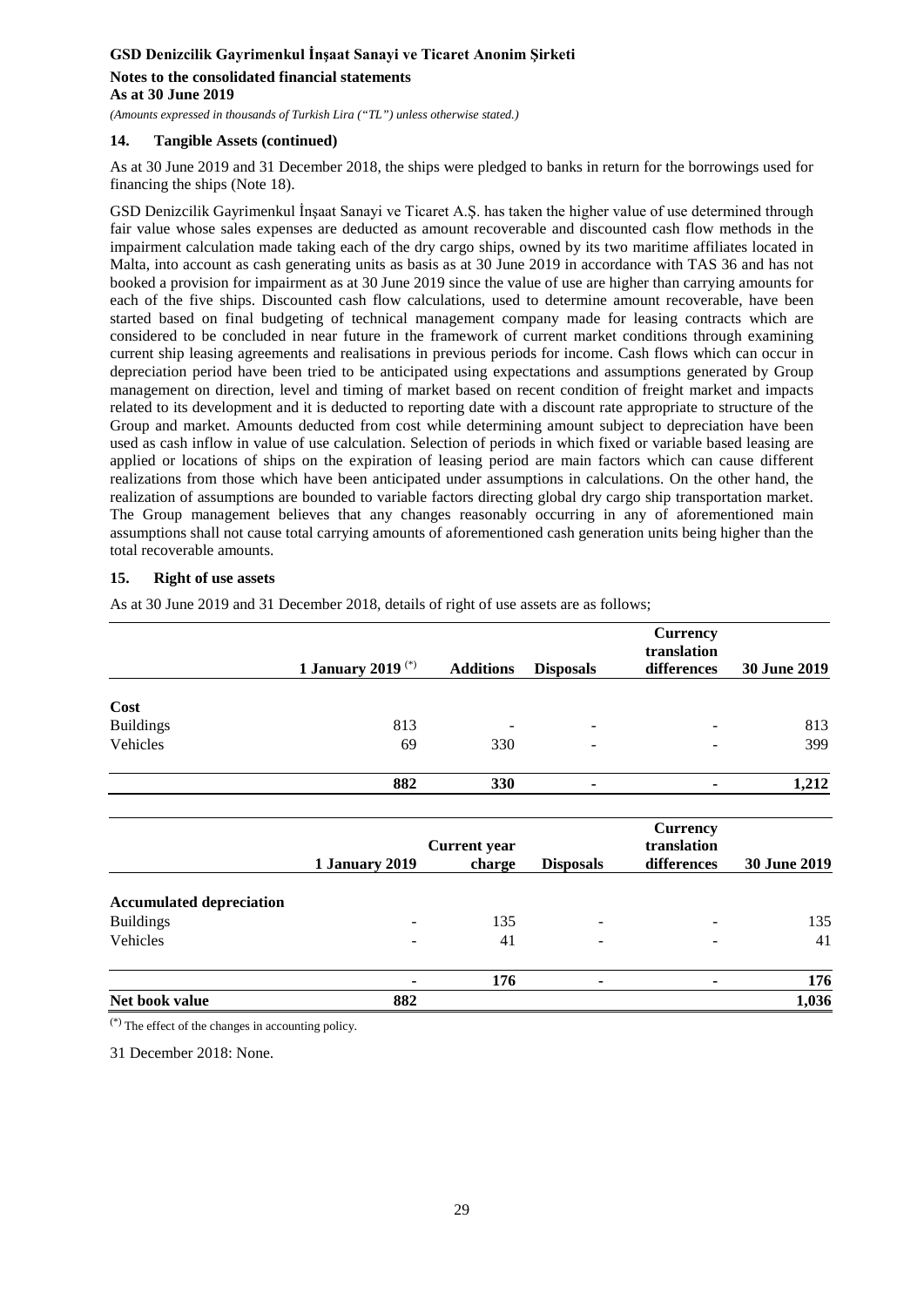*(Amounts expressed in thousands of Turkish Lira ("TL") unless otherwise stated.)*

#### **16. Intangible assets**

As at 30 June 2019 and 31 December 2018, details of intangible assets of the Group are as follows:

|                                               | <b>30 June 2019</b> | 31 December 2018 |
|-----------------------------------------------|---------------------|------------------|
|                                               |                     |                  |
| Net book value at the beginning of the period | 165                 |                  |
| Addition to software rights                   | 93                  | 170              |
| Accumulated depreciation                      | (42)                | (5)              |
|                                               |                     |                  |
| Net book value                                | 216                 | 165              |

#### **17. Financial liabilities**

#### **17.1 Borrowing costs**

In the consolidated financial statements of the Group dated 30 June 2019, there is no capitalized borrowing cost (31 December 2018: None).

#### **17.2 Bank borrowings**

As at 30 June 2019 and 31 December 2018 borrowings consist of bank loans and payables from lease transactions. Details of bank loans and payables from lease transactions are as follows:

|                                                    |                 | 30 June 2019             |                 |                                             | 31 December 2018 |          |                                   |
|----------------------------------------------------|-----------------|--------------------------|-----------------|---------------------------------------------|------------------|----------|-----------------------------------|
|                                                    |                 | Original                 | <b>Carrying</b> |                                             | Original         | Carrying |                                   |
|                                                    | <b>Currency</b> | amount                   | amount          | Interest rate %                             | amount           | amount   | Interest rate %                   |
|                                                    |                 |                          |                 |                                             |                  |          |                                   |
|                                                    | <b>TL</b>       | $\overline{\phantom{a}}$ | 330             |                                             |                  |          |                                   |
|                                                    | Euro            | 6                        | 34              |                                             |                  |          |                                   |
| Short-term portion of long-term lease              |                 |                          |                 |                                             |                  |          |                                   |
| transactions                                       |                 |                          | 364             |                                             |                  |          |                                   |
| Fixed interest                                     | <b>USD</b>      | 6,690                    | 38,499          | $%5.25-5.80$                                | 14,643           | 77,033   | 4.50-5.80%                        |
| Floating interest                                  | <b>USD</b>      | 6,813                    | 39,211          | Libor $3M + 2.80\%$ ,<br>Libor $3M + 3.15%$ | 1,508            | 7,931    | Libor 3M+2.80%,<br>Libor 3M+3.15% |
| Short-term portion of long-term<br>bank borrowings |                 |                          | 77,710          |                                             |                  | 84,964   |                                   |
| Short-term portion of long-term                    |                 |                          |                 |                                             |                  |          |                                   |
| borrowings                                         |                 |                          | 78,074          |                                             |                  | 84,964   |                                   |
|                                                    | TL              |                          | 712             |                                             |                  |          |                                   |
|                                                    | Euro            | $\overline{4}$           | 25              |                                             |                  |          |                                   |
| Long-term portion of long-term                     |                 |                          |                 |                                             |                  |          |                                   |
| lease transactions                                 |                 |                          | 737             |                                             |                  |          |                                   |
| <b>Fixed</b> interest                              | <b>USD</b>      |                          |                 |                                             |                  |          |                                   |
|                                                    |                 |                          |                 |                                             |                  |          | Libor $3M + 2.80\%$ ,             |
| Floating interest                                  | <b>USD</b>      | 9,032                    | 51,981          | Libor $3M + 3.15%$                          | 15,060           | 79,228   | Libor $3M + 3.15%$                |
| Long-term portion of long-term                     |                 |                          |                 |                                             |                  |          |                                   |
| bank borrowings                                    |                 |                          | 51,981          |                                             |                  | 79,228   |                                   |
| <b>Total long-term borrowings</b>                  |                 |                          | 52,718          |                                             |                  | 79,228   |                                   |
| <b>Total</b>                                       |                 |                          | 130,792         |                                             |                  | 164,192  |                                   |
|                                                    |                 |                          |                 |                                             |                  |          |                                   |

The Group's credit, liquidity and market risk exposures resulting from its financial liabilities are disclosed in Note 33.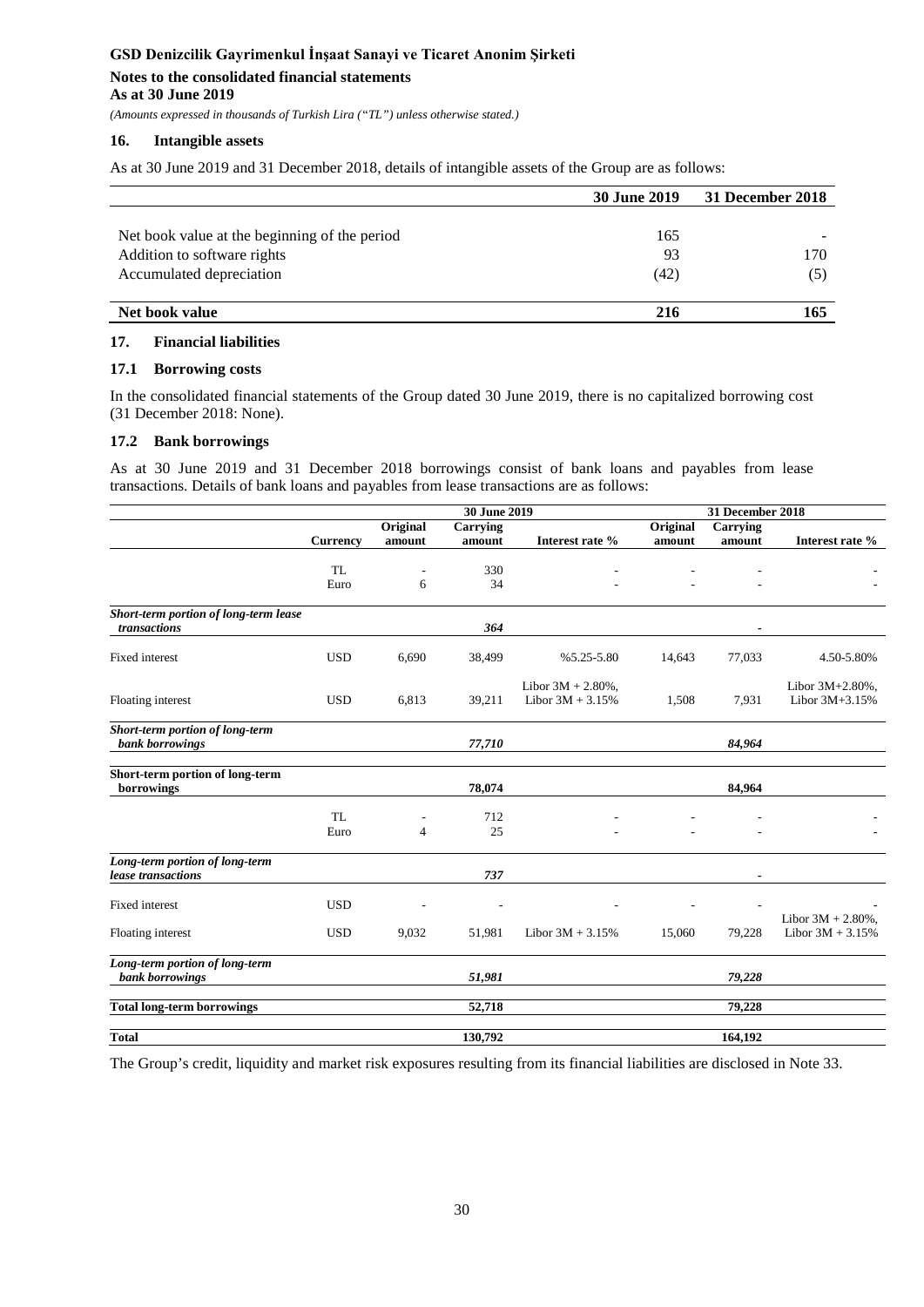# **As at 30 June 2019**

*(Amounts expressed in thousands of Turkish Lira ("TL") unless otherwise stated.)*

#### **17. Financial liabilities (continued)**

#### **17.2 Bank borrowings (continued)**

Repayment schedule of the borrowings that are originally medium term and long term loans are as follows;

|               |                          | 30 June 2019                                      |                          |                          |
|---------------|--------------------------|---------------------------------------------------|--------------------------|--------------------------|
|               | <b>Fixed interest</b>    | <b>Fixed interest</b><br><b>Floating interest</b> |                          | <b>Floating interest</b> |
|               |                          |                                                   |                          |                          |
| Up to 1 year  | 38,499                   | 39,211                                            | 77,033                   | 7,931                    |
| Up to 2 years | $\overline{\phantom{0}}$ | 3,423                                             | $\overline{\phantom{a}}$ | 33,274                   |
| Up to 3 years | -                        | 48.558                                            | $\overline{\phantom{a}}$ | 45,954                   |
|               | 38,499                   | 91.192                                            | 77,033                   | 87,159                   |

#### **18. Commitments**

#### **18.1 Guarantees given**

The Guarantees, Pledges and Mortgages ("GPMs") that the Company gave as at 30 June 2019 and 31 December 2018 are as follows:

|                                                                                                                                                                                                               |                               | 30 June 2019 |                               |                               | 31 December 2018 |                               |
|---------------------------------------------------------------------------------------------------------------------------------------------------------------------------------------------------------------|-------------------------------|--------------|-------------------------------|-------------------------------|------------------|-------------------------------|
| <b>GPMs given by the Company</b>                                                                                                                                                                              | <b>Total TL</b><br>Equivalent | TL           | <b>USD</b> (TL<br>Equivalent) | <b>Total TL</b><br>Equivalent | TL               | <b>USD</b> (TL<br>Equivalent) |
| A. Total Amount of GPMs that were Given on Behalf of Its Own<br><b>Legal Entity</b><br>1. Letters of guarantee that were given by the Group bank as cash                                                      | 37,133                        |              | 37,133                        | 36,161                        |                  | 36,161                        |
| collateral surety<br>2. Letters of guarantee that were given by the non-group bank as                                                                                                                         |                               |              |                               |                               |                  |                               |
| cash collateral surety<br>3. Cash                                                                                                                                                                             | 1,439                         |              | 1,439                         | 1,316                         |                  | 1,316                         |
| 4. Tangible asset mortgage given as cash collateral surety (*)<br>5. Participation share given                                                                                                                |                               |              |                               |                               |                  |                               |
| as cash collateral surety (*)<br>B. Total Amount of GPMs that was Given in Favor of the                                                                                                                       | 35,694                        |              | 35,694                        | 34,845                        |                  | 34,845                        |
| Partnerships that were Included in the Scope of Full<br><b>Consolidation</b>                                                                                                                                  | 129,688                       |              | 129,688                       | 215,188                       |                  | 215,188                       |
| 1. Bails given as cash collateral surety (*)                                                                                                                                                                  | 129,688                       |              | 129,688                       | 128,029                       |                  | 128,029                       |
| 2. Tangible asset mortgage given as cash collateral surety $(*)$                                                                                                                                              | 73,345                        |              | 73,345                        | 87,159                        |                  | 87,159                        |
| 3. Bank deposit pledge given as cash collateral<br>C. Total Amount of GPMs that Other Third Parties give With The<br><b>Purpose of Assuring Debts for Conducting Ordinary</b><br><b>Commercial Activities</b> |                               |              |                               |                               |                  |                               |
| D. GPMs that were Given the Scope of the Article 12/2 of the<br>Corporate Governance Communiqué                                                                                                               |                               |              |                               |                               |                  |                               |
| E. Total Amount of the Other GPMs Given<br>i. Total Amount of GPMs that were Given In Favor of the ultimate                                                                                                   | 47,434                        |              | 47,434                        | 48.924                        |                  | 48.924                        |
| shareholder<br>ii. Total Amount of GPMs that were Given In Favor of Other Group                                                                                                                               |                               |              |                               |                               |                  |                               |
| Companies that are not Included in the Scope of Articles B and $C^{(*)}$<br>iii. Total Amount of GPMs that were Given In Favor of the Third<br>Parties that are not Included in the Scope of Article C        | 47,434                        |              | 47.434                        | 48,924                        |                  | 48.924                        |
|                                                                                                                                                                                                               |                               |              |                               |                               |                  |                               |
| <b>Total</b>                                                                                                                                                                                                  | 287,600                       | Ξ.           | 287,600                       | 300,273                       | -                | 300,273                       |

(\*) M/V Cano and M/V Hako owned by Cano Maritime Limited and Hako Maritime Limited respectively, and certain parts of subsidiaries shares owned by GSD Denizcilik Gayrimenkul İnşaat Sanayi ve Ticaret A.Ş. are entirely pledged to banks respectively in return to bank loans borrowed for the acquisition of ships.

(\*\*) On 6 June 2018, 100% shares of Zeyno Maritime Limited owned by the Company were transferred to GSD Shipping B.V. On 6 December 2018, 100% shares of Dodo Maritime Limited and Neco Maritime Limited owned by the Company were transferred to GSD Shipping B.V. Companies have been consolidated until the date of transfer and foreign translation differences, which are followed under equity, have been transferred to gain on sale of subsidiaries. The amount arises from the guarantee given by the Company for the loans that have not been matured yet.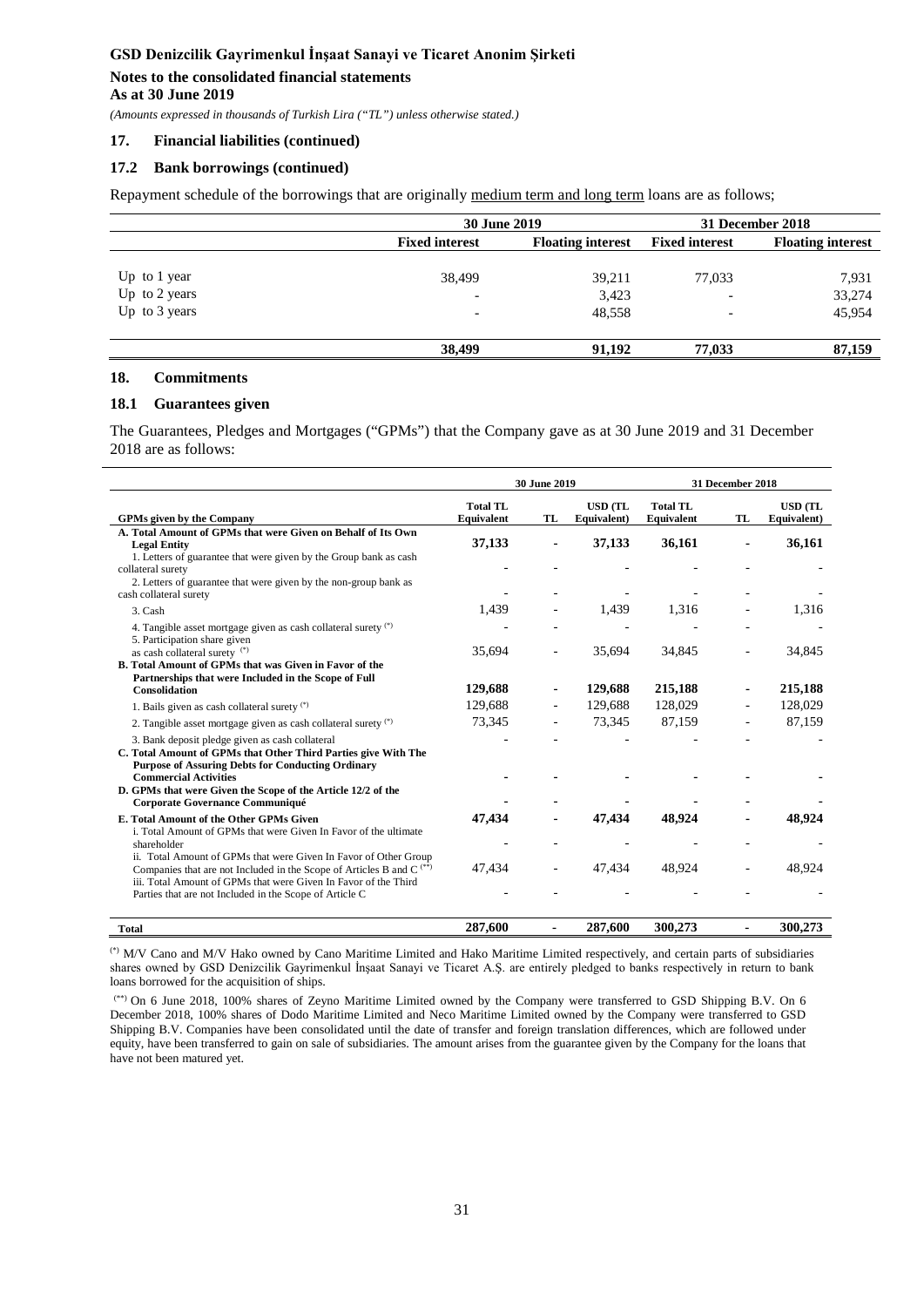#### **As at 30 June 2019**

*(Amounts expressed in thousands of Turkish Lira ("TL") unless otherwise stated.)*

#### **18. Commitments (continued)**

### **18.1 Guarantees given (continued)**

As at 30 June 2019 and 31 December 2018, Guarantees/Pledges/Mortgages (GPM) consist of letters of guarantee, guarantees, ship mortgage, pledge of share and bails that are given to the following institutions:

|              | 30 June 2019 | 31 December 2018 |
|--------------|--------------|------------------|
| <b>Banks</b> | 287,600      | 300,273          |
|              | 287,600      | 300,273          |

As at 30 June 2019 and 31 December 2018, the Company has no guarantees, pledges or mortgages except the letters of guarantee – presented above – given on behalf of its own legal entity.

As at 30 June 2019, the rate of the other GPMs the Company have given to the Company's shareholders' equity is 35% (31 December 2018: 37%).

# **18.2 Guarantees Taken**

As at 30 June 2019 and 31 December 2018, the details of the guarantees that were obtained in return for the Company's receivables from finance sector activities are as follows:

|           | <b>30 June 2019</b> | <b>31 December 2018</b> |
|-----------|---------------------|-------------------------|
| Mortgages | 3,721               | 3.721                   |
|           | 3.721               | 721<br>$\sqrt{2}$<br>J, |

# **18.3 Other**

As at 30 June 2019, GSD Holding has provided surety amounting to TL 129,690 to credit institutions as a guarantee against its open lines of credit (31 December 2018: TL 362,426).

#### **19. Employee benefit obligations**

The Company does not have any employee benefit obligations as at 30 June 2019 (31 December 2018: None).

#### **20. Deferred income**

As at 30 June 2019, the amount of deferred income amounting to TL 802 stems from early collection of monthly rents of ships (31 December 2018: TL 1,093).

#### **21. Provision for employee benefits**

#### **21.1 Provision for short-term employee benefits**

As at 30 June 2019 and 31 December 2018, details of provision for short-term employee benefits are as follows:

|                          | 30 June 2019 | 31 December 2018 |
|--------------------------|--------------|------------------|
| Employee bonus provision | 112          | 70               |
|                          | 112          | 179              |

As at 30 June 2019 and 31 December 2018, the movement of employee bonus provision is as follows:

|                                       | <b>30 June 2019</b> | 31 December 2018 |
|---------------------------------------|---------------------|------------------|
| Balance at the beginning of the year  | 179                 | 160              |
| Paid provision for the current period | (179)               | (160)            |
| Provision for the current period      | 112                 | 179              |
| Balance at the end of the period      | 112                 | 179              |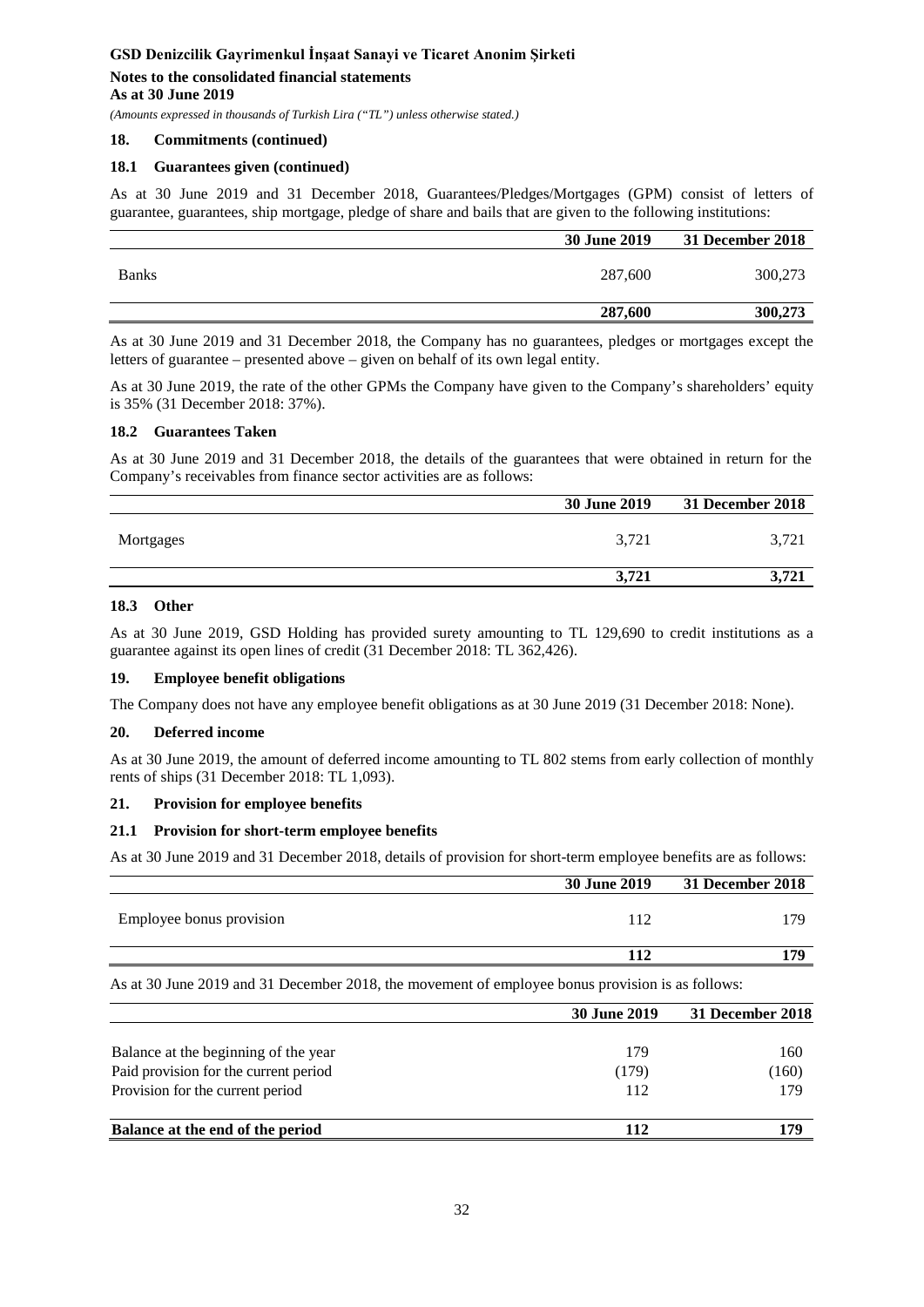**As at 30 June 2019**

*(Amounts expressed in thousands of Turkish Lira ("TL") unless otherwise stated.)*

#### **21. Provision for employee benefits (continued)**

#### **21.2 Provision for long-term employee benefits**

As at 30 June 2019 and 31 December 2018, details of provision for long-term employee benefits are as follows;

|                                        | 30 June 2019 | 31 December 2018 |
|----------------------------------------|--------------|------------------|
|                                        |              |                  |
| Provision for employee benefits        | 848          | 672              |
| Employee termination benefit provision | 334          | 272              |
| Unused vacation provision              | 514          | 400              |
|                                        | 848          |                  |

#### *Employee termination benefit provision*

According to the Turkish Labor Law, there is an obligation to pay the severance pay to the employees whose employment contract is terminated to be entitled to severance pay. The severance payment equals to the monthly wage for every service year and this amount is limited to full TL 6,017.60 as at 30 June 2019 (31 December 2018: full TL 5,434.42). The Group recognized actuarial gain/(loss) under profit and loss and other comprehensive income according to the Employee Benefits (TAS 19) standard published on the official gazette on 12 March 2013, no. 28585.

As at 30 June 2019 and 31 December 2018, movement of provision for employee termination benefits is as follows:

|                                          | <b>30 June 2019</b> | 31 December 2018 |
|------------------------------------------|---------------------|------------------|
|                                          |                     |                  |
| Balance at the beginning of the year     | 272                 | 290              |
| Actuarial gain/loss                      | 34                  | Q                |
| Interest cost                            | 11                  | 15               |
| Provision for the current period         | 17                  | 29               |
| Provision payment for the current period |                     | (71)             |
| Balance at the end of the period         | 334                 | 272              |

#### *Unused vacation provision*

According to the governing labor law in Turkey, in case the labor contract ends for some reason, the Company is obliged to pay the earning that the employees are entitled but did not use to that person or beneficiaries as at that person's earning on the contract ending date. According to TAS 19 unused vacation provisions identified as "Benefits to employees" are accrued in the earned periods and are not discounted. The provision for the unused leaves as at 30 June 2019 and 31 December 2018 is the total undiscounted liability amount that all the employees are entitled which corresponds to the days of their unused leaves.

As at 30 June 2019 and 31 December 2018, movement of provision for unused vacations is as follows:

|                                       | <b>30 June 2019</b> | 31 December 2018 |
|---------------------------------------|---------------------|------------------|
|                                       |                     |                  |
| Balance at the beginning of the year  | 400                 | 319              |
| Provision for the current period      | 114                 | -94              |
| Paid provision for the current period |                     | (13)             |
| Balance at the end of the period      | 514                 | 400              |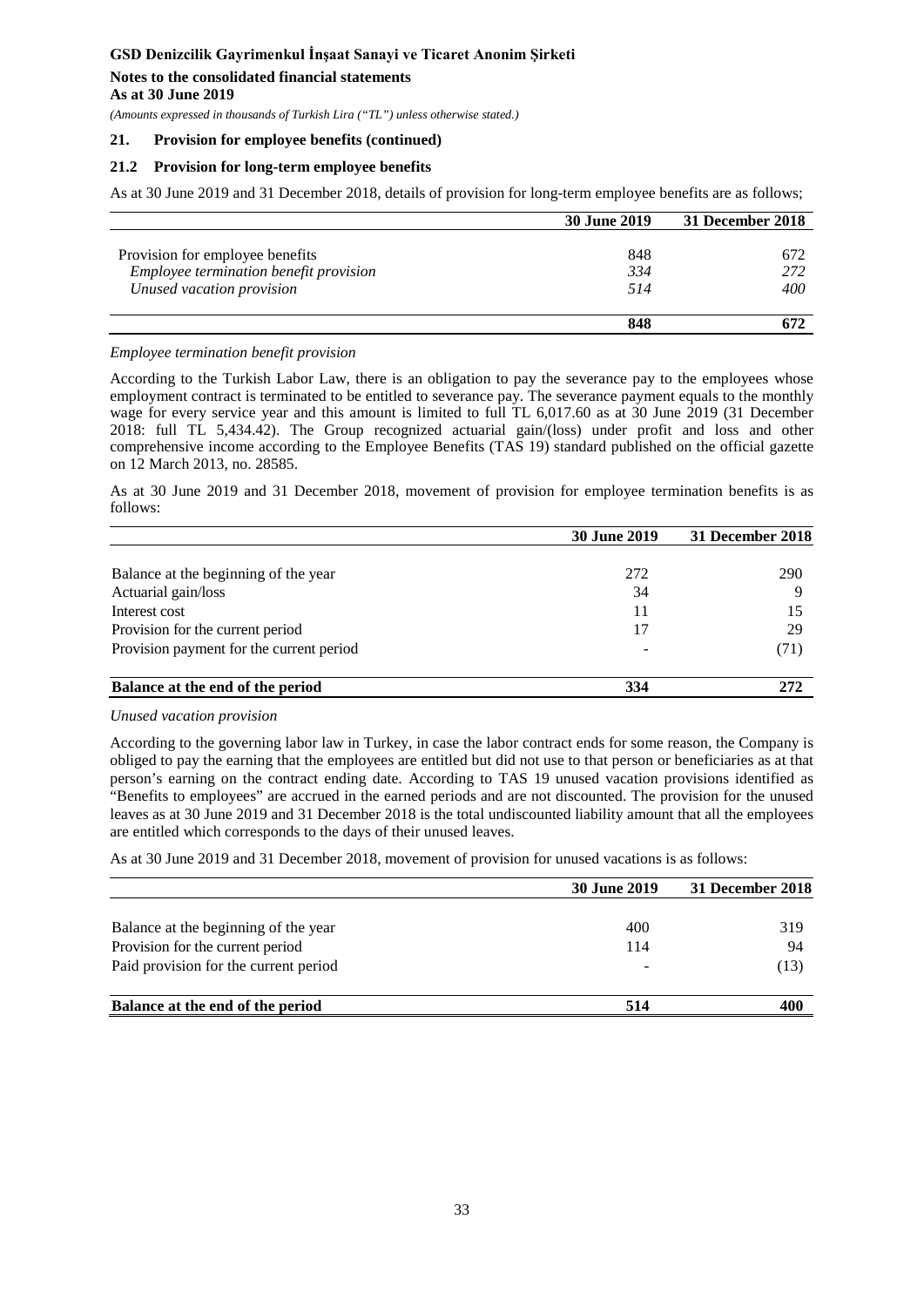*(Amounts expressed in thousands of Turkish Lira ("TL") unless otherwise stated.)*

### **22. Other current and non-current assets**

As at 30 June 2019 and 31 December 2018, details of other current assets are as follows:

|                                     | 30 June 2019 | 31 December 2018 |
|-------------------------------------|--------------|------------------|
| Deferred VAT                        | 818          | 742              |
| Advances given to personnel and job | 97           | 19               |
|                                     | 915          | 761              |

As at 30 June 2019 and 31 December 2018, the Company does not have other non-current assets.

#### **23. Equity**

#### **23.1 Paid-in share capital**

As at 30 June 2019, the Company's nominal value of authorized share capital amounts to TL 52,181 (31 December 2018: TL 52,181 ) comprising 5,218,085,564 registered shares of par value of 1 Kuruş ("Kr") each. (One TL is equivalent to a hundred Kr). As at 30 June 2019 and 31 December 2018, the shareholding structure of the Company is disclosed in Note 1.

#### **23.2 Adjustment to share capital**

As at 30 June 2019, the Company's inflation-adjustment differences amount to TL 24,085 (31 December 2018: 24,085).

#### **23.3 Repurchase of shares (-)**

By the Board of Directors Meeting dated 26 July 2016, the Company has decided to repurchase its shares up to 10 percent of paid-in share capital according to the announcements of CMB on 21 July 2016 and 25 July 2016 in order to protect investors. The Company has repurchased 3,411 of TL nominal value of Group C shares amounting to 3,223 of TL as at report date (31 December 2018: TL 3,223).

### **23.4 Share premium**

Premiums concerning shares consist of issuance premiums of shares. Issuance premiums of shares denote the cash inflows received as a result of shares sold with market prices. These premiums are recognized under shareholders' equity and cannot be distributed, however can be used for future capital increases. Losses of the Company sourcing from sales of repurchased shares at an amount of TL 140 have been tracked in premiums related to shares account.

As at 30 June 2019, share premium of the Company is TL 1 and sales losses of repurchased shares is TL 141 (31 December 2018: share premium is TL 1 and sales losses of repurchased shares is TL 141).

# **23.5 The effect of merger under common control**

The merger of these two companies through the acquisition of GSD Dış Ticaret Anonim Şirketi by GSD Denizcilik Gayrimenkul İnşaat Sanayi ve Ticaret A.Ş. as a whole with all assets, liabilities and all rights, receivables, payables and obligations, and the merger or these two companies within the body of GSD Denizcilik Gayrimenkul İnşaat Sanayi ve Ticaret A.Ş. is a merger covering jointly controlled entities and therefore is not subject to "TFRS 3 Business Combinations". In accordance with the decree of the Public Oversight, Accounting and Auditing Standards Authority dated July 21, 2013 *"in order to eliminate the differences which may occur in the implementation of the accounting policies; since recognition of jointly controlled entities using the pooling of interest method and therefore the exclusion of goodwill in the financial statements, when using the pooling of interests method, the adjustment of financial statements as if the merger was made as at the beginning of the reporting period in which joint control occurred and the comparative presentation as at the beginning of the reporting period in which joint control occurred and seeing from the parent company's point in reflecting the jointly controlled business combinations in the financial statements will be appropriate, it is necessary to restate the financial statement in the consolidation process in accordance with the provisions of TAS on the date on which the company controlling the group acquired the control of the companies with joint control power and after as if preparing financial statements in accordance with TAS including business combination accounting and to use an account of "Effect of Mergers Covering Jointly Controlled Initiatives or Entities " under equity in order to eliminate the possible asset-liability inconsistency to occur due to the merger of jointly controlled entities."*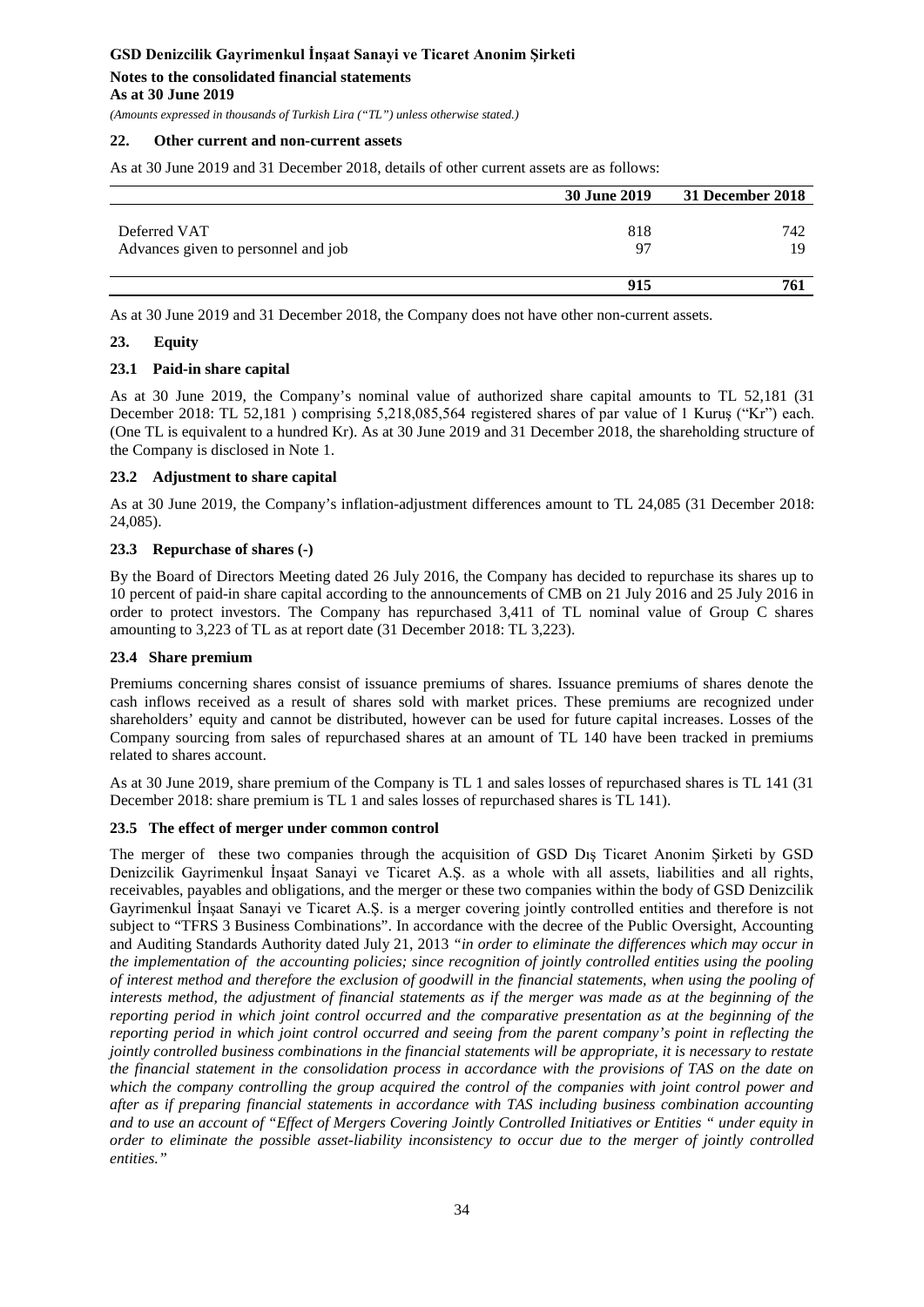**As at 30 June 2019**

*(Amounts expressed in thousands of Turkish Lira ("TL") unless otherwise stated.)*

# **23. Equity (continued)**

# **23.5 The effect of under common control business merger (continued)**

As at 30 June 2019, the Company has merger effects covering jointly controlled initiatives or entities amounting to TL (12,181) (31 December 2018: TL (12,181)).

# **23.6 Other comprehensive income or expenses not to be reclassified to profit or loss**

The Company's accumulated other comprehensive income and expenses arising from the reclassification to profit or loss measurement losses on defined benefit plans are summarized below.

Provision for employment termination benefits is calculated by estimating the present value of the future probable obligation arising from the retirement of the employees of the Group. The Group has adopted the amendments to TAS 19 which were applicable as at 1 January 2014 and recognized all actuarial gains and losses in other comprehensive income. Actuarial loss recognized under equity in the balance sheet amounts to TL 27 as at 30 June 2019 (31 December 2018: TL 7).

# **23.7 Other comprehensive income or expenses to be reclassified to profit or loss**

# *Foreign currency translation differences*

Assets and liabilities denominated in foreign currencies at the reporting date are retranslated to the functional currency at the exchange rate at that date. Foreign currency differences arising on translation of foreign currency transactions are recognised in the income statement. As at 30 June 2019, foreign currency translation differences of the Company amount to TL 93,296 (31 December 2018: TL 82,810).

# **23.8 Restricted reserves**

According to the Turkish Commercial Code, legal retained earnings are composed of primary and secondary legal reserves. Until the primary legal reserves reach 20% of the Company's capital, they are reserved at the rate of 5% of the profit for the period. The secondary legal reserves are reserved at the rate of 10% of all the dividend distributions that exceed 5% of the Company capital. Primary and secondary legal reserves cannot be distributed unless they exceed 50% of the total capital however they can be used for covering the losses in case the voluntary reserves are consumed.

As at 30 June 2019 and 31 December 2018, restricted reserves movement is as follows:

|                                                      | 30 June 2019 | 31 December 2018 |
|------------------------------------------------------|--------------|------------------|
|                                                      |              |                  |
| Primary legal reserves                               | 6,875        | 6,875            |
| Special funds                                        | 6,747        | 6,747            |
| Repurchased share provision / (classification) $(*)$ | 3,223        | 3,223            |
| Legal reserves inflation differences                 | 2.313        | 2,313            |
| Balance at the end of the period                     | 19,158       | 19.158           |

(\*) Arises from the context of press announcements related to the repurchased shares by CMB dated 21 July 2016 and 25 July 2016.

# **23.9 Prior years' profits/(losses)**

As at 30 June 2019 and 31 December 2018, movements of prior years' profits/(losses) are as follows:

|                                                 | <b>30 June 2019</b> | 31 December 2018 |
|-------------------------------------------------|---------------------|------------------|
|                                                 |                     |                  |
| Balance at 1 January                            | (67, 675)           | (51, 489)        |
| Profits/(losses) for the prior period           | 35,543              | (15,539)         |
| Gains/losses from defined benefits plan         | (7)                 | (25)             |
| Repurchase of shares (provision)/classification |                     | (622)            |
| <b>Balance at end of period</b>                 | (32, 139)           | (67, 675)        |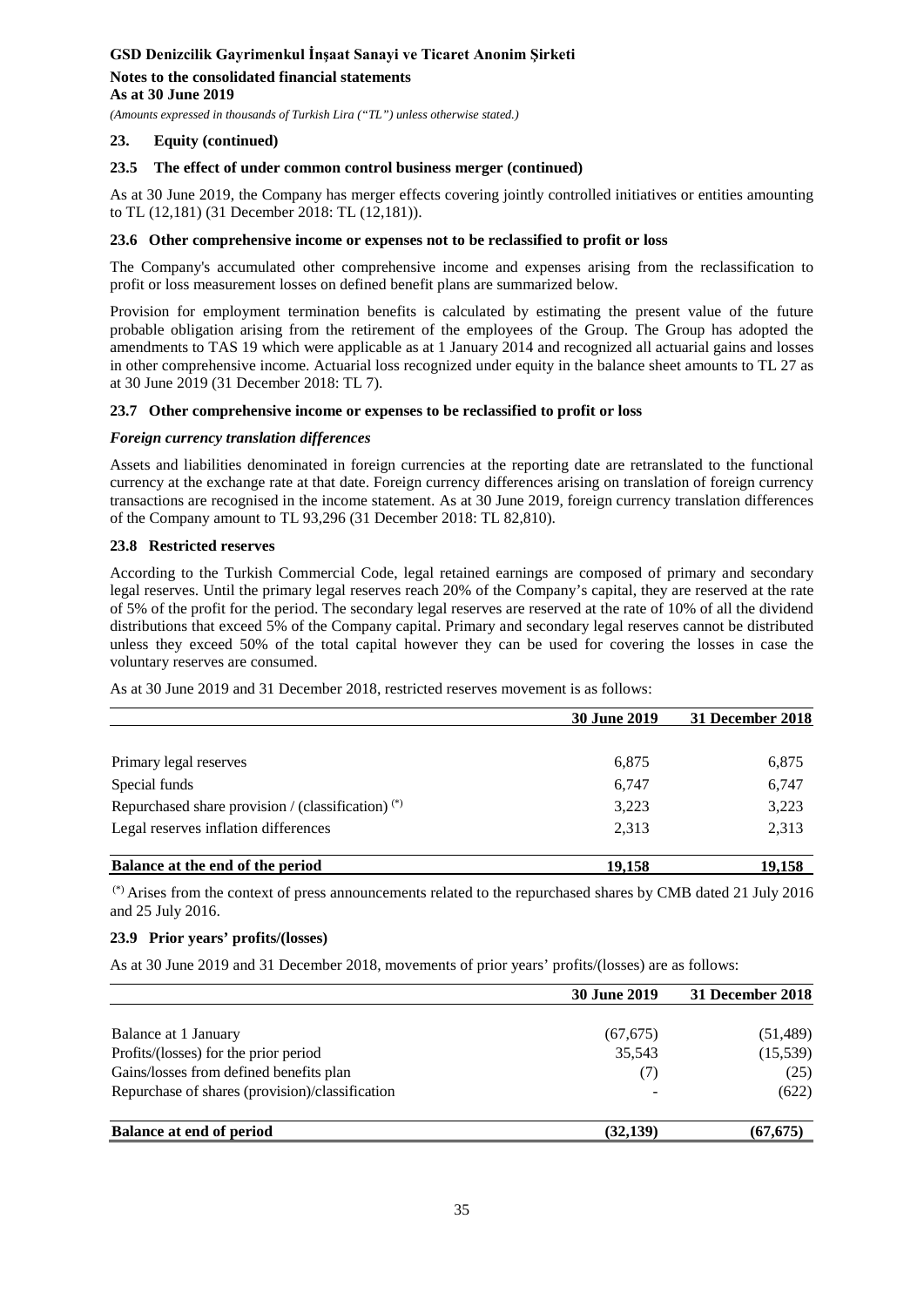*(Amounts expressed in thousands of Turkish Lira ("TL") unless otherwise stated.)*

# **23. Equity (continued)**

# **23.10 Distribution on earnings**

Listed companies distribute dividends as required by the Turkish Commercial Code ("TCC") and the CMB as follows:

According to the Turkish Commercial Code ("TCC"), legal retained earnings are composed of primary and secondary legal reserves. Until the primary legal reserves reach 20% of the Company's capital, they are reserved at the rate of 5% of the profit for the period. The secondary legal reserves are reserved at the rate of 10% of all the dividend distributions that exceed 5% of the company capital. Primary and secondary legal reserves cannot be distributed unless they exceed 50% of the total capital however they can be used for covering the losses in case the voluntary reserves are consumed.

The inflation adjustment differences arising at the initial application of inflation accounting which are recorded under "accumulated losses" could be netted off from the profit to be distributed based on CMB profit distribution regulations. In addition, the aforementioned amount recorded under "accumulated losses" could be netted off with net income for the period, if any, undistributed prior period profits, and inflation adjustment differences of extraordinary reserves, legal reserves and capital, respectively.

According to the regulations of Capital Markets Board (CMB) of Turkey, there is no minimum required profit distribution for the exchange-traded companies and the net distributable profit of an exchange-traded company preparing consolidated financial statements is calculated by taking into regard its net profit arising from its financial statements in accordance with Turkish Financial Reporting Standards as much as the total of the items that may be distributed as dividend arising from its statutory financial statements based on its books of account.

The exchange-traded companies in Turkey distribute their profits by the resolution of their general assemblies in accordance with the relevant legislations and within the guidelines stated in their profit distribution policies determined by their general assemblies. The profit distribution policies of the exchange-traded companies must contain at least whether any profit will be distributed or not and if it will be distributed, the profit distribution rate determined for shareholders and other profit-sharing persons; method of payment of the dividend; time of payment of the dividend providing that the dividend distribution process will start latest by the end of the accounting period during which the general assembly meeting was held; whether advance dividend will be distributed or not and, if it will be distributed, the related principles in respect of this.

The Company adopted a policy of not distributing cash or bonus dividend and distributing retained earnings by way of share capital increases through bonus issue by capitalization of internal resources within the regulatory framework of CMB and re-evaluating this policy every year, pursuant to its profit distribution policy explained below.

Dividends are distributed to all outstanding shares as at the distribution date equally in proportion to their ownership percentage in share capital regardless of the issue and acquisition dates of these shares. The rights arising from the dividend privilege are reserved. In the capital increases of public companies, bonus shares are distributed to outstanding shares as at the date of share capital increase.

# *Profit distribution policy*

The Ordinary General Assembly of the Company has resolved on 23 May 2019 that the profit distribution policy of Company for the year 2018 and the subsequent years pursuant to the Corporate Governance Principles is the distribution of profits as bonus shares by means of share capital increases from internal resources through the capitalisation of profits, to the extent that the criteria stipulated by the regulatory framework of CMB in relation to share capital increases through bonus issue are met, in order to finance the growth by way of retention of earnings in equity through the accumulation of profits in extraordinary reserves by considering the growth plans, investing activities and existing financial structures of the associated companies and subsidiaries and this policy is to be re-evaluated every year by taking into account the regulations of the Capital Markets Board regarding profit distribution and the liquidity position of the Company.

Pursuant to the article 16/8 of the Communiqué on Shares (VII-128.1) promulgated by the Capital Markets Board of Turkey (the CMB), without prejudice to statutory obligations with respect to share capital increase, the applications of publicly traded companies to the CMB for share capital increases by capitalisation of internal resources excluding period profit which will result in the adjusted share price dropping below full TL 2, the share price being calculated as the average of the weighted average trading prices in stock exchange within 30 days prior to the disclosure of share capital increase to the public, are not put into process by the CMB.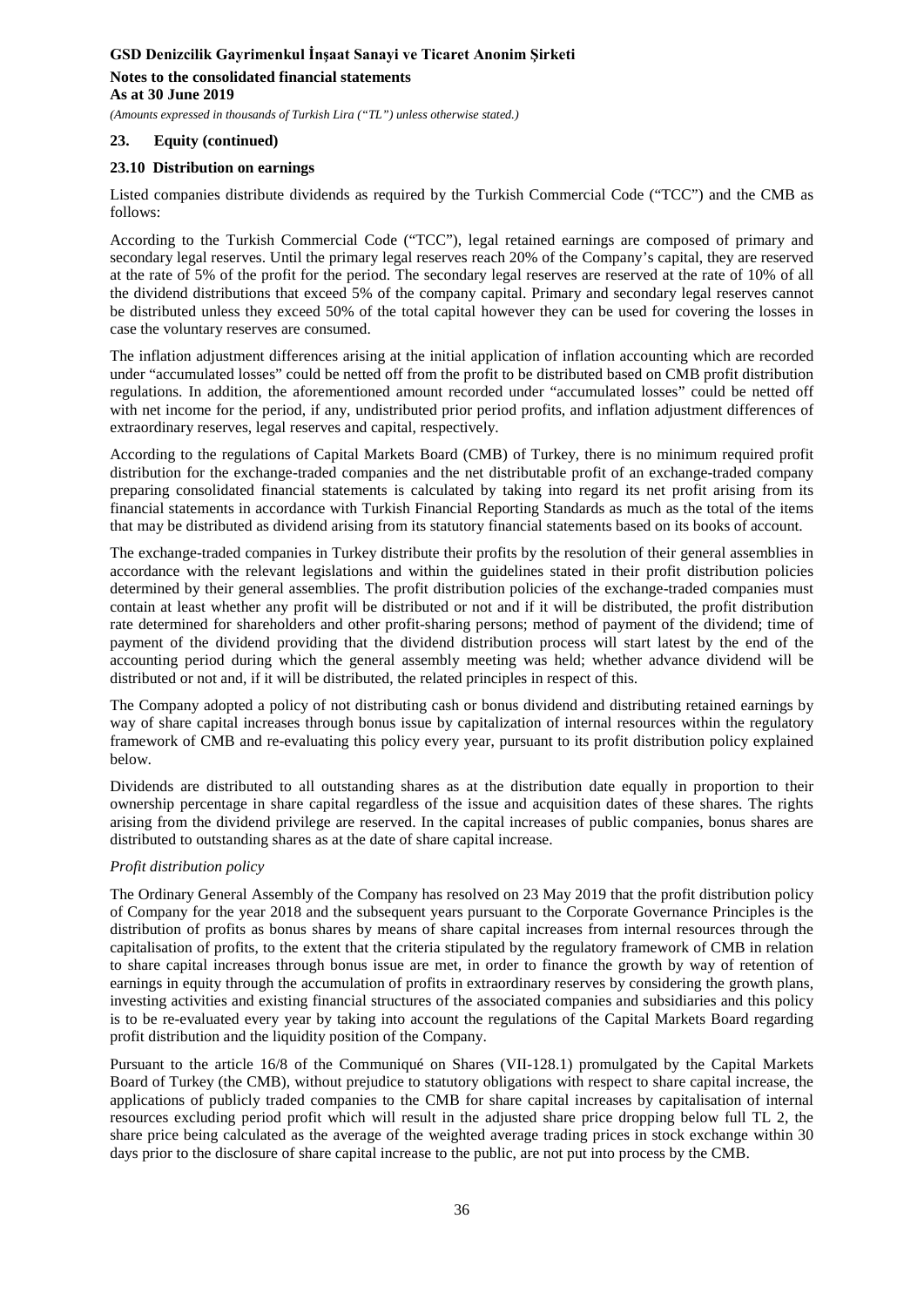**As at 30 June 2019**

*(Amounts expressed in thousands of Turkish Lira ("TL") unless otherwise stated.)*

# **23. Equity (continued)**

# **23.10 Distribution on earnings (continued)**

# *Decision on distribution*

By the General Assembly Meeting of the year 2018 dated 23 May 2019, it has been decided to offset the net profit of TL 35,543 in the financial statements of the Company to the prior year's losses.

# **24. Marine sector revenues and expenses**

The details of marine sector revenues and expenses for the periods ended 30 June 2019 and 30 June 2018 are as follows:

|                                                   | 1 January-          | 1 January-          |
|---------------------------------------------------|---------------------|---------------------|
|                                                   | <b>30 June 2019</b> | <b>30 June 2018</b> |
|                                                   |                     |                     |
| Ship lease income                                 | 16,077              | 34,924              |
| Revenues from intra-group service activities      | 1,016               |                     |
| Fuel purchasing and selling difference income     |                     | 36                  |
| Other income                                      | 150                 | 428                 |
| <b>Marine sector income</b>                       | 17,243              | 35,388              |
|                                                   |                     |                     |
| Ship depreciation expense                         | (6,654)             | (10, 180)           |
| Personnel expenses                                | (5,579)             | (9,567)             |
| Various ship equipment, oil and fuel expenses     | (2,923)             | (4,868)             |
| Technical management fees                         | (629)               | (1,073)             |
| Ship insurance expenses                           | (615)               | (1,090)             |
| Expenses from intra-group service activities      | (297)               |                     |
| Rent expense paid back                            | (39)                | (103)               |
| Maintanence and repair expenses                   | (27)                | (1,534)             |
| Other expenses                                    | (57)                | (258)               |
| <b>Marine sector expenses</b>                     | (16, 820)           | (28, 673)           |
| Gross profit/(loss) from marine sector activities | 423                 | 6,715               |

Subsidiaries of the Company registered in Malta with 100% shareholding each owns a ship. All ships generate revenue by time charter agreements.

# **25. Interest and other income/interest, commission and other expenses**

The details of interest and other income and interest, commission and other expenses for the periods ended 30 June 2019 and 30 June 2018 are as follows:

|                                                        | 1 January-<br><b>30 June 2019</b> | 1 January-<br><b>30 June 2018</b> |
|--------------------------------------------------------|-----------------------------------|-----------------------------------|
|                                                        |                                   |                                   |
| Finance lease receivables foreign exchange gains       |                                   |                                   |
| Finance lease interest income                          |                                   | 24                                |
| Finance lease receivables default income               |                                   |                                   |
| Total interest and other income                        |                                   | 26                                |
| Provision for finance operations                       | (233)                             | (360)                             |
| Total finance sector acivities income (/expenses), net | (233)                             | (360)                             |
| Gross profit/(loss) from finance sector activities     | (232)                             | (334)                             |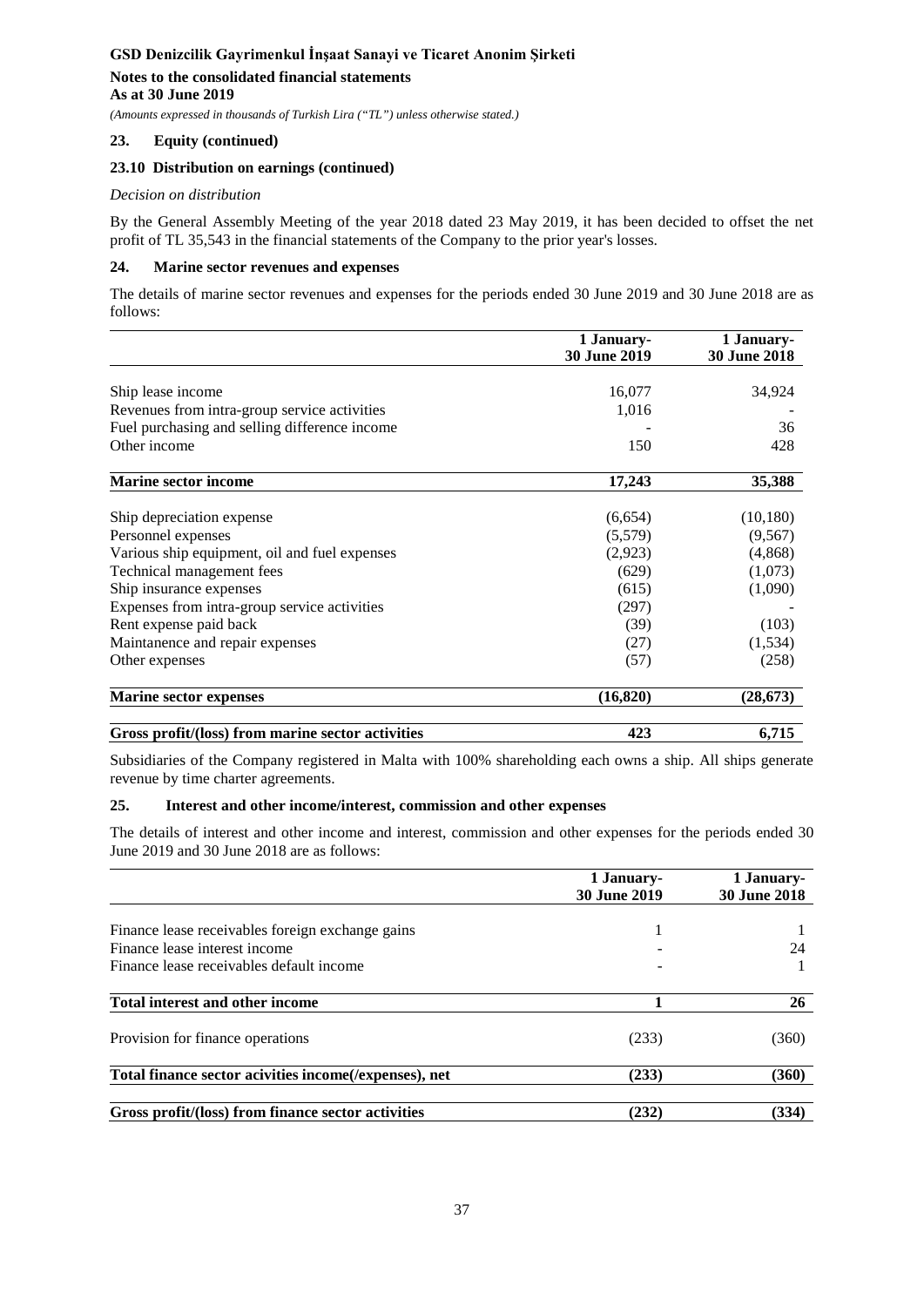# **Notes to the consolidated financial statements**

**As at 30 June 2019**

*(Amounts expressed in thousands of Turkish Lira ("TL") unless otherwise stated.)*

# **26. General administrative expenses**

The details of general administrative expenses for the periods ended 30 June 2019 and 30 June 2018 are as follows:

|                                                     | 1 January-<br><b>30 June 2019</b> | 1 January-<br><b>30 June 2018</b> |
|-----------------------------------------------------|-----------------------------------|-----------------------------------|
|                                                     |                                   |                                   |
| Personnel expenses                                  | 1,964                             | 1,798                             |
| Depreciation expenses                               | 274                               | 58                                |
| Vehicle and travel expenses                         | 157                               | 150                               |
| Purchases of services from related parties expenses | 150                               | 139                               |
| Audit expenses                                      | 82                                | 48                                |
| Tax, duty and charge expenses                       | 6                                 |                                   |
| Quotation expenses                                  | 4                                 |                                   |
| Donation, support, social responsibility expenses   |                                   | 85                                |
| Rent and other expenses                             |                                   | 173                               |
| Other                                               | 64                                | 73                                |
| <b>Total</b>                                        | 2,701                             | 2,532                             |

The details personnel expenses that are included in general administrative expenses for the periods ended 30 June 2019 and 30 June 2018 are as follows:

|                                                     | 1 January-<br><b>30 June 2019</b> | 1 January-<br><b>30 June 2018</b> |
|-----------------------------------------------------|-----------------------------------|-----------------------------------|
| Wages and salaries                                  | 1,590                             | 1,520                             |
| Social security premium expenses – employer's share | 140                               | 121                               |
| Employee termination benefit provision expenses     | 131                               | 65                                |
| Other                                               | 103                               | 92                                |
| <b>Total</b>                                        | 1.964                             | 1.798                             |

# **27. Other operating income**

The details of other operating income for the periods ended 30 June 2019 and 30 June 2018 are as follows:

|                                                  | 1 January-<br><b>30 June 2019</b> | 1 January-<br><b>30 June 2018</b> |
|--------------------------------------------------|-----------------------------------|-----------------------------------|
| Foreign currency exchange income from operations | 5,405                             | 610                               |
| Interest received from banks                     | 714                               | 79                                |
| Employee termination benefit cancellation income | 67                                | 141                               |
| Other                                            | 213                               | 121                               |
| <b>Total</b>                                     | 6.399                             | 951                               |

# **28. Other operating expenses**

The details of other operating expenses for the periods ended 30 June 2019 and 30 June 2018 are as follows:

|                                                  | 1 January-<br>30 June 2019 | 1 January-<br>30 June 2018 |
|--------------------------------------------------|----------------------------|----------------------------|
| Foreign currency exchange losses from operations | 1.030                      | 455                        |
| <b>Total</b>                                     | 1,030                      | 455                        |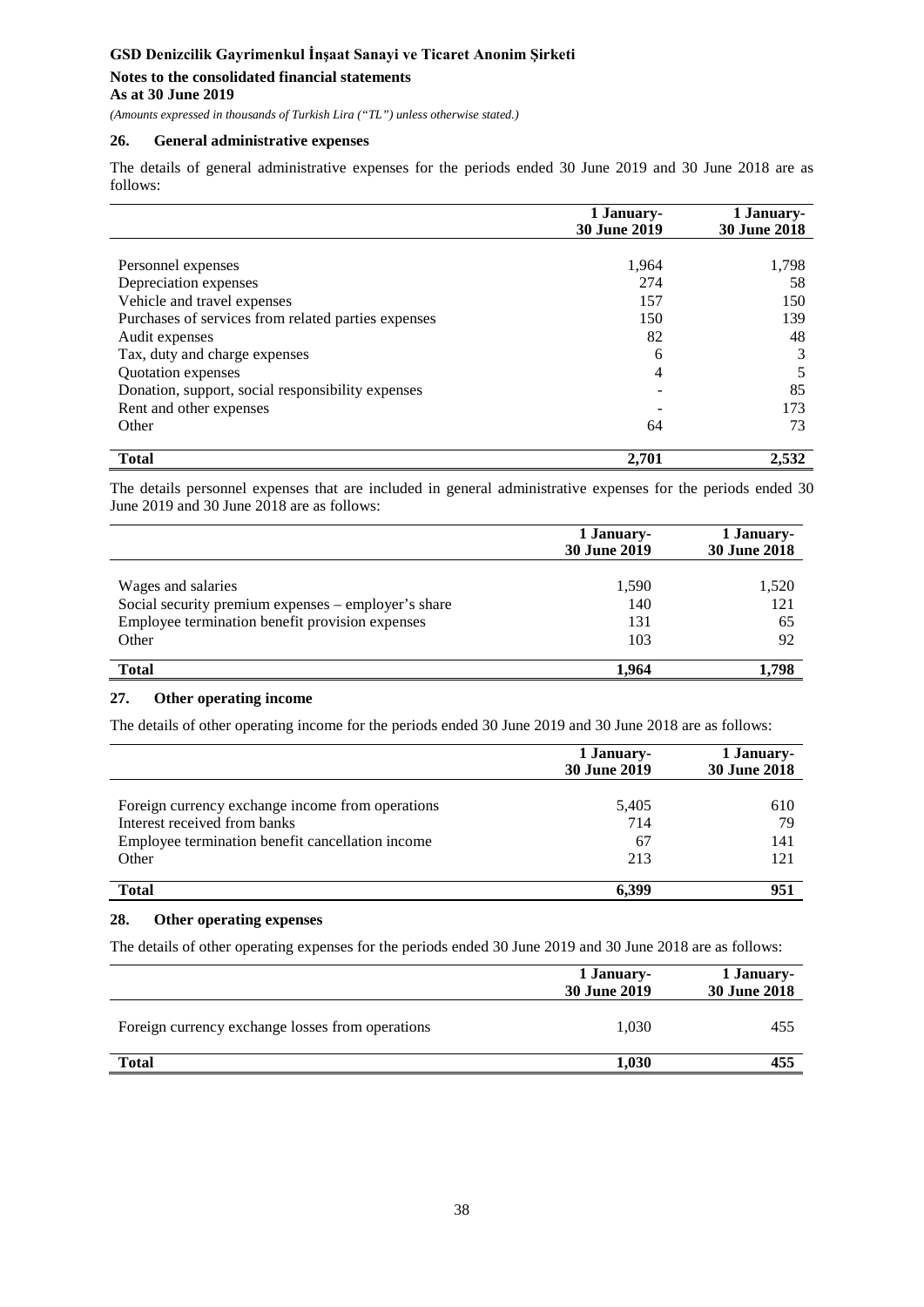# **Notes to the consolidated financial statements As at 30 June 2019**

*(Amounts expressed in thousands of Turkish Lira ("TL") unless otherwise stated.)*

#### **29. Income/expenses from investment activities**

The details of income from investment activities for the periods ended 30 June 2019 and 30 June 2018 are as follows;

|                                                                                                                                    | 1 January-<br>30 June 2019 | 1 January-<br><b>30 June 2018</b> |
|------------------------------------------------------------------------------------------------------------------------------------|----------------------------|-----------------------------------|
| Gain on sale of subsidiaries and foreign currency translation<br>adjustments cancellation income <sup>(*)</sup><br>Dividend income |                            | 14,968<br>60                      |
| <b>Total</b>                                                                                                                       |                            | 15.028                            |

(\*) On 6 June 2018, 100% shares of Zeyno Maritime Limited owned by the Company were transferred to GSD Shipping B.V.. On 6 December 2018, 100% shares of Dodo Maritime Limited and Neco Maritime Limited owned by the Company were transferred to GSD Shipping B.V.. Companies have been consolidated until the date of transfer and foreign translation differences, which are followed under equity, have been transferred to gain on sale of subsidiaries.

The Group does not have any expenses related to the investment activities for the periods ended 30 June 2019.

The details of expenses from investment activities for the periods ended 30 June 2018 are as follows;

|                              | 1 January-<br>30 June 2019 | 1 January -<br>30 June 2018 |  |
|------------------------------|----------------------------|-----------------------------|--|
| Loss on sale of subsidiaries | -                          | 726                         |  |
| <b>Total</b>                 |                            | 726                         |  |

#### **30. Financial income and expenses**

The Group does not have any financial income for the periods ended 30 June 2019 and 30 June 2018.

The details of financial expenses for the periods ended 30 June 2019 and 30 June 2018 are as follows:

|                                                  | 1 January-<br><b>30 June 2019</b> | 1 January -<br><b>30 June 2018</b> |
|--------------------------------------------------|-----------------------------------|------------------------------------|
| Interest expense                                 | 3,963                             | 8,294                              |
| Foreign currency exchange losses from borrowings | 3,672                             | 15,461                             |
| Other financial expenses                         | 31                                | 44                                 |
| <b>Total</b>                                     | 7,666                             | 23,799                             |

#### **31. Tax Assets and Liabilities**

#### *Corporation Tax*

As at 30 June 2019, corporation tax rate is 22%. According to the provisional Article 10 of the Law No. 7061 of 5 December 2017, numbered 30261, "Amendments to Certain Tax Laws and Some Other Laws" and the Law No. 5520 on Corporate Income Tax Law, it is foreseen that the corporation tax that should be paid over the profits of the tax years 2018, 2019 and 2020 will be calculated as 22%. For the Company's estimated tax liabilities related to current period activity results, necessary provisions are booked in the accompanying financial statements.

The corporation tax rate on taxable corporation income is calculated by the addition of disallowable expenses and deduction of tax exempt income. (previous years' losses and investment incentives utilized, if any).

In Turkey advance tax is calculated and accrued on quarterly basis. In the period that ended on 30 June 2019, the advance tax rate is 22%. According to the Turkish tax legislation, the tax losses can be deducted from tax basis as long as they do not exceed 5 years. However tax losses cannot offset against retained earnings.

In Turkey, tax regulations do not provide a procedure for final agreement of tax assessments. The corporation tax declarations are submitted to the tax office until the evening of the 25th day of the fourth month following the end of the accounting period. Nevertheless, the authorities authorized to perform tax and audit can examine the accounting records for retrospective of five years and the tax amounts to be paid can change if any erroneous transaction is determined.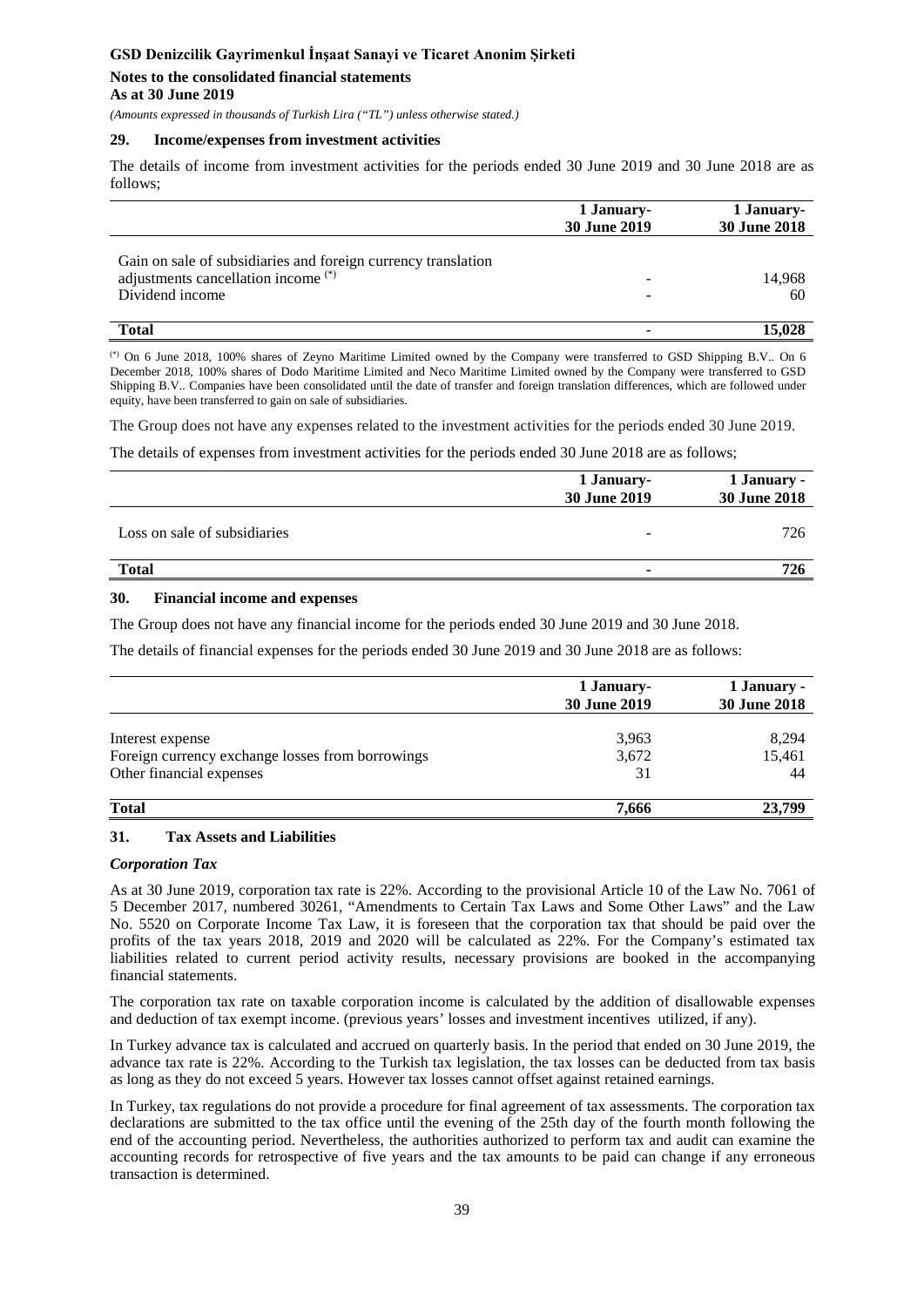*(Amounts expressed in thousands of Turkish Lira ("TL") unless otherwise stated.)*

# **31. Tax Assets and Liabilities (continued)**

# *Withholding Tax*

In addition to the corporation tax, withholding tax should be calculated on dividends distributed except for the ones distributed to resident corporations and Turkish branches of foreign companies. The income withholding tax was applied as 10% to all companies between the dates 24 April 2003 – 22 July 2006. This rate has been applied as 15% effective from 22 July 2006 based on the Decision of Council of Ministers no. 2006/10731. The dividends not distributed and added to capital are exempt from withholding tax.

For the investment incentive amount benefited in relation to investment incentive certificates obtained before 24 April 2003, withholding tax at 19.8% should be calculated. 40% of the investment expenditures incurred after such date, without investment incentive certificate, and directly relevant with companies' production activities can be deducted from the taxable income. No accrual is made for investment expenditures benefited without investment incentive certificates. The Company is obliged to accrue an Income Tax Withholding at a ratio of 19.8% as a result of using investment allowance belonging to previous period before 24 April 2003. The Income Tax Withholding amount of the Company, did not calculate based on Investment allowance belonging to period before 24 April 2003, as at 30 June 2019 and the final payment amount shall be the amount accrued through Corporate Tax Declaration.

#### *Investment Incentives*

The Provisional article 69 was added to the Income Tax Law no. 193 with the Law no. 5479 that came into force as at the date of 1 January 2006, and that was published on the official gazette on 8 April 2006, no. 26133. This article sets forth that the taxpayers can deduct their investment incentive amounts that they will calculate only from their incomes belonging to the years 2006, 2007 and 2008 according to the legislation clauses that are in effect on 31 December 2005 (including the clauses concerning tax rate). Thus the investment discount practice was abolished as at the date of 1 January 2006.

Within this frame, the taxpayers' – who did not use all their investment incentive exception rights or some of them in the three years of time – rights were removed as at the date of 31 December 2008. On the other hand, articles 2 and 15 of the Law no. 5479 and article 19 of the Income Tax Law were abolished as at the date of 1 January 2006 therefore it was not allowed to benefit from investment incentive exception based on the investment expenditures made between the dates 1 January 2006 and 8 April 2006.

However, in accordance with the decision of Turkish Constitutional Court made in the meeting dated 15 October 2009, the abolishment decision of 1 January 2006 about the aforementioned provisional article no. 69 about investment incentive, clauses of 2006, 2007 and 2008 of the Income Tax Law, and article no. 19 was cancelled due to being unconstitutional. The time limit regarding the investment incentive has been removed as well. In accordance with the decision of the Turkish Constitutional Court, the cancellation about the investment incentive is to enter into force with its publication on the Official Gazette. Therefore the Constitutional Court decision was published on the Official Gazette on 8 January 2010, no. 27456 and entered into force.

According to this, the investment incentive amounts that are transferred to the year 2006 due to lack of income, and the investment incentive amounts that stem from the investments that started before 2006 and continued after this date within the scope of economic and technical wholeness can be used not only in 2006, 2007 and 2008 but in the following years as well. With the new regulation, it is provided to continue to benefit from the investment incentive exception that could not be deducted and transferred to the following periods without limiting the number of years. "The Income Tax Law and the Law about the Amendments of Some Laws and Decree Laws" was published on the Official Gazette on 1 August 2010, no. 27659. With the law, it is stated that the amount that will be deducted as investment incentive exception cannot exceed 25% of the current year income. With the amendment, the principle that the corporation tax rate of the institutions to be benefited from investment discount to be the current rate (20%) instead of 30% is adopted.

Constitutional Court decided – date 9 February 2012, decision no. 2012/9 (Docket No: 2010/93) – the sentence "the discount amount as the investment incentive exception in determining tax bases cannot exceed 25% of the relevant income" to be unconstitutional and to be cancelled. The aforementioned sentence was added to the article 5 of the Law no. 6009 and provisional article no. 69, sub clause no. 1 of the Income Tax Law. After the decision of the Constitutional Court, the necessary regulations were made by the Revenue Administration. According to these regulations, taxpayers can benefit from the investment incentive without considering the 25% limit in the 2011 Annual Corporation Tax Declaration they will submit.

The Company has a remaining investment allowance stock at an amount of TL 144,662 thousand, which belongs to period before 24 April 2003, as at 30 June 2019. The Company is obliged to accrue Income Tax Withholding at a ratio of 19.8 % because of its use of investment allowance belonging to period 24 April 2003.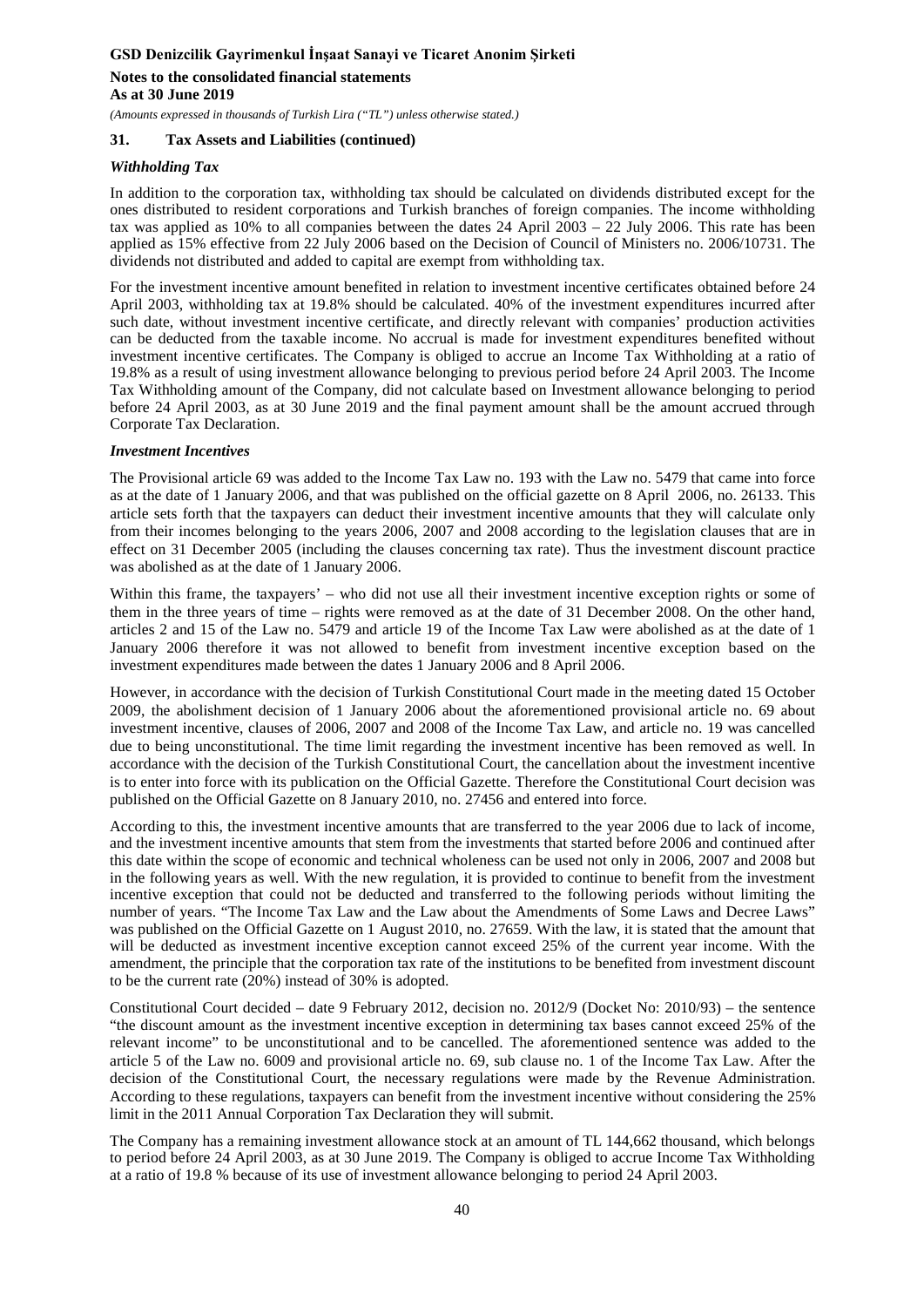*(Amounts expressed in thousands of Turkish Lira ("TL") unless otherwise stated.)*

# **31. Tax Assets and Liabilities (continued)**

#### *Investment Incentives (continued)*

As at 30 June 2019, the Company has no used investment allowance which belongs to period before 24 April 2003 and withholding tax related to investment allowance and the final payment amount shall be the amount accrued through Corporate Tax Declaration.

Articles of Income Tax Law related to Investment Allowance have been amended with the Law numbered 4842 and dated 9 April 2003 and it is mentioned that investment allowance exemption shall be 40% of the investment which is made in scope of criteria included in the Law for the acquisition of investment goods. Income tax withholding is not applied in Investment Allowance Exemptions benefited in accordance with the aforementioned provision. The Company has used an investment allowance in scope of Law numbered 4842, the investment incentive allowance of the Company has ended within the scope of the Law numbered 4842.

As at 30 June 2019, the Group will be able to use the unused investment discount that amounts to TL 144,662 (31 December 2018: TL 135,267) by deducting from the future income.

#### *Transfer Pricing*

In Turkey, transfer pricing regulations are indicated in the article 13 – titled "hidden income distribution via transfer pricing" – of the Corporation Tax Law. The notification dated 18 November 2007 regarding hidden income distribution via transfer pricing regulates the details about the practice.

If the taxpayer purchases goods or services from/to its related parties at a value or price that is considered to be non arm's length, then such income is regarded fully or partially distributed in a hidden way via transfer pricing. Hidden income distribution via this kind of transfer pricing is considered non-deductable expense for corporation tax base. Buying, selling, production and construction transactions, renting and subletting transactions, borrowing and lending money, transactions that require payments like premium, wage, etc. are considered buying or selling goods or services under all circumstances.

Companies are obliged to fill out the transfer pricing form that is attached to the annual corporation tax declaration. In this form, all the amounts belonging to the transactions performed with the related companies in the accounting period and the transfer pricing methods relating to these transactions are indicated.

The tax provisions for the periods ended 30 June 2019 and 30 June 2018 consist of the following:

| Current period income tax                                       | 1 January-<br><b>30 June 2019</b> | 1 January-<br><b>30 June 2018</b> |  |
|-----------------------------------------------------------------|-----------------------------------|-----------------------------------|--|
| Current period corporation tax income/(expenses) <sup>(*)</sup> | 1,048                             | 2,914                             |  |
| Deferred tax income/(expenses)                                  | (750)                             | 626                               |  |
| Total tax income/(expenses)                                     | 298                               | 3.540                             |  |

(\*) Current period corporation tax income arises from the foreign exchange differences of the due from subsidiaries and recognised in the statement of profit or loss and affect the current period taxation. There is no deferred tax effect of these receivables and current period tax.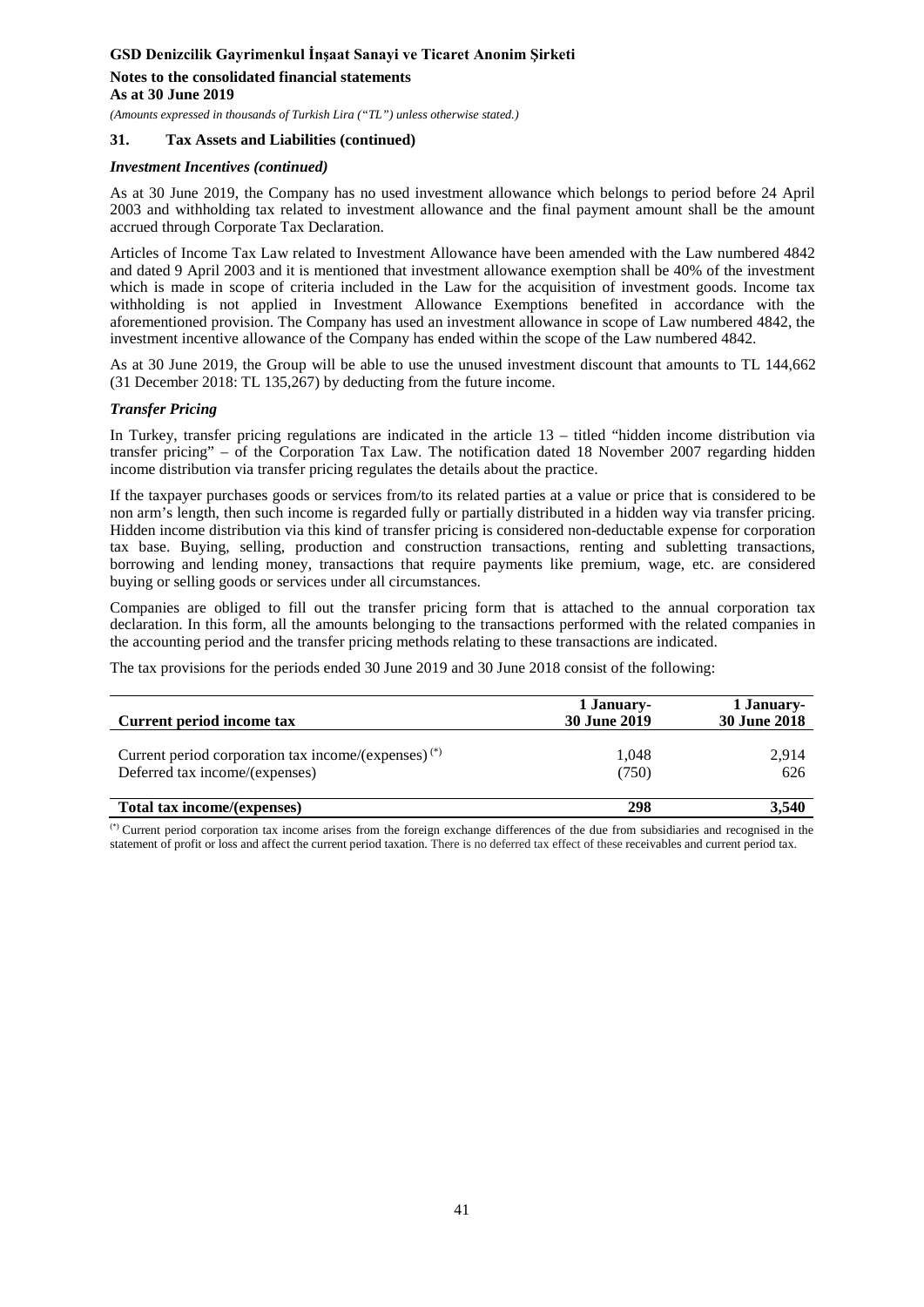# **Notes to the consolidated financial statements**

#### **As at 30 June 2019**

*(Amounts expressed in thousands of Turkish Lira ("TL") unless otherwise stated.)*

# **31. Tax assets and liabilities (continued)**

For the periods ended 30 June 2019 and 30 June 2018, the provision for income tax in the statement of profit or loss is different from the amount computed by applying the statutory tax rate of income before tax:

|                                                          | 1 January-<br><b>30 June 2019</b> | 1 January-<br><b>30 June 2018</b> |
|----------------------------------------------------------|-----------------------------------|-----------------------------------|
|                                                          |                                   |                                   |
| Profit/(loss) before the reported tax                    | (4,807)                           | (5,152)                           |
| Tax calculated based on the reported profit/loss         | 1,057                             | 1,133                             |
| Amount of disallowable expenses                          | (346)                             | (142)                             |
| Amount of tax exempt income                              | 98                                | 205                               |
| Subsidiary tax effect $(*)$                              | (1,172)                           | (507)                             |
| Effect of cash dividend income                           |                                   | 13                                |
| Reversal of deferred tax asset/liability <sup>(**)</sup> |                                   | 3,293                             |
| Effect of corporation tax exemption on profit of         |                                   |                                   |
| sale of subsidiary shares                                |                                   | (269)                             |
| Other                                                    | 661                               | (186)                             |
| Tax income/(expense)                                     | 298                               | 3.540                             |

(\*) The Company's subsidiaries in Malta are exempt from tax according to the laws of the country they are registered. The current or prior period profits of subsidiaries are subject to 22% corporate tax in Turkey to be taxed in the current period profit of the Company for the years 2018, 2019 and 2020, in the period when they are recognized as profit by the Company that has 100% capital shares, having been received through dividend distribution in cash or by bonus issue or through share capital increase by bonus issue.

(\*\*) On 6 June 2018, 100% shares of Zeyno Maritime Limited owned by the Company were transferred to GSD Shipping B.V.. On 6 December 2018, 100% shares of Dodo Maritime Limited and Neco Maritime Limited owned by the Company were transferred to GSD Shipping B.V.. Companies have been consolidated until the date of transfer, foreign currency translation difference reversal income is the result of the cancellation of foreign currency translation differences followed under other comprehensive income statement and equity in the scope of consolidation.

The Company calculates deferred tax assets and liabilities arising from the effecs of the evaluation differences between TFRS and Tax Procedural Law (TPL).

As at 30 June 2019 and 31 December 2018, the list of temporary differences and related deferred tax assets and liabilities by using current tax rates are as follows:

|                                                         | <b>30 June 2019</b> | 31 December 2018 |
|---------------------------------------------------------|---------------------|------------------|
|                                                         |                     |                  |
| Provision for doubtful receivables                      | 631                 | 585              |
| Employee termination benefits and other employee rights | 194                 | 174              |
| Tax losses carried                                      |                     | 795              |
| Other                                                   | (14)                |                  |
| <b>Deferred tax assets</b>                              | 811                 | 1.554            |

The corporate tax rate for corporate earnings for 2018, 2019 and 2020 periods will be applied as 22%. Since this change will be effective in taxation of the periods beginning on 1 January 2018, 22% is used for the temporary differences which are likely to be recovered in 2018, 2019 and 2020, and 20% is used for the part which are likely to be recovered over three years in the calculation of deferred tax.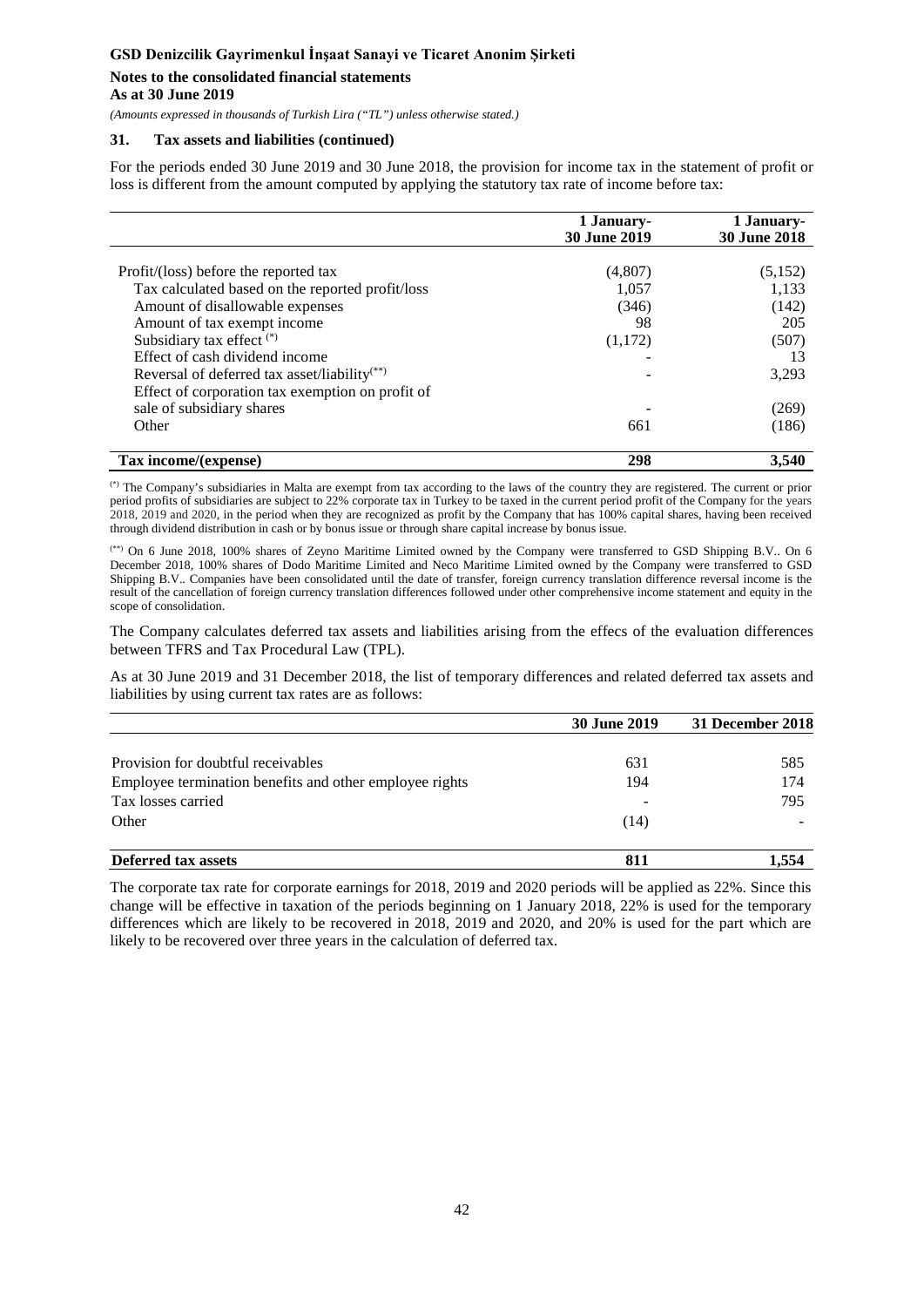*(Amounts expressed in thousands of Turkish Lira ("TL") unless otherwise stated.)*

# **31. Tax assets and liabilities (continued)**

The expiration date of the Company for unused tax losses is given below:

|                  | 30 June 2019 | 31 December 2018 |
|------------------|--------------|------------------|
| 31 December 2022 | -            | 2,608            |
| 31 December 2023 | -            | 1,006            |
|                  |              |                  |
|                  |              |                  |

As at 30 June 2019 and 31 December 2018, movement of deferred tax assets is as follows;

|                                                                    | <b>30 June 2019</b> | 31 December 2018 |
|--------------------------------------------------------------------|---------------------|------------------|
|                                                                    |                     |                  |
| Opening balance                                                    | 1,554               | 1,180            |
| Deferred tax income/(expense) that is recognized in profit or loss | (750)               | (2, 867)         |
| Deferred tax that is recognized in shareholders' equity            |                     | 3,241            |
| Balance at the end of period                                       | 811                 | l.554            |

#### **32. Earnings/(losses) per share**

Earnings/(losses) per share calculation for the periods ended 30 June 2019 and 30 June 2018 are as follows:

|                                                                             | 1 January-<br><b>30 June 2019</b> | 1 January-<br>30 June 2018 |
|-----------------------------------------------------------------------------|-----------------------------------|----------------------------|
| Net loss for the period<br>Weighted average number of ordinary shares $(*)$ | (4,509)<br>48,770                 | (1,612)<br>49.366          |
| Basic earnings/(losses) expressed in 1 TL per share                         | (0.092)                           | (0.033)                    |

(\*) By the Board of Directors Meeting dated 26 July 2016, the Company has decided to repurchase its shares according to the announcements of CMB on 21 July 2016 and 25 July 2016 in order to protect investors. As at 30 June 2019, the Company has repurchased TL 3,411 nominal value of C group shares amounting to TL 3,223 as at the report date (30 June 2018: Repurchased TL 2,815 nominal value of C group shares amounting to TL 2,601.).

#### **33. The nature and level of the risks that stem from financial instruments**

#### **33.1 Financial risk management purposes and policies**

The Group Companies are exposed to various risks during their activities:

- Credit Risk
- Liquidity Risk
- **Market Risk**

This note is disclosed to give information about the targets, policies and processes in the risk management of the Group companies in case the Group companies are exposed to the aforementioned risks.

The Board of Directors of the Group companies is generally responsible for the establishment and supervision of the risk management frame of the companies.

The risk management policies of the Group companies are formed to determine and analyze the risks that the companies can be exposed to. The purpose of the risk management policies is to form the appropriate risk limit controls, to supervise risks and to adhere to the limits. The Company creates a disciplined and constructive control environment and helps all the employees understand their roles and responsibilities via various training and management standards and processes.

# *33.1.1 Credit risk*

The Group is exposed to credit risk because of its dry cargo transportation. Credit risk is the risk that one party in a mutual relationship suffers a financial loss as a result of the other party not fulfilling his/her commitment regarding a financial instrument. The Company tries to manage credit risk by limiting the transactions made with certain parties and evaluating continuously the trustworthiness of the parties.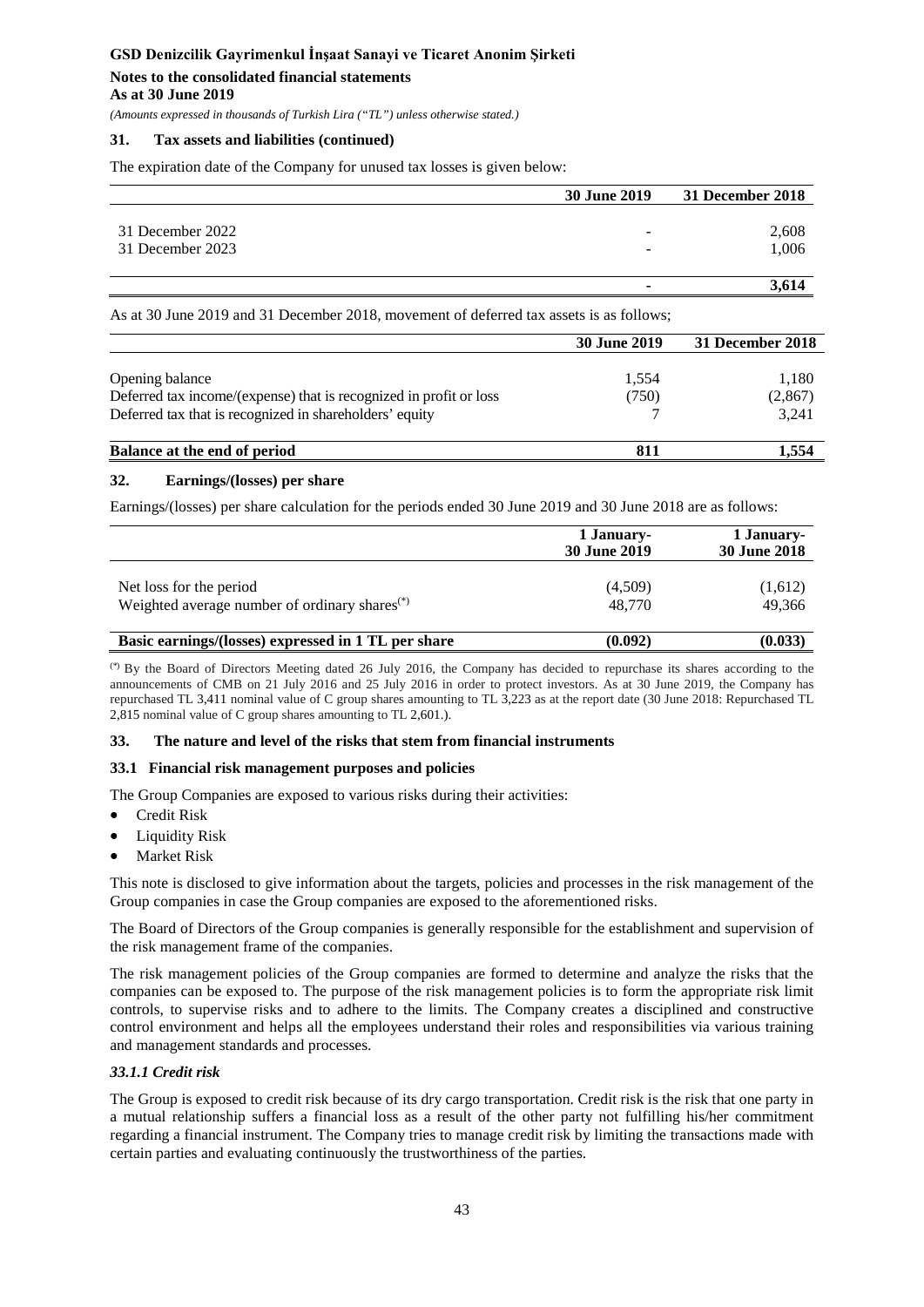*(Amounts expressed in thousands of Turkish Lira ("TL") unless otherwise stated.)*

#### **33. The nature and level of the risks that stem from financial instruments (continued)**

#### **33.1 Financial risk management purposes and policies (continued)**

### *33.1.1 Credit risk (continued)*

Credit risk concentration is about certain companies operating in similar lines of business or being located in the same geographical region. This concentration is also about changes – that can occur under economic, political and similar other conditions – affecting the commitments of these companies that stem from contracts. Credit risk concentration reveals the Company's sensitivity about its performance of being effective to a certain branch of industry or geographical region.

The Group tries to manage its credit risk by working with International companies which are specialized in their sectors and by doing business in terms of International law.

#### *33.1.2 Liquidity risk*

Liquidity risk come in sight during the funding of the Group companies' activities. This risk includes both the risk of not being able to fund the Group companies' assets in appropriate maturities and dates and the risk of not being able to liquidate an asset with a reasonable price and in an appropriate timeframe. The Group fulfills its funding needs through banks. The Company continuously evaluates liquidity risk by determining the changes and watching the course of these changes in the fund resources that are necessary to reach the company targets.

#### *33.1.3 Market Risk*

The Group protects itself with respect to changing market conditions by using instruments of purchase and sale. The market risk is managed by purchase and sale of derivative financial instruments, within the limits determined by the Company management, and by getting preventive positions.

#### *(i) Foreign currency risk*

The Group carries the foreign currency risk due to the transactions conducted in foreign currencies (such as marine operations, investment activities and bank credits). Since the financial statements of the Group are prepared based on Turkish Lira, the mentioned financial statements are affected by the floating of the foreign currencies with respect to Turkish Lira.

#### *(ii) Interest rate risk*

The activities of the Group companies are exposed to the risk of changes in interest rates when its receivables and loans on interest are redeemed or reprised on different times or amounts. Furthermore, the Group, in case it has loans involving flexible interest rates such as Libor or Eurolibor rates, may also be exposed to the risk of interest rate due to the reprising thereof. The risk management activities aim to optimize the net interest income if the market interest rates in compliance with the basic strategies of the Company are considered.

Sensitivity of the assets, liabilities and off-balance sheet items to interest is evaluated daily and monthly by the Company Management while also taking the developments in the market into account.

Standard method, value exposed to the risk (VaR - Method of Historical Analogy) and methods of Active-Passive risk measurement are used while measuring the risk of interest rate endured by the Group.

Measurements within the context of standard method are conducted on monthly bases via maturity ladder and those within the context of VaR measurements are conducted on daily bases. Active passive measurement model is also conducted on daily basis.

During VaR calculations conducted on daily basis, interest rate risks of securities of Turkish Lira and foreign currency in the portfolio of the Company which are allocated for sale-purchase and ready for sale and offbalance sheet positions are measured. Mentioned calculations are supported with scenario analyses and stress testings.

# *33.2.1 Credit risk*

Sectoral distribution of the receivables originating from finance sector activities is as follows;

|              | <b>30 June 2019</b> |     | % 31 December 2018 | $\frac{0}{0}$ |
|--------------|---------------------|-----|--------------------|---------------|
| Textile      | 11                  | 100 | 26                 | 100           |
| <b>Total</b> |                     | 100 | 26                 | 100           |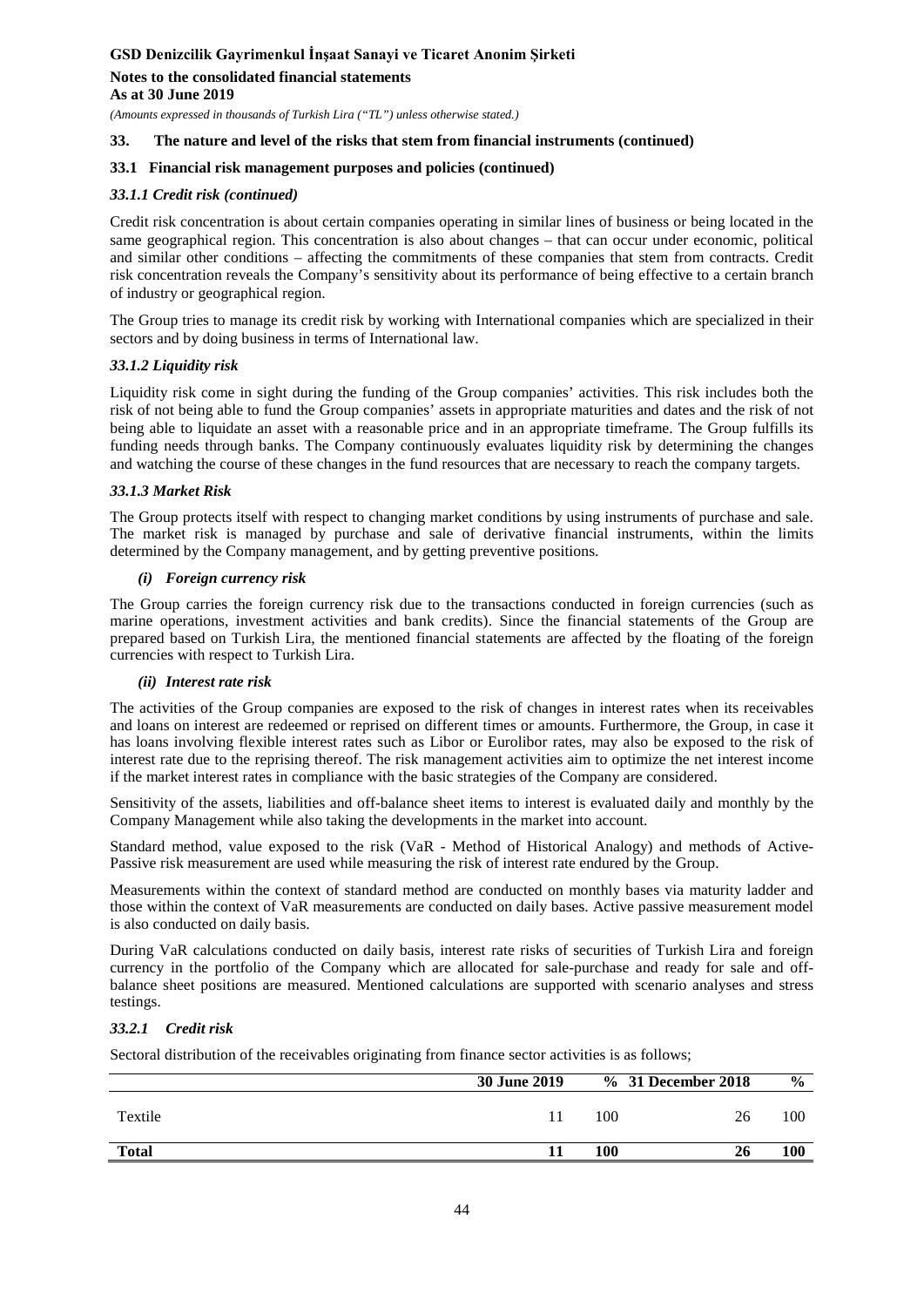# **Notes to the consolidated financial statements**

**As at 30 June 2019**

*(Amounts expressed in thousands of Turkish Lira ("TL") unless otherwise stated.)*

# **33. The nature and level of the risks that stem from financial instruments (continued)**

# **33.2 Disclosures related to financial risk management (continued)**

# *33.2.1 Credit risk (continued)*

As at 30 June 2019 and 31 December 2018, the assets of the Company which are qualified as credits exposed to credit risk are as in the following table:

|                                                                                           | Receivables originating from |               |                             |               |                      |
|-------------------------------------------------------------------------------------------|------------------------------|---------------|-----------------------------|---------------|----------------------|
|                                                                                           | finance sector activities    |               | Trade and other receivables |               |                      |
|                                                                                           | <b>Related</b>               |               | <b>Related</b>              |               |                      |
| <b>30 June 2019</b>                                                                       | parties                      | Third parties | parties                     | Third parties | <b>Bank deposits</b> |
|                                                                                           |                              |               |                             |               |                      |
| Maximum loan risks to be endured as at the end of the reporting period                    |                              |               |                             |               |                      |
| $(A+B+C+D+E)$                                                                             |                              | 11            | 186                         | 4,823         | 28,544               |
| A. Net book value of the financial assets which are undue and have not been impaired      |                              |               | 186                         | 4,823         | 28,544               |
| B. Net book value of the financial assets conditions of which have been re-negotiated and |                              |               |                             |               |                      |
| which will otherwise be considered as due or impaired                                     |                              |               |                             |               |                      |
| C. Net book value of the assets which are due but have not been impaired                  |                              | 11            |                             |               |                      |
| - portion guaranteed by securities etc.                                                   |                              | 11            |                             |               |                      |
| D. Net book value of impaired assets                                                      |                              |               |                             |               |                      |
| - Due (gross registered value)                                                            |                              | 4,055         |                             | 1,980         |                      |
| - Impairment (-)                                                                          |                              | (4,055)       |                             | (1,980)       |                      |
| - Portion of the net value guaranteed by securities etc.                                  |                              |               |                             |               |                      |
| - Undue (gross registered value)                                                          |                              |               |                             |               |                      |
| - Impairment (-)                                                                          |                              |               |                             |               |                      |
| - Portion of the net value guaranteed by securities etc.                                  |                              |               |                             |               |                      |
| E. Elements comprising off-balance sheet loan risk                                        |                              |               |                             |               |                      |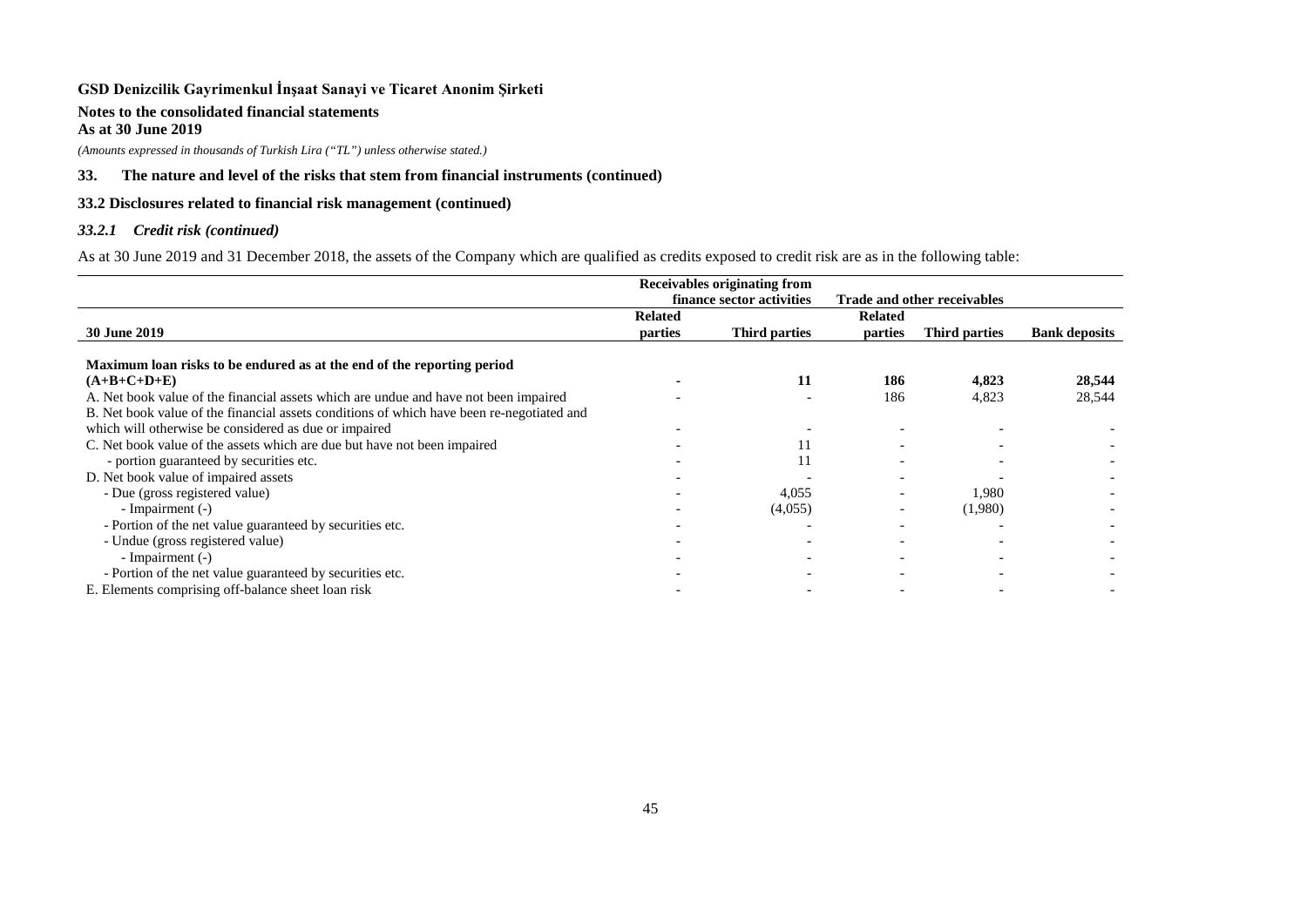### **Notes to the consolidated financial statements As at 30 June 2019**

*(Amounts expressed in thousands of Turkish Lira ("TL") unless otherwise stated.)*

# **33. The nature and level of the risks that stem from financial instruments (continued)**

# **33.2 Disclosures related to financial risk management (continued)**

# *33.2.1 Credit risk (continued)*

|                                                                                       |                | <b>Receivables</b>   |                                    |              |                      |
|---------------------------------------------------------------------------------------|----------------|----------------------|------------------------------------|--------------|----------------------|
|                                                                                       |                | originating from     |                                    |              |                      |
|                                                                                       |                | finance sector       |                                    |              |                      |
|                                                                                       |                | activities           | <b>Trade and other receivables</b> |              |                      |
|                                                                                       | <b>Related</b> |                      | <b>Related</b>                     | <b>Third</b> |                      |
| 31 December 2018                                                                      | parties        | <b>Third parties</b> | parties                            | parties      | <b>Bank deposits</b> |
| Maximum loan risks to be endured as at the end of the reporting period                |                |                      |                                    |              |                      |
| $(A+B+C+D+E)$                                                                         |                | 26                   | 179                                | 2,422        | 77,623               |
| A. Net book value of the financial assets which are undue and have not been impaired  |                |                      | 179                                | 2,422        | 77,623               |
| B. Net book value of the financial assets conditions of which have been re-negotiated |                |                      |                                    |              |                      |
| and which will otherwise be considered as due or impaired                             |                |                      |                                    |              |                      |
| C. Net booked value of the assets which are due but have not been impaired            |                | 26                   |                                    |              |                      |
| - portion guaranteed by securities etc.                                               |                | 26                   |                                    |              |                      |
| D. Net book value of impaired assets                                                  |                |                      |                                    |              |                      |
| - Due (gross registered value)                                                        |                | 3,822                |                                    | 1,980        |                      |
| - Impairment (-)                                                                      |                | (3,822)              |                                    | (1,980)      |                      |
| - Portion of the net value guaranteed by securities etc.                              |                |                      |                                    |              |                      |
| - Undue (gross registered value)                                                      |                |                      |                                    |              |                      |
| - Impairment (-)                                                                      |                |                      |                                    |              |                      |
| - Portion of the net value guaranteed by securities etc.                              |                |                      |                                    |              |                      |
| E. Elements comprising off-balance sheet loan risk                                    |                |                      |                                    |              |                      |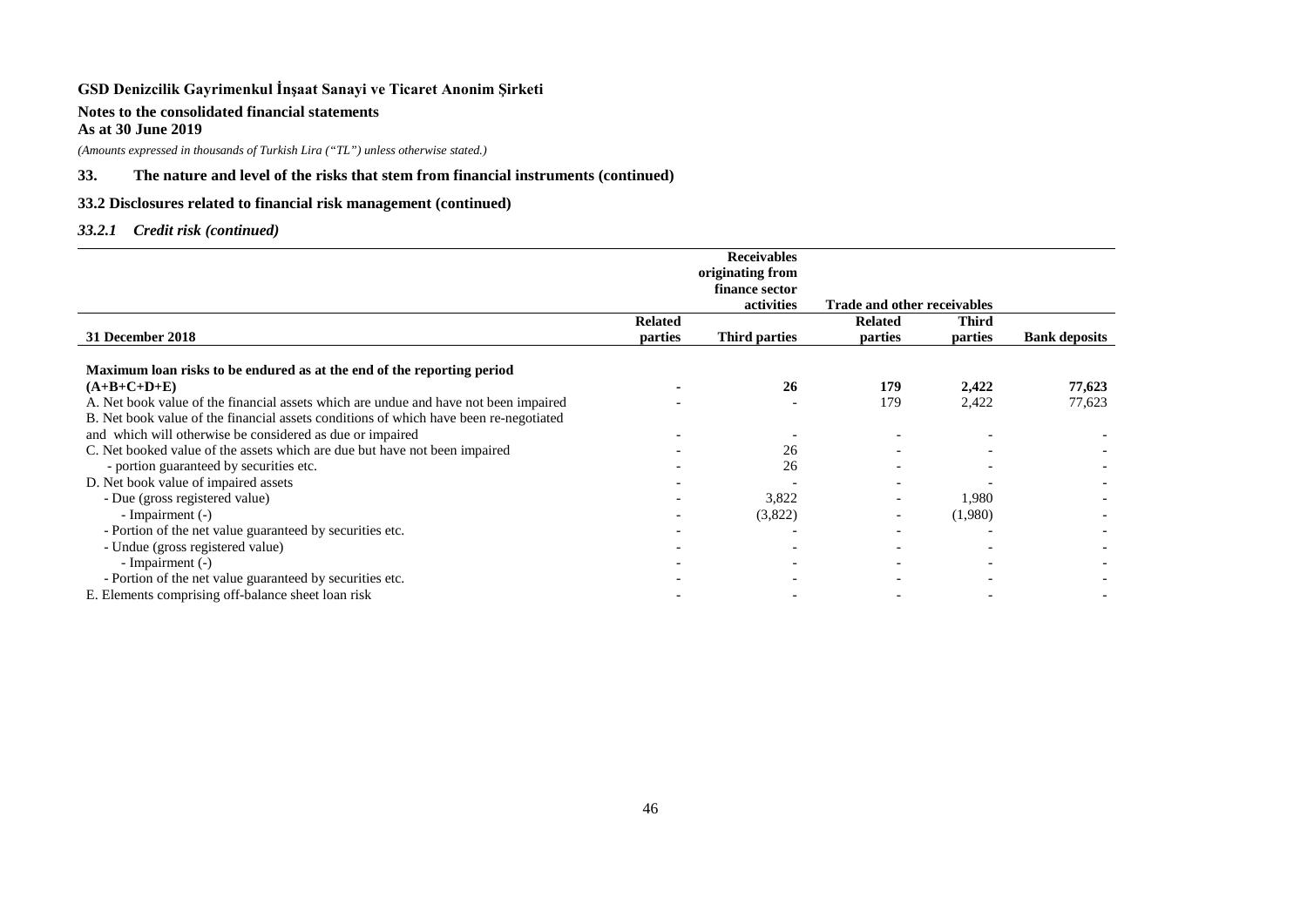*(Amounts expressed in thousands of Turkish Lira ("TL") unless otherwise indicated.)*

### **33. The nature and level of the risks that stem from financial instruments (continued)**

### **33.2 Disclosures related to financial risk management (continued)**

### *33.2.2 Liquidity risk*

The chart below provides the maturity analysis of the financial liabilities of the Group companies based on the remaining maturities as at balance sheet date. The amounts indicated in the chart represent undiscounted amounts based on contracts:

### **30 June 2019**

|                                                |                   | Sum of cash<br>outflow in   |                       |                                |                              | More            |
|------------------------------------------------|-------------------|-----------------------------|-----------------------|--------------------------------|------------------------------|-----------------|
| Due Dates In Relation to the<br>Contract       | Carrying<br>value | relation to the<br>contract | Less than 3<br>months | <b>Between 3-</b><br>12 months | <b>Between 1-</b><br>5 years | than 5<br>vears |
| <b>Non-derivative Financial</b><br>Liabilities | 132.584           | (141, 234)                  | (5,753)               | (79,702)                       | (55,779)                     |                 |
| Bank loans                                     | 129,691           | (138, 341)                  | (3,933)               | (79,366)                       | (55,042)                     |                 |
| Payables due to leasing<br>transactions        | 1,101             | (1,101)                     | (28)                  | (336)                          | (737)                        |                 |
| Payables from finance sector                   |                   |                             |                       |                                |                              |                 |
| activities                                     | 47                | (47)                        | (47)                  | $\overline{\phantom{a}}$       |                              |                 |
| Trade payables                                 | 1,599             | (1,599)                     | (1,599)               |                                | -                            | -               |
| Other payables                                 | 146               | (146)                       | (146)                 | $\overline{\phantom{a}}$       | $\overline{\phantom{0}}$     |                 |
| 31 December 2018                               |                   |                             |                       |                                |                              |                 |

| Due Dates In Relation to the<br>Contract              | Carrying<br>value | <b>Total cash</b><br>outflow in<br>relation to the<br>contract | Up to<br>3 months | <b>Between 3-</b><br>12 months | <b>Between 1-</b><br>5 years | More<br>than 5<br>vears |
|-------------------------------------------------------|-------------------|----------------------------------------------------------------|-------------------|--------------------------------|------------------------------|-------------------------|
| <b>Non-derivative Financial</b><br><b>Liabilities</b> | 164.504           | (179, 517)                                                     | (39,730)          | (57,082)                       | (82,705)                     |                         |
|                                                       |                   |                                                                |                   |                                |                              |                         |
| Bank loans                                            | 164.192           | (179, 205)                                                     | (39, 418)         | (57,082)                       | (82,705)                     |                         |
| Payables from finance sector<br>activities            | 57                | (57)                                                           | (57)              |                                |                              |                         |
| Trade payables                                        | 141               | (141)                                                          | (141)             | $\overline{\phantom{0}}$       |                              |                         |
| Other payables                                        | 114               | (114)                                                          | (114)             | ٠                              |                              |                         |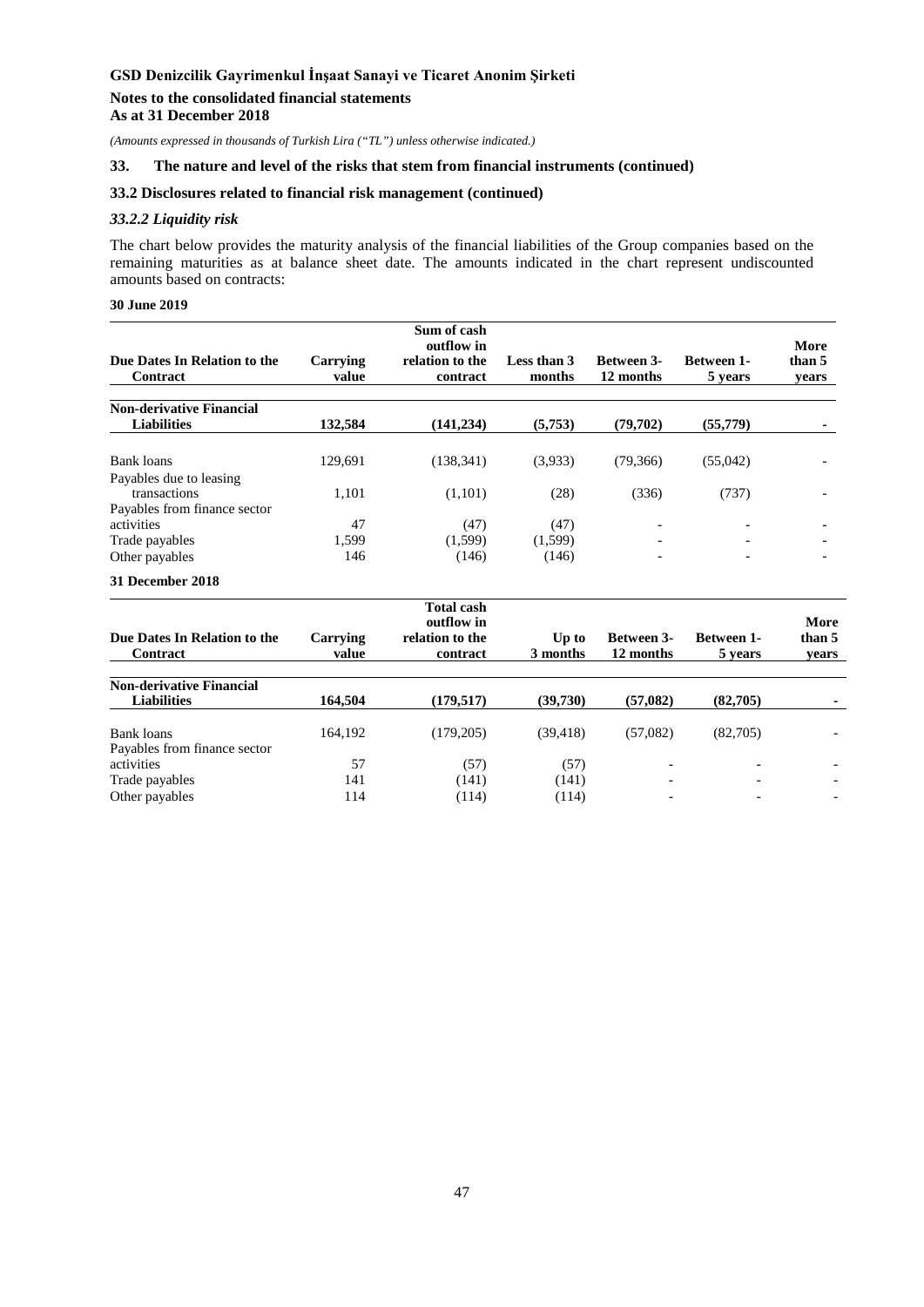#### **Notes to the consolidated financial statements As at 30 June 2019**

*(Amounts expressed in thousands of Turkish Lira ("TL") unless otherwise stated.)*

### **33. The nature and level of the risks that stem from financial instruments (continued)**

### *33.2.3 Market risk*

#### *Interest rate risk*

The Company is exposed to the interest rate risk due to the effect of the changes in interest rates on assets yielding interest. The mentioned risk of interest rate is managed by making use of liquid assets as short term investment.

| Interest rate position table                        |                           |        |                     |  |  |
|-----------------------------------------------------|---------------------------|--------|---------------------|--|--|
| <b>Financial instruments with</b>                   |                           |        | 30 June 31 December |  |  |
| fixed interest                                      |                           | 2019   | 2018                |  |  |
|                                                     |                           |        |                     |  |  |
|                                                     | Finance lease receivables | 11     | 26                  |  |  |
|                                                     | Time deposits             | 26,518 | 76,097              |  |  |
|                                                     | Bank loans                | 38.499 | 77,033              |  |  |
| <b>Financial instruments with floating interest</b> |                           |        |                     |  |  |
|                                                     | Bank loans                | 91.192 | 87.159              |  |  |
|                                                     |                           |        |                     |  |  |

# *Interest rate risk sensitivity analysis*

If the interest rates of the financial instruments with floating interest, on the renewal dates were 100 base points higher/lower and all other variables were to remain stable, the net loss for the period would be TL 46 higher/lower on 30 June 2019 (31 December 2018: 143).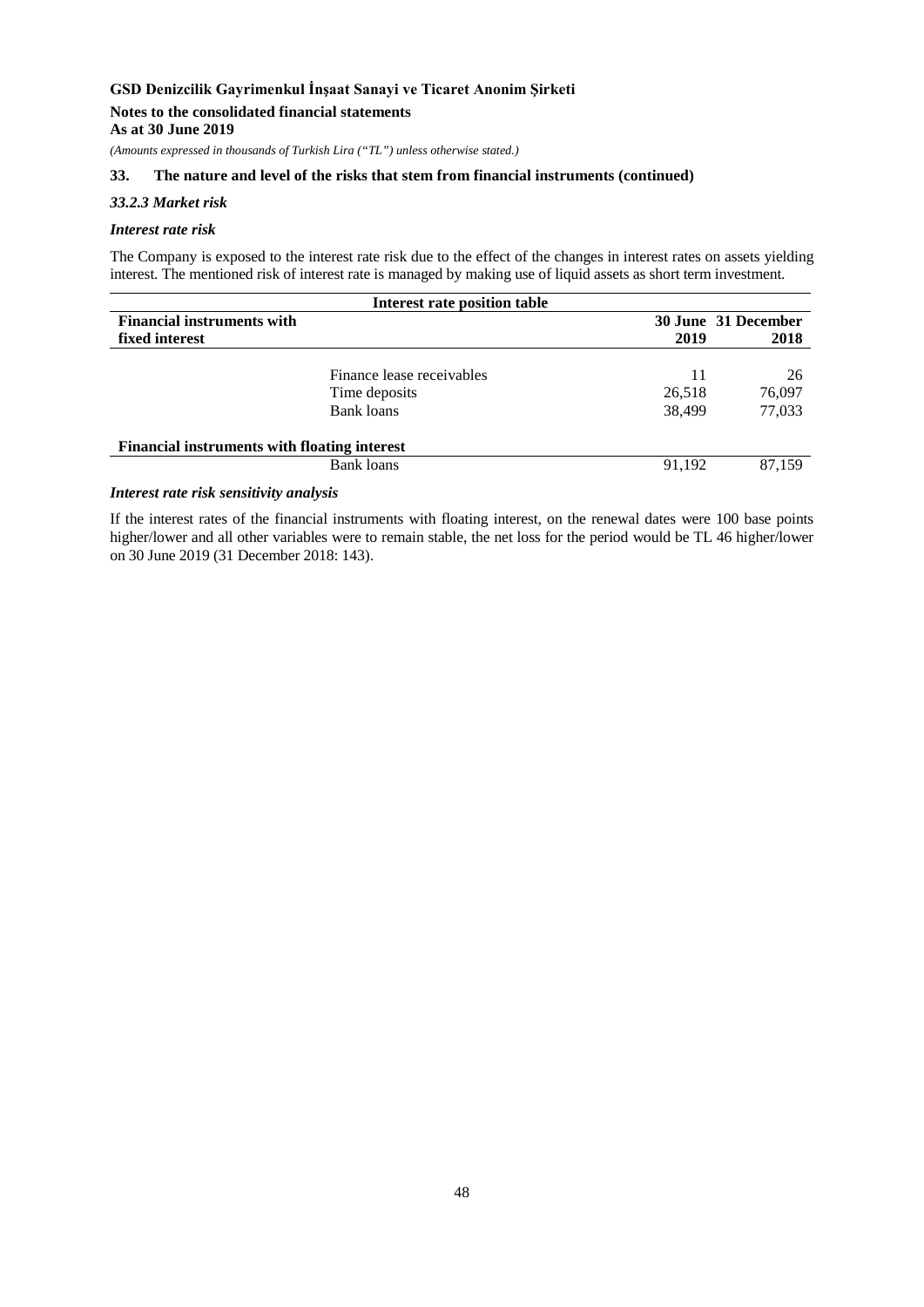# **Notes to the consolidated financial statements**

**As at 30 June 2019**

*(Amounts expressed in thousands of Turkish Lira ("TL") unless otherwise stated.)*

#### **33. The nature and level of the risks that stem from financial instruments (continued)**

#### *33.2.3 Market risk (continued)*

#### *Foreign currency risk*

Foreign currency risk is the risk arising from the change in the value of a financial instrument depending on the changes in foreign exchange rate. The Company is exposed to the risk of currency due to the changes in exchange rates while converting its foreign currency assets to Turkish Liras. Risks of currency are managed by the using of foreign currency liquid assets as short term investment.

The chart below summarizes the foreign currency position risk of the Group in detail as at the dates of 30 June 2019 and 31 December 2018. Foreign currency assets and liabilities of the Group are as follows in foreign currency:

|                                                                                                                                                                                                                      | Foreign currency position chart |                                         |                                   |                                       |                               |                                         |                                   |                                    |
|----------------------------------------------------------------------------------------------------------------------------------------------------------------------------------------------------------------------|---------------------------------|-----------------------------------------|-----------------------------------|---------------------------------------|-------------------------------|-----------------------------------------|-----------------------------------|------------------------------------|
|                                                                                                                                                                                                                      |                                 | 30 June 2019                            |                                   |                                       |                               | 31 December 2018                        |                                   |                                    |
|                                                                                                                                                                                                                      | <b>Total TL</b><br>Equivalent   | <b>USD</b> (in<br><b>Turkish Liras)</b> | Euro (in<br><b>Turkish Liras)</b> | Other (in<br><b>Turkish</b><br>Liras) | <b>Total TL</b><br>Equivalent | <b>USD</b> (in<br><b>Turkish Liras)</b> | Euro (in<br><b>Turkish Liras)</b> | Other (in<br><b>Turkish Liras)</b> |
| 1. Trade Receivables<br>2a. Monetary financial assets (including cash and bank accounts)<br>2b. Non monetary financial assets<br>3. Other                                                                            | 4,821<br>28,483<br>1,260        | 4,821<br>28,476<br>1,260                |                                   |                                       | 2,420<br>77,619<br>1,074      | 2,420<br>77,607<br>1,068                | 12<br>6                           |                                    |
| 4. Current assets $(1+2+3)$                                                                                                                                                                                          | 34,564                          | 34,557                                  |                                   |                                       | 81,113                        | 81,095                                  | 18                                |                                    |
| 5. Trade receivables<br>6a. Monetary financial assets<br>6b. Non monetary financial assets<br>7. Other                                                                                                               | 231,399                         | 231,399                                 |                                   |                                       | 211,783                       | 211,783                                 |                                   |                                    |
| 8. Non-current assets $(5+6+7)$<br>9. Total assets $(4+8)$                                                                                                                                                           | 231,399<br>265,963              | 231,399<br>265,956                      |                                   |                                       | 211,783<br>292,896            | 211,783<br>292,878                      | 18                                |                                    |
| 10. Trade payables<br>11. Financial liabilities                                                                                                                                                                      | 1,331<br>77,787                 | 1,331<br>77,734                         | 53                                |                                       | 21<br>85,008                  | 21<br>84,990                            | 18                                |                                    |
| 12a. Other (Monetary)<br>12b. Other (Non monetary)                                                                                                                                                                   | 802                             | 802                                     |                                   |                                       | 1,093                         | 1,093                                   | $\overline{\phantom{a}}$          |                                    |
| 13. Short-term liabilities $(10+11+12)$<br>14. Trade payables<br>15. Financial Liabilities                                                                                                                           | 79,920<br>52,006                | 79,867<br>51,980                        | 53<br>26                          |                                       | 86,122<br>79,229              | 86,104<br>79,229                        | 18                                | $\sim$                             |
| 16 a. Other (Monetary)                                                                                                                                                                                               |                                 |                                         |                                   |                                       |                               |                                         |                                   |                                    |
| 16 b. Other (Non monetary)<br>17. Long-term liabilities $(14+15+16)$                                                                                                                                                 | 52,006                          | 51,980                                  | 26                                |                                       | 79,229                        | 79,229                                  |                                   |                                    |
| 18. Total liabilities $(13+17)$                                                                                                                                                                                      | 131,926                         | 131,847                                 | 79                                |                                       | 165,351                       | 165,333                                 | 18                                | $\sim$                             |
| 19. Net Asset/(Liability) Position of the Off-Balance Sheet Foreign Currency Derivative<br>Instruments (19a-19b)<br>19b. Sum of the Off-Balance Sheet Foreign Currency Derivative Products with Passive<br>Character |                                 |                                         |                                   | $\overline{\phantom{0}}$              | $\overline{\phantom{a}}$      |                                         | $\blacksquare$                    |                                    |
| 20. Net Foreign Currency Asset/(Liability) Position (9-18+19)                                                                                                                                                        | 134,037                         | 134,109                                 | (72)                              | $\blacksquare$                        | 127,545                       | 127,545                                 | $\blacksquare$                    | $\sim$                             |
| 21. Monetary Items Net Foreign Currency Asset/(Liability) Position (=1+2a+5+6a-10-11-<br>$12a-14-15-16a$                                                                                                             | (97, 820)                       | (97,748)                                | (72)                              |                                       | (84,219)                      | (84,213)                                | (6)                               |                                    |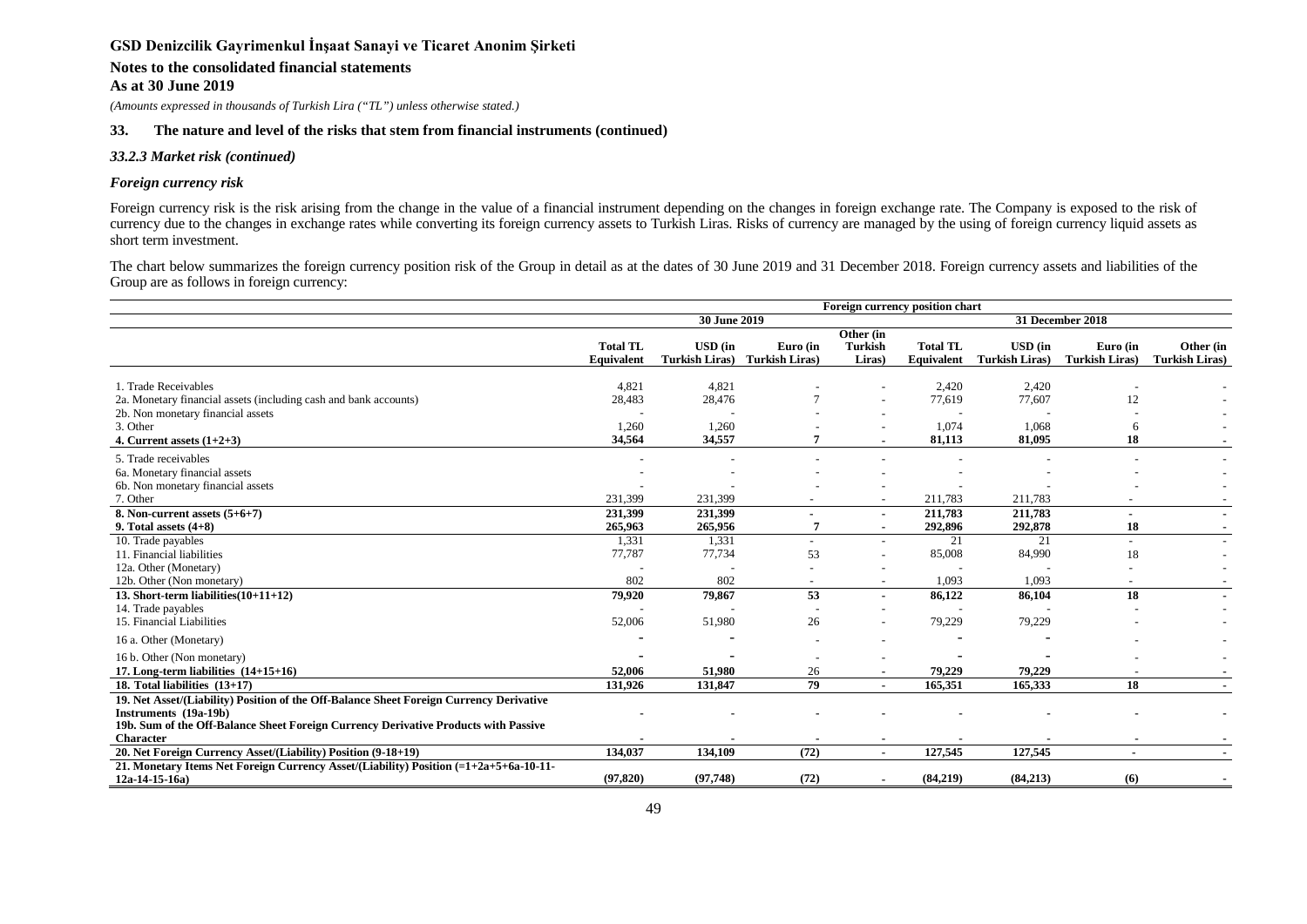### **Notes to the consolidated financial statements**

**As at 30 June 2019**

*(Amounts expressed in thousands of Turkish Lira ("TL") unless otherwise stated.)*

# **33. The nature and level of the risks that stem from financial instruments (continued)**

### *33.2.3 Market risk (continued)*

#### *Foreign currency risk (continued)*

A 10 percent depreciation of the TL against the following currencies at 30 June 2019 and 31 December 2018 would have increased equity and profit or loss by the amounts shown below. This analysis assumes that all other variables, in particular interest rates, remain constant.

| <b>Foreign Exchange Rate Sensitivity Analysis Table</b>                                                                                      |                                    |                                    |                                    |                                    |  |  |
|----------------------------------------------------------------------------------------------------------------------------------------------|------------------------------------|------------------------------------|------------------------------------|------------------------------------|--|--|
| 30 June 2019                                                                                                                                 |                                    |                                    |                                    |                                    |  |  |
|                                                                                                                                              | Profit/(Loss)                      |                                    | Equity                             |                                    |  |  |
|                                                                                                                                              | Foreign<br>currency<br>appreciates | Foreign<br>currency<br>depreciates | Foreign<br>currency<br>appreciates | Foreign<br>currency<br>depreciates |  |  |
| Change of USD by 10% against TL:<br>1. USD net asset/liability<br>2. Secured portion from USD risk (-)                                       | 71                                 | (71)                               | 13,531                             | (13,531)                           |  |  |
| Change of EUR by 10% against TL:<br>3. Euro net asset/liability<br>4. Secured portion from EUR risk (-)                                      | (6)                                | 6                                  |                                    |                                    |  |  |
| Change of other currencies by 10% against TL:<br>5. Other currencies net asset/liability<br>6. Secured portion from other currencies risk(-) |                                    |                                    |                                    |                                    |  |  |

| Foreign Exchange Rate Sensitivity Analysis Table                                                                                             |                                    |                                    |                                    |                                    |  |  |
|----------------------------------------------------------------------------------------------------------------------------------------------|------------------------------------|------------------------------------|------------------------------------|------------------------------------|--|--|
| 31 December 2018                                                                                                                             |                                    |                                    |                                    |                                    |  |  |
|                                                                                                                                              | Profit/(Loss)                      |                                    | <b>Equity</b>                      |                                    |  |  |
|                                                                                                                                              | Foreign<br>currency<br>appreciates | Foreign<br>currency<br>depreciates | Foreign<br>currency<br>appreciates | Foreign<br>currency<br>depreciates |  |  |
| Change of USD by 10% against TL:<br>1. USD net asset/liability<br>2. Secured portion from USD risk (-)                                       | 345                                | (345)                              | 12.342                             | (12, 342)                          |  |  |
| Change of EUR by 10% against TL:<br>3. Euro net asset/liability<br>4. Secured portion from EUR risk (-)                                      |                                    |                                    |                                    |                                    |  |  |
| Change of other currencies by 10% against TL:<br>5. Other currencies net asset/liability<br>6. Secured portion from other currencies risk(-) |                                    |                                    |                                    |                                    |  |  |

#### *Other price risks:*

The Group is exposed to stock price risk arising from the stock investments. Stock investments are conducted for strategic purposes rather than commercial goals. The Group does not actively purchase-sale such investments.

# **34. Financial Instruments**

#### *Fair value of financial instruments*

The estimated fair values of financial instruments have been determined by the Group, using available market information and appropriate valuation methodologies. However, judgment is necessarily required to interpret market data to estimate the fair value. Accordingly, the estimates presented herein are not necessarily indicative of the amounts the Group could realize in a current market exchange.

The following methods and assumptions were used to estimate the fair value of the financial instruments for which is practicable to estimate fair value: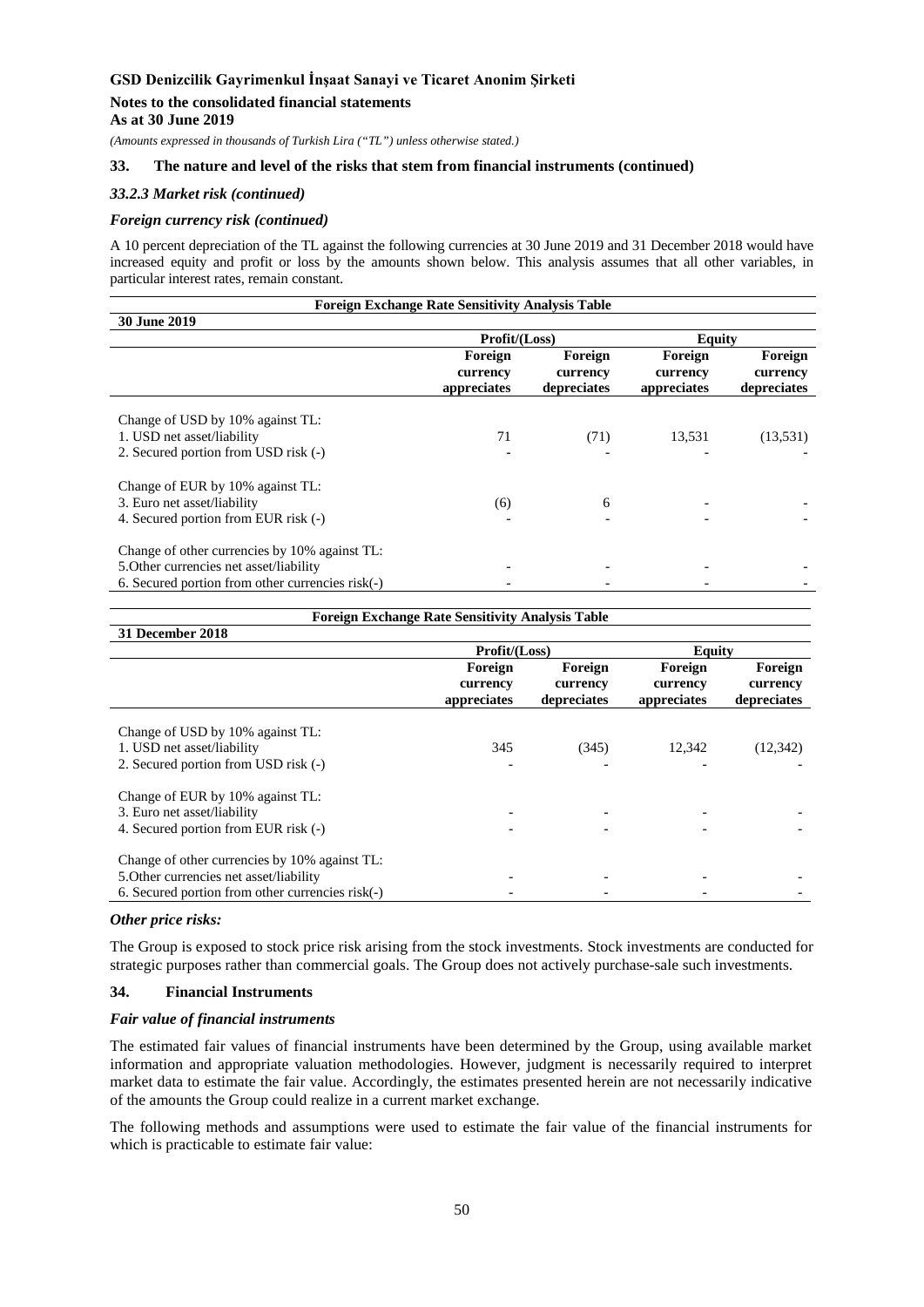# **Notes to the consolidated financial statements**

**As at 30 June 2019**

*(Amounts expressed in thousands of Turkish Lira ("TL") unless otherwise stated.)*

# **34. Financial Instruments (continued)**

### *Fair value of financial instruments (continued)*

#### *Financial Assets*

The carrying values of financial assets including cash and cash equivalents which are accounted with their costs are estimated to be their fair values since they are short term.

The carrying values of receivables from finance sector activities as at 30 June 2019 are different from current interest rates along with the related calculated their fair values.

# *Financial Liabilities*

The carrying values of finance sector payables, borrowings and short term trade payables are estimated to be their fair values.

Carrying and fair values of the financial assets and liabilities which are not reflected at their fair values in the financial statements as at 30 June 2019 and 31 December 2018 are shown in the table below:

|                                            |          | <b>30 June 2019</b> |          | 31 December 2018 |
|--------------------------------------------|----------|---------------------|----------|------------------|
|                                            | Carrying | Fair                | Carrying | Fair             |
|                                            | value    | value               | value    | value            |
| <b>Financial assets and liabilities</b>    |          |                     |          |                  |
| Cash and cash equivalents                  | 28,546   | 28,546              | 77.624   | 77,624           |
| Trade receivables                          | 4,821    | 4.821               | 2,420    | 2,420            |
| Other receivables                          | 188      | 188                 | 181      | 181              |
| Receivables from finance sector activities | 11       | 11                  | 26       | 26               |
| Payables from finance sector activities    | 47       | 47                  | 57       | 57               |
| Trade payables                             | 1.599    | 1.599               | 141      | 141              |
| Other payables                             | 146      | 146                 | 114      | 114              |
| Payables due to leasing transactions       | 1,101    | 1,101               |          |                  |
| <b>Bank borrowings</b>                     | 129.691  | 129.681             | 164.192  | 164.199          |

#### *Classification of the fair value measurement*

The chart below discloses the valuation methods of the financial instruments reflected at their fair values. The valuation methods according to different levels are defined as follows**;**

- Level 1: Quoted prices (unadjusted) in active markets for identical assets or liabilities.
- Level 2: Inputs other than quoted prices included within Level 1 that are observable for the asset or liability, either directly (i.e. as prices) or indirectly (i.e. derived from prices).
- Level 3: Inputs for the asset or liabilities that are not based on observable market data (unobservable inputs).

As at the 30 June 2019, there is no financial investment carried at fair value (31 December 2018: None).

# **35. Events after the reporting period**

None.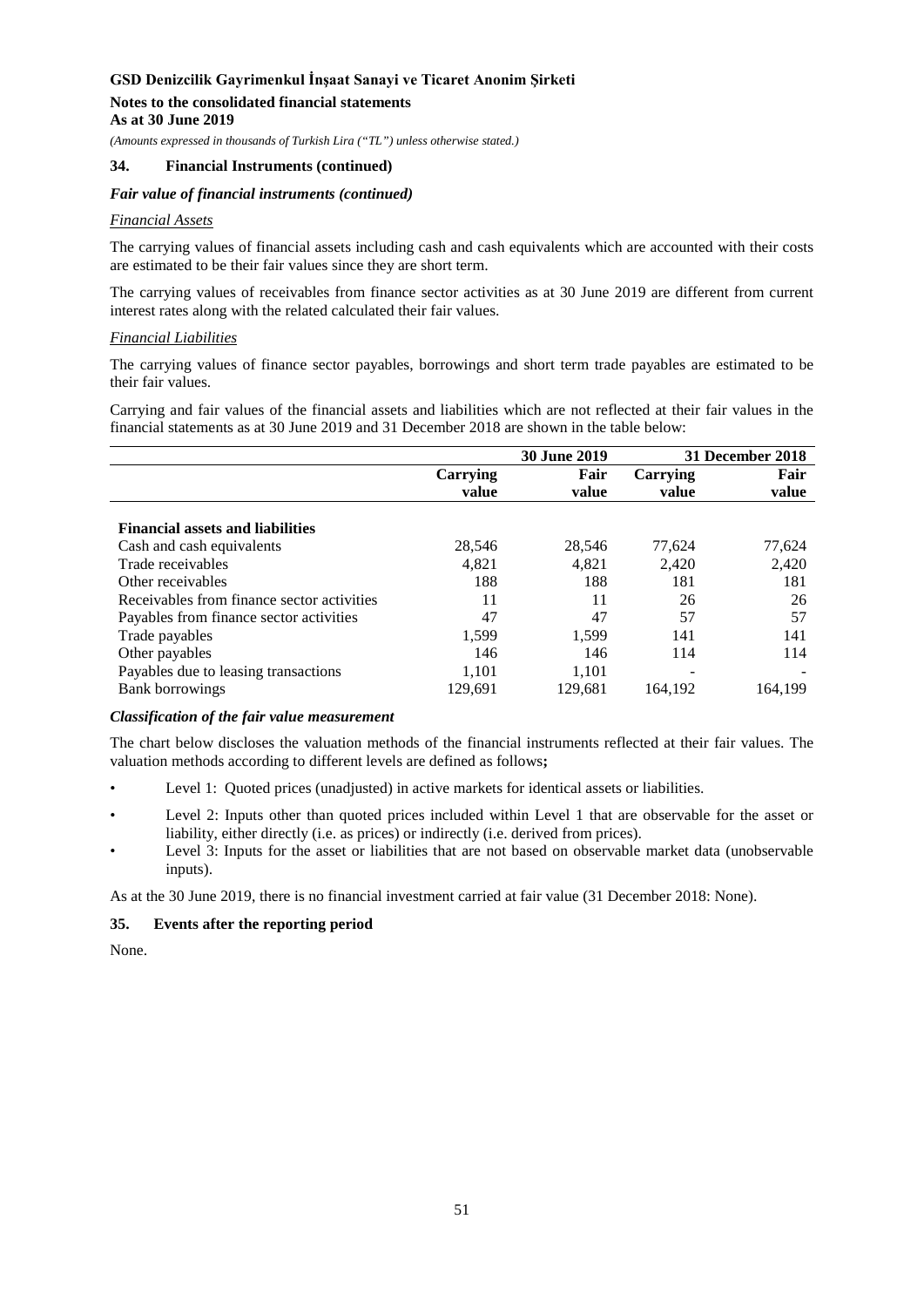# **GSD Denizcilik Gayrimenkul İnşaat Sanayi ve Ticaret Anonim Şirketi Supplementary Information Convenience Translation to US Dollars As at 30 June 2019**

#### **Convenience conversion of financials**

The US Dollar ("USD") amounts shown in the statement of financial position and statement of profit or loss and other comprehensive income on the following pages have been included solely for the convenience of the reader. For the current period's financial statements, USD amounts are translated from TL financial statements using the official TL exchange rate of 5.7551 TL/USD prevailing on 30 June 2019. For the prior year's financial statements, USD amounts are translated from TL financial statements using the official TL exchange rate of 5.2609 TL/USD prevailing on 31 December 2018 and 4.5607 TL/USD prevailing on 30 June 2018. Such translation should not be construed as a representation that the TL amounts have been converted into USD pursuant to the requirements of IFRSs or Generally Accepted Accounting Principles in the United States of America or in any other country.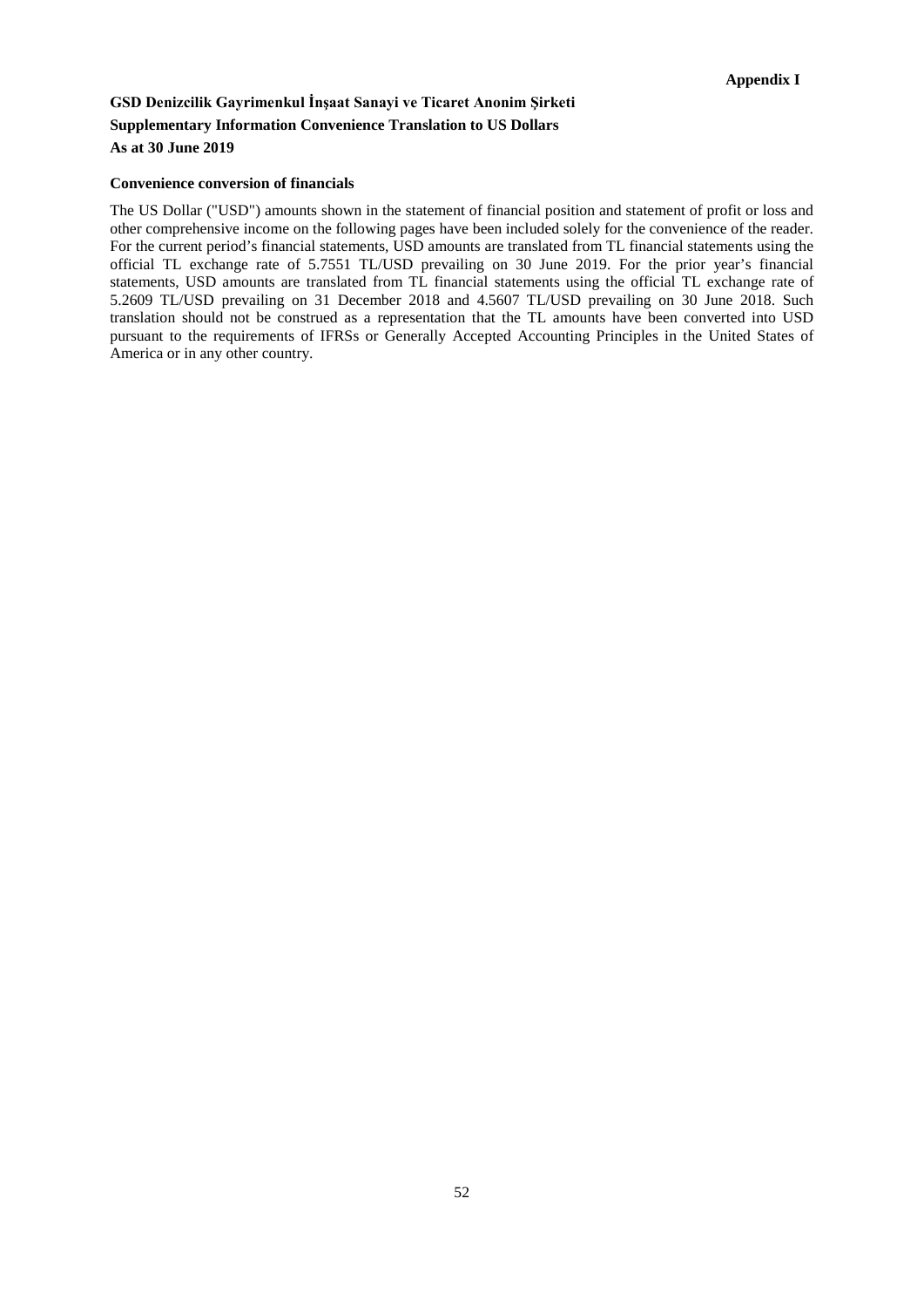# **GSD Denizcilik Gayrimenkul İnşaat Sanayi ve Ticaret Anonim Şirketi Consolidated statement of financial position (Balance sheet) As at 30 June 2019**

|                                            | <b>Reviewed</b> | Audited          |  |
|--------------------------------------------|-----------------|------------------|--|
|                                            | 30 June 2019    | 31 December 2018 |  |
| <b>Assets</b>                              |                 |                  |  |
| <b>Current assets</b>                      | 6,263           | 15,606           |  |
| Cash and cash equivalents                  | 4,960           | 14,755           |  |
| Trade receivables                          | 838             | 460              |  |
| - Due from third parties                   | 838             | 460              |  |
| Receivables from finance sector activities | 2               | 5                |  |
| - Due from third parties                   | $\overline{c}$  | 5                |  |
| Other receivables (net)                    | 32              | 34               |  |
| - Due from related parties                 | 32              | 34               |  |
| Inventories (net)                          | 119             | 98               |  |
| Prepaid expenses                           | 117             | 77               |  |
| - Due from third parties                   | 117             | 77               |  |
| Current income tax assets                  | 23              | 18               |  |
| Other current assets                       | 159             | 146              |  |
| - Due from third parties                   | 159             | 146              |  |
| <b>Subtotal</b>                            | 6,250           | 15,593           |  |
| Assets held for sale                       | 13              | 14               |  |
| <b>Non-current assets</b>                  | 40,799          | 40,847           |  |
| Financial investments                      | 167             | 183              |  |
| Tangible assets                            | 40,273          | 40,338           |  |
| - Vehicles                                 | 40,266          | 40,330           |  |
| - Furnite and fixtures                     | 7               | 8                |  |
| Right of use assets                        | 180             |                  |  |
| Intangible asset                           | 38              | 31               |  |
| - Other intangible asset                   | 38              | 31               |  |
| Deferred tax assets                        | 141             | 295              |  |
|                                            |                 |                  |  |
| <b>Total assets</b>                        | 47,062          | 56,454           |  |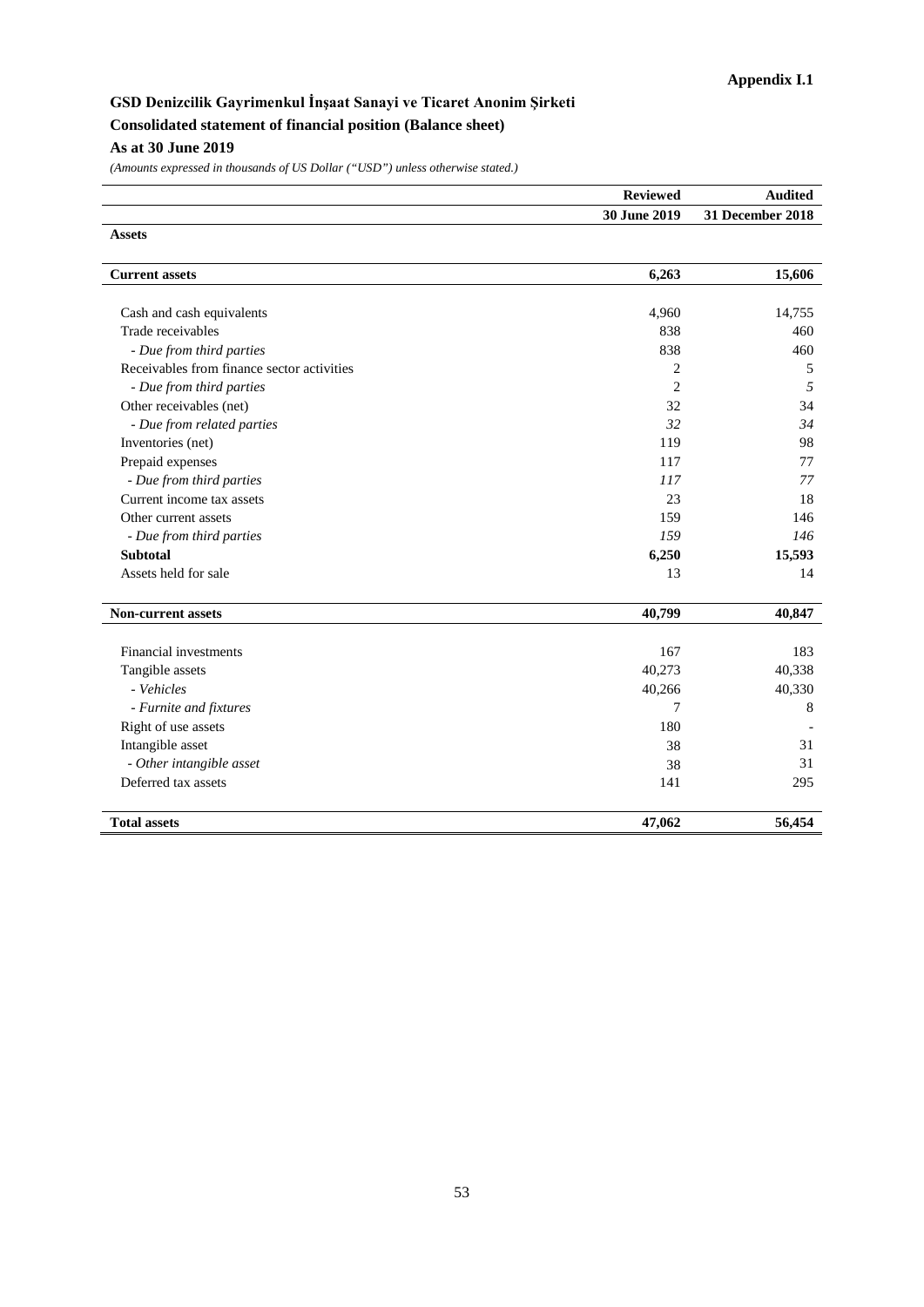# **GSD Denizcilik Gayrimenkul İnşaat Sanayi ve Ticaret Anonim Şirketi Consolidated statement of financial position (Balance sheet) As at 30 June 2019**

|                                                                                                                             | <b>Reviewed</b> | <b>Audited</b>   |
|-----------------------------------------------------------------------------------------------------------------------------|-----------------|------------------|
|                                                                                                                             | 30 June 2019    | 31 December 2018 |
| <b>Liabilities</b>                                                                                                          |                 |                  |
| <b>Current liabilities</b>                                                                                                  | 14,036          | 16,450           |
| Short term portion of long term financial liabilities                                                                       | 13,566          | 16,150           |
| Due to related parties                                                                                                      | 41              |                  |
| - Lease liabilities                                                                                                         | 41              |                  |
| Due to third parties                                                                                                        | 13,525          | 16,150           |
| - Bank loans                                                                                                                | 13,503          | 16,150           |
| -Lease liabilities                                                                                                          | 22              |                  |
| Trade payables                                                                                                              | 279             | 27               |
| - Due to related parties                                                                                                    | 21              | 3                |
| - Due to third parties                                                                                                      | 258             | 24               |
| Payables from finance sector activities                                                                                     | 8               | 11               |
| - Due to third parties                                                                                                      | 8               | 11               |
| Other payables                                                                                                              | 25              | 20               |
| - Due to third parties                                                                                                      | 25              | 20               |
| Deferred income                                                                                                             | 139             | 208              |
| - Due to third parties                                                                                                      | 139             | 208              |
| Short term provisions                                                                                                       | 19              | 34               |
| - Provisions for employee benefits                                                                                          | 19              | 34               |
| <b>Non-current liabilities</b>                                                                                              | 9,307           | 15,188           |
| Long-term financial liabilities                                                                                             | 9,160           | 15,060           |
| Due to related parties                                                                                                      | 82              |                  |
| - Lease liabilities                                                                                                         | 82              |                  |
| Due to third parties                                                                                                        | 9,078           | 15,060           |
| - Bank loans                                                                                                                | 9,032           | 15,060           |
| - Lease liabilities                                                                                                         | 46              |                  |
| Long term provisions                                                                                                        | 147             | 128              |
| - Provisions for employee benefits                                                                                          | 147             | 128              |
| <b>Equity</b>                                                                                                               | 23,719          | 24,816           |
| Paid-in share capital                                                                                                       | 9,067           | 9,919            |
| Adjustment to share capital                                                                                                 | 4,185           | 4,578            |
| Repurchase of shares (-)                                                                                                    | (560)           | (613)            |
| Premium on the shares/discount                                                                                              | (24)            | (27)             |
| Effect of merger under common control                                                                                       | (2,117)         | (2,315)          |
| Accumulated other comprehensive income that will not be reclassified to                                                     |                 |                  |
| profit or loss                                                                                                              | (5)             | (1)              |
| - Gains/losses from the revaluation and reclassification<br>Accumulated other comprehensive income that may be reclassified | (5)             | (1)              |
| subsequently to profit or loss                                                                                              | 16,211          | 15,741           |
| - Currency translation differences                                                                                          | 16,211          | 15,741           |
| Restricted reserves                                                                                                         | 3,329           | 3,642            |
| Prior years' profits/(losses)                                                                                               | (5,584)         | (12, 864)        |
| Net profit $/$ (loss) for the period                                                                                        | (783)           | 6,756            |
| <b>Total equity and liabilities</b>                                                                                         | 47,062          | 56,454           |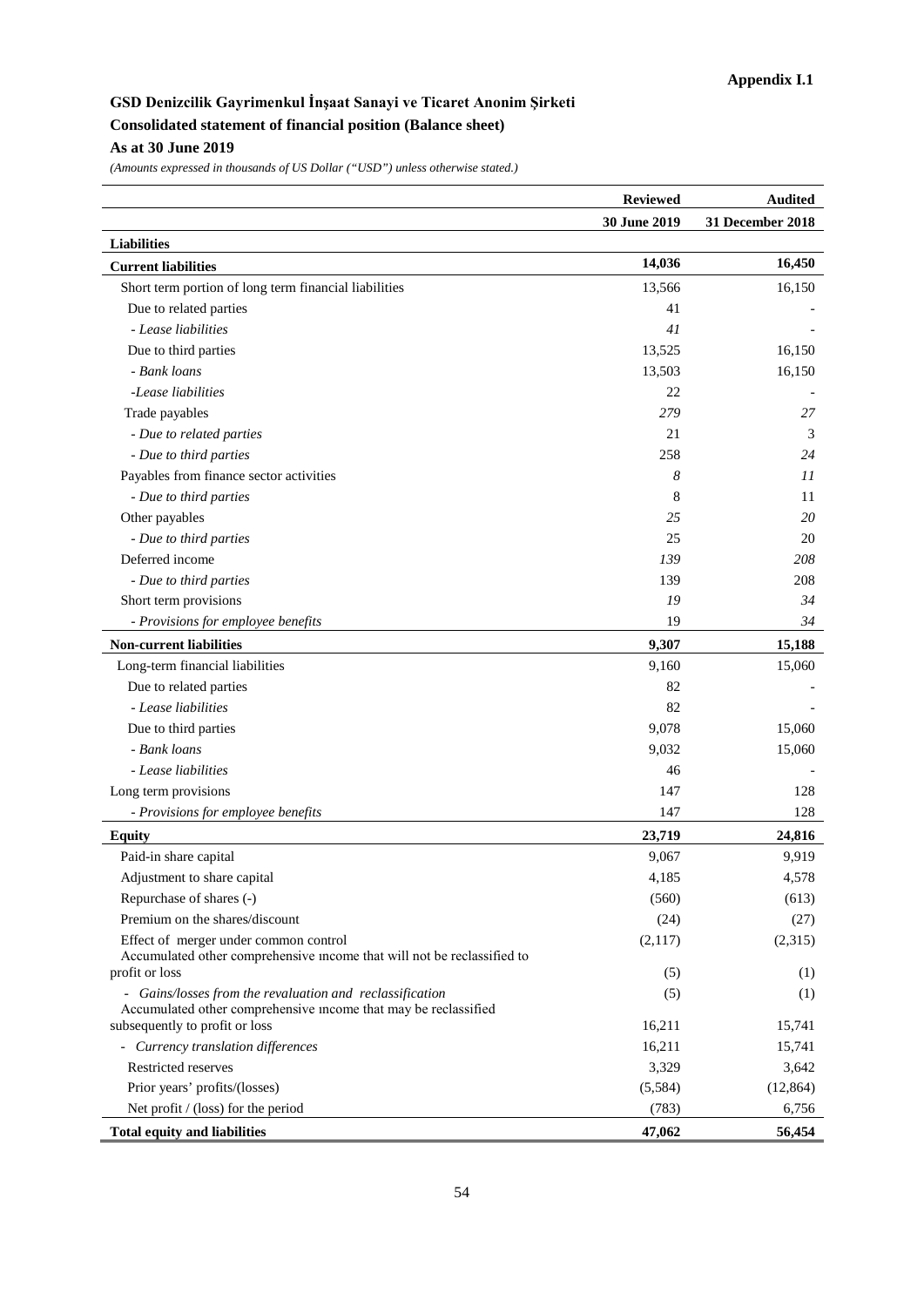# **Consolidated statement of profit or loss**

# **For the interim period ended 30 June 2019**

|                                                            | <b>Reviewed</b><br>1 January- | Not reviewed<br>1 April- | <b>Reviewed</b><br>1 January- | Not reviewed<br>1 April- |
|------------------------------------------------------------|-------------------------------|--------------------------|-------------------------------|--------------------------|
|                                                            | 30 June 2019                  | 30 June 2019             | 30 June 2018                  | 30 June 2018             |
|                                                            |                               |                          |                               |                          |
| <b>Continuing operations</b>                               |                               |                          |                               |                          |
| Marine sector revenues                                     | 2,996                         | 1,576                    | 7,759                         | 3,967                    |
| Marine sector expenses (-)                                 | (2,923)                       | (1, 544)                 | (6, 287)                      | (3,164)                  |
| Gross profit/(loss) of marine sector activities            | 73                            | 32                       | 1,472                         | 804                      |
|                                                            |                               |                          |                               |                          |
| Gross profit/(loss) from trading activities                | 73                            | 32                       | 1,472                         | 804                      |
| Finance sector operating income                            |                               |                          | 6                             | 3                        |
| Foreign exchange gain                                      |                               |                          |                               |                          |
| Interest income                                            |                               |                          | 6                             | 3                        |
| Finance sector other operating income                      |                               |                          |                               |                          |
| Cost of finance sector activities (-)                      | (40)                          | (15)                     | (79)                          | (50)                     |
| Other finance sector operating income/(expenses), net      | (40)                          | (15)                     | (79)                          | (50)                     |
| Gross profit/ (loss) from finance sector activities        | (40)                          | (15)                     | (73)                          | (47)                     |
|                                                            |                               |                          |                               |                          |
| Gross profit/(loss)                                        | 33                            | 17                       | 1,399                         | 756                      |
| General administrative expenses (-)                        | (469)                         | (284)                    | (555)                         | (301)                    |
| Other operating income                                     | 1,112                         | 481                      | 209                           | 129                      |
| Other operating expenses (-)                               | (179)                         | (153)                    | (100)                         | (95)                     |
| <b>Operating profit/ (loss)</b>                            | 497                           | 61                       | 953                           | 490                      |
| Income from investment activities                          |                               |                          | 3,295                         | 3,282                    |
| Expense from investment activities (-)                     |                               |                          | (159)                         | (159)                    |
| Operating profit/(loss) before financial income (expenses) | 497                           | 61                       | 4.089                         | 3,613                    |
| Financial expenses (-)                                     | (1, 332)                      | (506)                    | (5,218)                       | (3,664)                  |
| Profit/ (loss) before tax from continued operations        | (835)                         | (445)                    | (1,130)                       | (51)                     |
| Tax income/expenses of continued operations                | 52                            | 37                       | 776                           | 597                      |
| - Taxation on income / (expenses)                          | 182                           | 38                       | 639                           | 502                      |
| - Deferred tax income / (expenses)                         | (130)                         | $-1$                     | 137                           | 95                       |
| Profit/(loss) for the period                               | (783)                         | (408)                    | (353)                         | 546                      |
| Earnings / (losses) per share                              | (0.016)                       | (0.008)                  | (0.007)                       | 0.011                    |